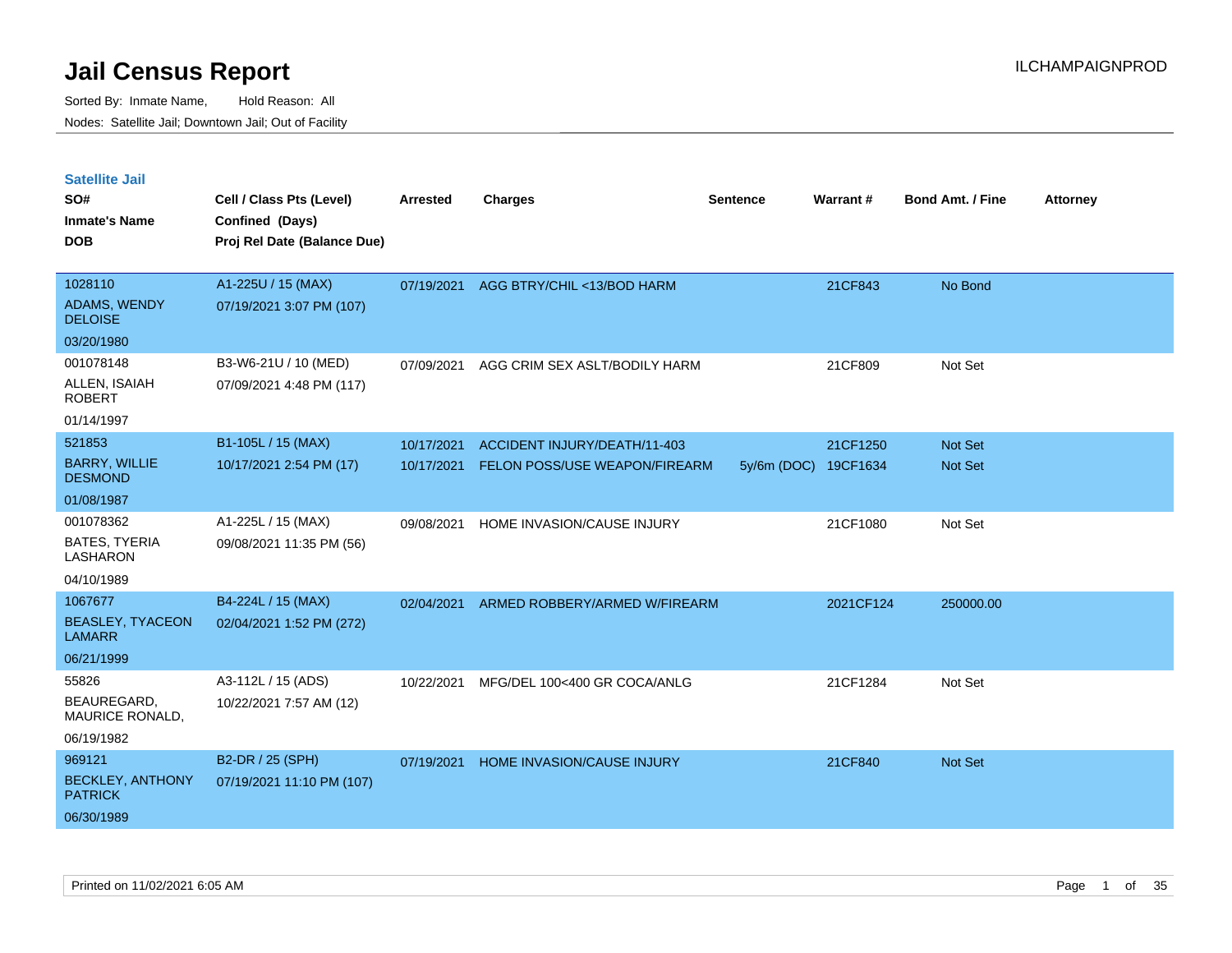| indues. Satellite Jali, Downtown Jali, Out of Facility |                             |                 |                                |          |            |                         |                 |
|--------------------------------------------------------|-----------------------------|-----------------|--------------------------------|----------|------------|-------------------------|-----------------|
| SO#                                                    | Cell / Class Pts (Level)    | <b>Arrested</b> | <b>Charges</b>                 | Sentence | Warrant#   | <b>Bond Amt. / Fine</b> | <b>Attorney</b> |
| <b>Inmate's Name</b>                                   | Confined (Days)             |                 |                                |          |            |                         |                 |
| <b>DOB</b>                                             | Proj Rel Date (Balance Due) |                 |                                |          |            |                         |                 |
|                                                        |                             |                 |                                |          |            |                         |                 |
| 001078535                                              | A4-201L / 15 (ADS)          | 10/26/2021      | <b>CRIM SEX ASSAULT/FORCE</b>  |          | 21CF1305   | Not Set                 |                 |
| BERRY, DAVID ISAAC                                     | 10/26/2021 10:52 AM (8)     |                 |                                |          |            |                         |                 |
|                                                        |                             |                 |                                |          |            |                         |                 |
| 09/23/2000                                             |                             |                 |                                |          |            |                         |                 |
| 1057334                                                | A3-217L / 15 (ADS)          | 10/27/2021      | MURDER/INTENT TO KILL/INJURE   |          |            | No Bond                 |                 |
| BEVERLY, DAVID<br><b>BENJAMIN</b>                      | 10/27/2021 1:42 PM (7)      |                 |                                |          |            |                         |                 |
| 03/31/1987                                             |                             |                 |                                |          |            |                         |                 |
| 1006532                                                | BOOKH-7                     | 10/30/2021      | AGG DUI/3/BAC 0.16+            |          | 21CF1322   | Not Set                 |                 |
| <b>BOWEN, ALEXANDER</b><br><b>REINHART</b>             | 10/30/2021 2:38 AM (4)      |                 |                                |          |            |                         |                 |
| 06/29/1991                                             |                             |                 |                                |          |            |                         |                 |
| 955653                                                 | BOOKH-7                     | 10/29/2021      | DRIVING RVK/SUSP DUI/SSS 4-9   |          | 2020CF1117 | 10000.00                |                 |
| <b>BRITT, ISAIAH</b><br><b>ANTONIO</b>                 | 10/29/2021 3:12 PM (5)      | 10/29/2021      | <b>FUGITIVE FROM JUSTICE</b>   |          | 21CF1328   | Not Set                 |                 |
| 05/30/1987                                             |                             |                 |                                |          |            |                         |                 |
| 51247                                                  | B1-202U / 10 (MED)          | 04/15/2021      | FELON POSS/USE WEAPON/FIREARM  |          | 21CF411    | <b>Not Set</b>          |                 |
| <b>BROWN, DANTE</b><br><b>MAURICE</b>                  | 04/15/2021 6:24 PM (202)    |                 |                                |          |            |                         |                 |
| 04/19/1979                                             |                             |                 |                                |          |            |                         |                 |
| 1035923                                                | B3-W4-13U / 10 (MED)        | 08/23/2021      | POSS STOLEN VEHICLE > \$25,000 |          | 21CF1029   | Not Set                 |                 |
| BROWN, KYRELL<br>NAJUAN                                | 08/23/2021 9:46 AM (72)     |                 |                                |          |            |                         |                 |
| 06/14/1993                                             |                             |                 |                                |          |            |                         |                 |
| 001078537                                              | A4-202L / 10 (ADS)          |                 |                                |          |            |                         |                 |
| BRUMFIELD, MICHAEL 10/26/2021 3:33 PM (8)              |                             | 10/26/2021      | RETAIL THEFT/SHOP CART/>\$300  |          | 21CF1303   | <b>Not Set</b>          |                 |
| <b>ANTHONY</b>                                         |                             | 10/29/2021      | <b>BURGLARY</b>                |          | 21CF1320   | <b>Not Set</b>          |                 |
| 02/07/1973                                             |                             |                 |                                |          |            |                         |                 |
| 1071534                                                | B2-T2-08L / 10 (SPH)        | 09/18/2020      | AGG BATTERY/DISCHARGE FIREARM  |          | 20CF1049   | Not Set                 |                 |
| BRYANT, KETONE<br><b>LEVELL</b>                        | 09/18/2020 1:19 PM (411)    |                 |                                |          |            |                         |                 |
| 04/07/2000                                             |                             |                 |                                |          |            |                         |                 |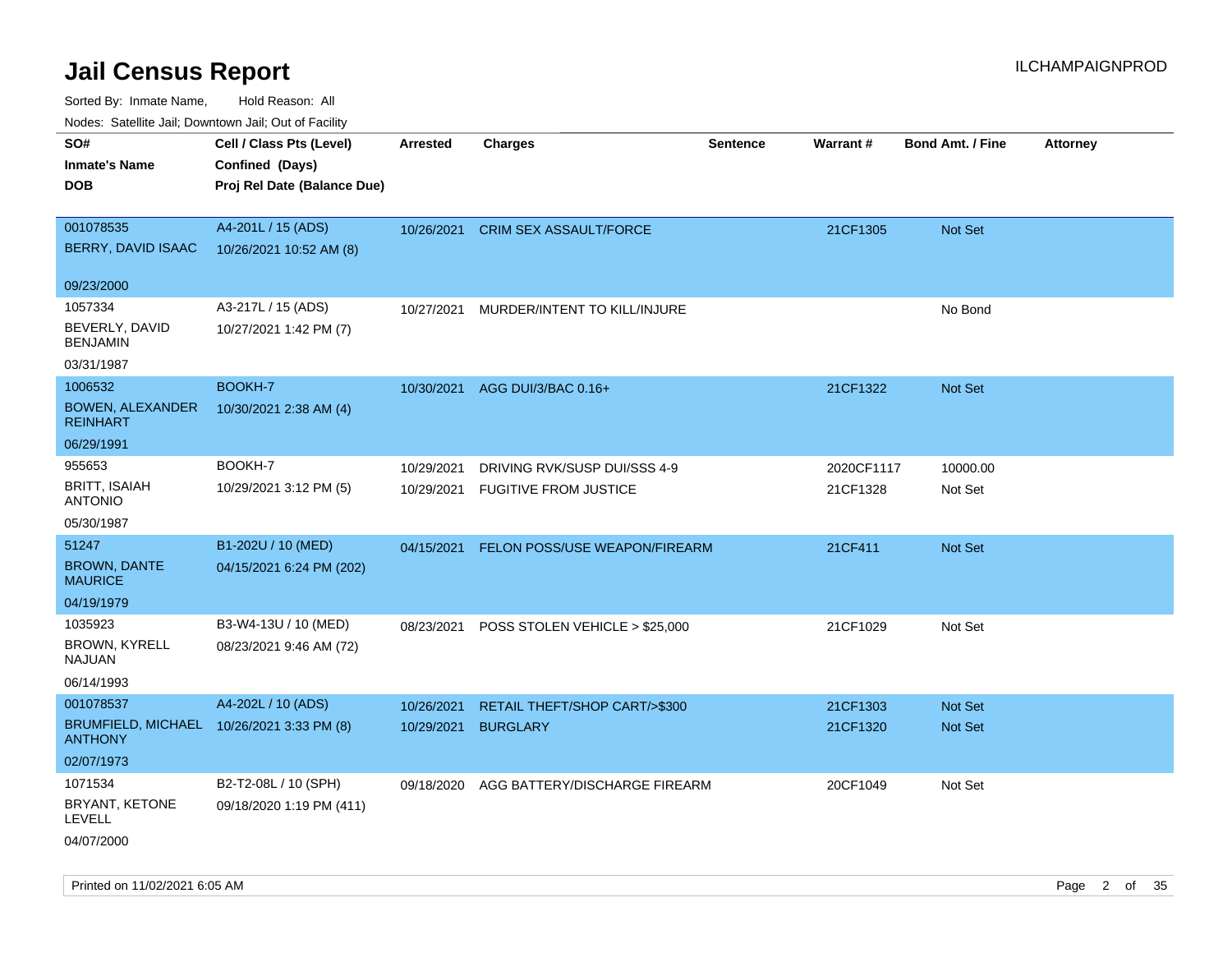Sorted By: Inmate Name, Hold Reason: All Nodes: Satellite Jail; Downtown Jail; Out of Facility

| roaco. Catolino dall, Downtown dall, Out of Fability |                             |                    |                                  |                 |            |                         |                 |
|------------------------------------------------------|-----------------------------|--------------------|----------------------------------|-----------------|------------|-------------------------|-----------------|
| SO#                                                  | Cell / Class Pts (Level)    | <b>Arrested</b>    | <b>Charges</b>                   | <b>Sentence</b> | Warrant#   | <b>Bond Amt. / Fine</b> | <b>Attorney</b> |
| <b>Inmate's Name</b>                                 | Confined (Days)             |                    |                                  |                 |            |                         |                 |
| <b>DOB</b>                                           | Proj Rel Date (Balance Due) |                    |                                  |                 |            |                         |                 |
|                                                      |                             |                    |                                  |                 |            |                         |                 |
| 61904                                                | A4-204L / 15 (ADS)          | 10/23/2021 ROBBERY |                                  |                 | 21CF1287   | Not Set                 |                 |
| <b>BURNETT, TIMOTHY</b><br><b>LYNN</b>               | 10/23/2021 5:43 PM (11)     |                    |                                  |                 |            |                         |                 |
| 09/09/1983                                           |                             |                    |                                  |                 |            |                         |                 |
| 56936                                                | BOOKH-3                     | 11/01/2021         | PUBLIC INDECENCY/SEX CONDUCT     |                 | 2021CMAWOW | Not Set                 |                 |
| CALDWELL, STEVEN<br>ANDRE                            | 11/01/2021 1:09 PM (2)      |                    |                                  |                 |            |                         |                 |
| 04/19/1982                                           |                             |                    |                                  |                 |            |                         |                 |
| 39474                                                | B1-101U / 10 (ADS)          | 07/06/2021         | MFG/DEL 15<100 GR HEROIN/ANLG    |                 | 21CF792    | Not Set                 |                 |
| <b>CAMPBELL, AARON</b><br><b>JACOB</b>               | 07/06/2021 11:56 PM (120)   |                    |                                  |                 |            |                         |                 |
| 07/18/1974                                           |                             |                    |                                  |                 |            |                         |                 |
| 45896                                                | B2-T3-09U / 10 (SPH)        | 10/12/2021         | <b>CRIM SEXUAL ABUSE/CONSENT</b> | 10 <sub>y</sub> |            | No Bond                 |                 |
| CARTER, MICHAEL<br><b>DAVID</b>                      | 10/12/2021 6:26 PM (22)     |                    |                                  |                 |            |                         |                 |
| 07/11/1977                                           |                             |                    |                                  |                 |            |                         |                 |
| 960551                                               | B4-225L / 10 (MED)          | 08/26/2021         | DOMESTIC BATTERY/HARM/VIO O/P    |                 | 21CF1035   | 100000.00               |                 |
| <b>COFFIN, KYLE LAIR</b>                             | 08/26/2021 4:43 AM (69)     | 08/26/2021         | POSS HYPO/SYRINGE/NEEDLES/1ST    |                 | 2021 CM116 | 1000.00                 |                 |
|                                                      |                             |                    |                                  |                 |            |                         |                 |
| 09/21/1988                                           |                             |                    |                                  |                 |            |                         |                 |
| 001078393                                            | B4-121L / 10 (MED)          | 09/16/2021         | THREAT SCHOOL BLDG/PERSN         |                 | 2021CF1106 | 500000.00               |                 |
| COLLIER, PEREZE<br><b>MARCEL</b>                     | 09/16/2021 4:51 PM (48)     |                    |                                  |                 |            |                         |                 |
| 08/27/2003                                           |                             |                    |                                  |                 |            |                         |                 |
| 34805                                                | B4-226L / 15 (MAX)          | 10/01/2021         | <b>DOMESTIC BATTERY</b>          |                 | 21CF1183   | <b>Not Set</b>          |                 |
| CONERLY, KIN JOSEPH 10/01/2021 1:53 AM (33)          |                             | 10/01/2021         | ARMED HABITUAL CRIMINAL          |                 | 21CF1184   | Not Set                 |                 |
|                                                      |                             | 10/06/2021         | POSS STOLEN VEHICLE > \$25,000   |                 | 19CF1786   | <b>Not Set</b>          |                 |
| 11/16/1971                                           |                             |                    |                                  |                 |            |                         |                 |
| 1074319                                              | A3-117L / 15 (ADS)          | 10/12/2021         | AGGRAVATED CRUELTY TO ANIMALS    |                 | 21CF1238   | Not Set                 |                 |
| CRAIG, DAVUCCI<br><b>DAVION</b>                      | 10/12/2021 11:36 AM (22)    | 10/14/2021         | MURDER                           |                 | 21CF1239   | Not Set                 |                 |
| 08/02/2001                                           |                             |                    |                                  |                 |            |                         |                 |

Printed on 11/02/2021 6:05 AM **Page 3 of 35**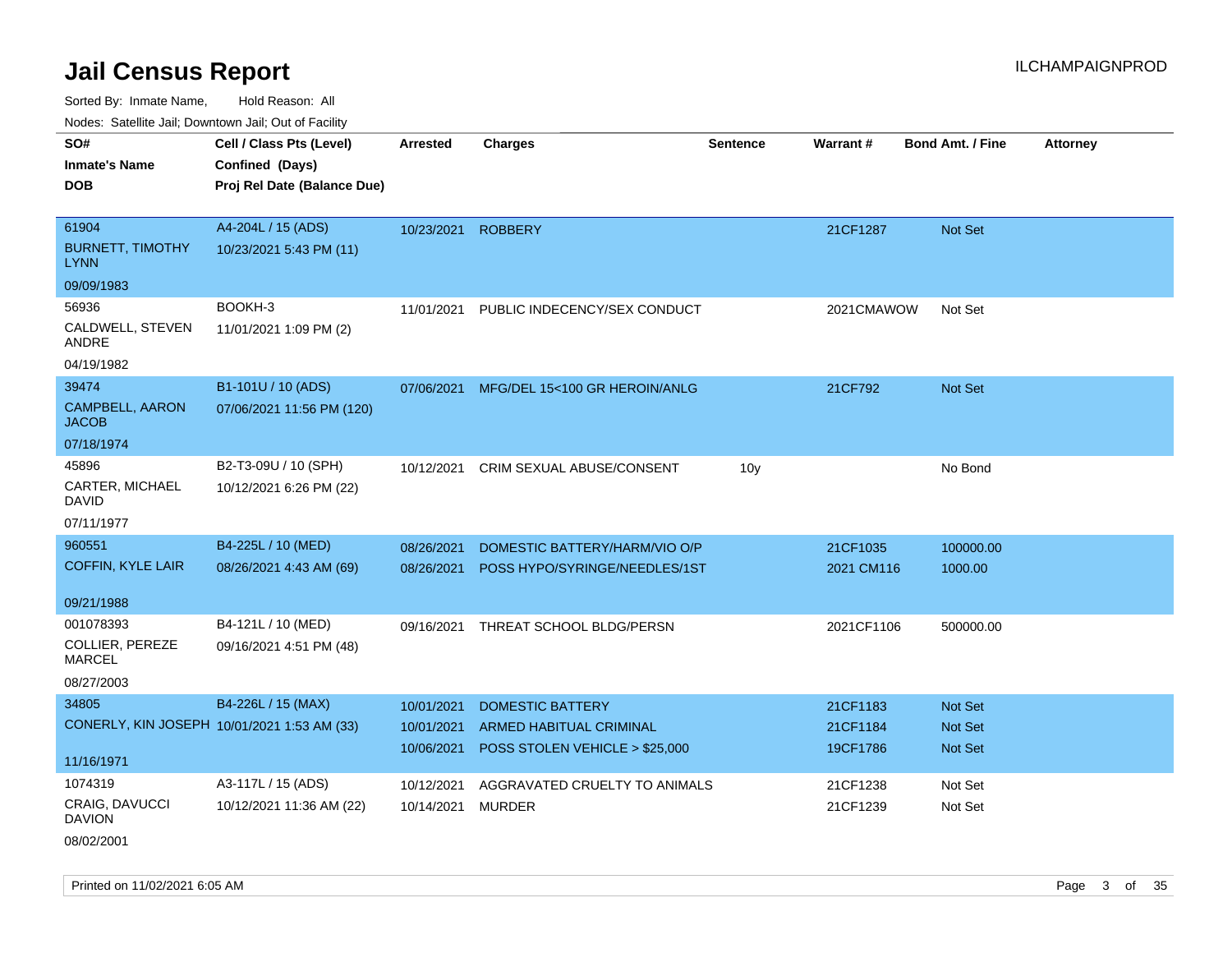Sorted By: Inmate Name, Hold Reason: All

Nodes: Satellite Jail; Downtown Jail; Out of Facility

| SO#<br><b>Inmate's Name</b><br><b>DOB</b> | Cell / Class Pts (Level)<br>Confined (Days)<br>Proj Rel Date (Balance Due) | <b>Arrested</b> | <b>Charges</b>                          | <b>Sentence</b> | Warrant#   | <b>Bond Amt. / Fine</b> | <b>Attorney</b> |
|-------------------------------------------|----------------------------------------------------------------------------|-----------------|-----------------------------------------|-----------------|------------|-------------------------|-----------------|
|                                           |                                                                            |                 |                                         |                 |            |                         |                 |
| 001077549                                 | B2-T3-10L / 10 (SPH)                                                       | 12/22/2020      | <b>PRED CRIM SEX ASLT/VICTIM &lt;13</b> |                 | 2020CF1469 | Not Set                 |                 |
| CRISTOBAL-MATEO,<br><b>CRISTOBAL</b>      | 12/22/2020 1:17 PM (316)                                                   |                 |                                         |                 |            |                         |                 |
| 12/02/1988                                |                                                                            |                 |                                         |                 |            |                         |                 |
| 34111                                     | BOOKH-7                                                                    | 10/29/2021      | OBSTRUCT JUST/DESTROY EVIDENCE          |                 | 2018CF1243 | 50000.00                |                 |
| CROSSLAND, KEVIN<br><b>SHAWN</b>          | 10/29/2021 10:15 PM (5)                                                    |                 |                                         |                 |            |                         |                 |
| 10/02/1967                                |                                                                            |                 |                                         |                 |            |                         |                 |
| 001077536                                 | B2-T1-03U / 10 (SPH)                                                       | 12/20/2020      | <b>ROBBERY</b>                          |                 | 20CF1446   | Not Set                 |                 |
| DAVIS, ARTRE LAVAE                        | 12/20/2020 1:38 PM (318)                                                   |                 |                                         |                 |            |                         |                 |
|                                           |                                                                            |                 |                                         |                 |            |                         |                 |
| 06/26/2002                                |                                                                            |                 |                                         |                 |            |                         |                 |
| 1023587                                   | B1-203U / 15 (MAX)                                                         | 09/24/2021      | MFG/DEL CANNABIS/2.5-10 GRAMS           |                 | 21CF1155   | Not Set                 |                 |
| DAVIS, MARTIN<br><b>DENNIS</b>            | 09/24/2021 9:38 PM (40)                                                    | 09/24/2021      | ARMED HABITUAL CRIMINAL                 |                 | 2021-CF681 | 500000.00               |                 |
| 12/02/1994                                |                                                                            |                 |                                         |                 |            |                         |                 |
| 001077634                                 | A2-223L / 5 (ADS)                                                          | 09/23/2021      | OBSTRUCT JUST/DESTROY EVIDENCE          |                 | 21CF887    | 25000.00                |                 |
| DAVIS, TAMIKA                             | 09/23/2021 12:30 AM (41)                                                   |                 |                                         |                 |            |                         |                 |
| 03/11/1974                                |                                                                            |                 |                                         |                 |            |                         |                 |
| 001078538                                 | A3-116L / 10 (ADS)                                                         | 10/26/2021      | CRIM SEX ASSAULT/FORCE                  |                 | 21CF1301   | Not Set                 |                 |
| DAWKINS, LEN                              | 10/26/2021 8:18 PM (8)                                                     |                 |                                         |                 |            |                         |                 |
| 03/23/1987                                |                                                                            |                 |                                         |                 |            |                         |                 |
| 56972                                     | B4-227U / 10 (MED)                                                         | 08/30/2021      | POSS STOLEN VEHICLE > \$25,000          |                 | 21CF1044   | Not Set                 |                 |
| DAY, DANIEL JOSEPH                        | 08/30/2021 3:07 PM (65)                                                    | 09/04/2021      | <b>BURGLARY</b>                         |                 | 21CF1054   | Not Set                 |                 |
|                                           |                                                                            |                 |                                         |                 |            |                         |                 |
| 10/16/1982                                |                                                                            |                 |                                         |                 |            |                         |                 |
| 64070                                     | B3-W8-32L / 10 (MED)                                                       | 10/07/2021      | RESIDENTIAL BURGLARY                    |                 | 21CF001176 | 25000.00                |                 |
| DECKER, ANTHONY V                         | 10/07/2021 9:14 AM (27)                                                    |                 |                                         |                 |            |                         |                 |

11/27/1982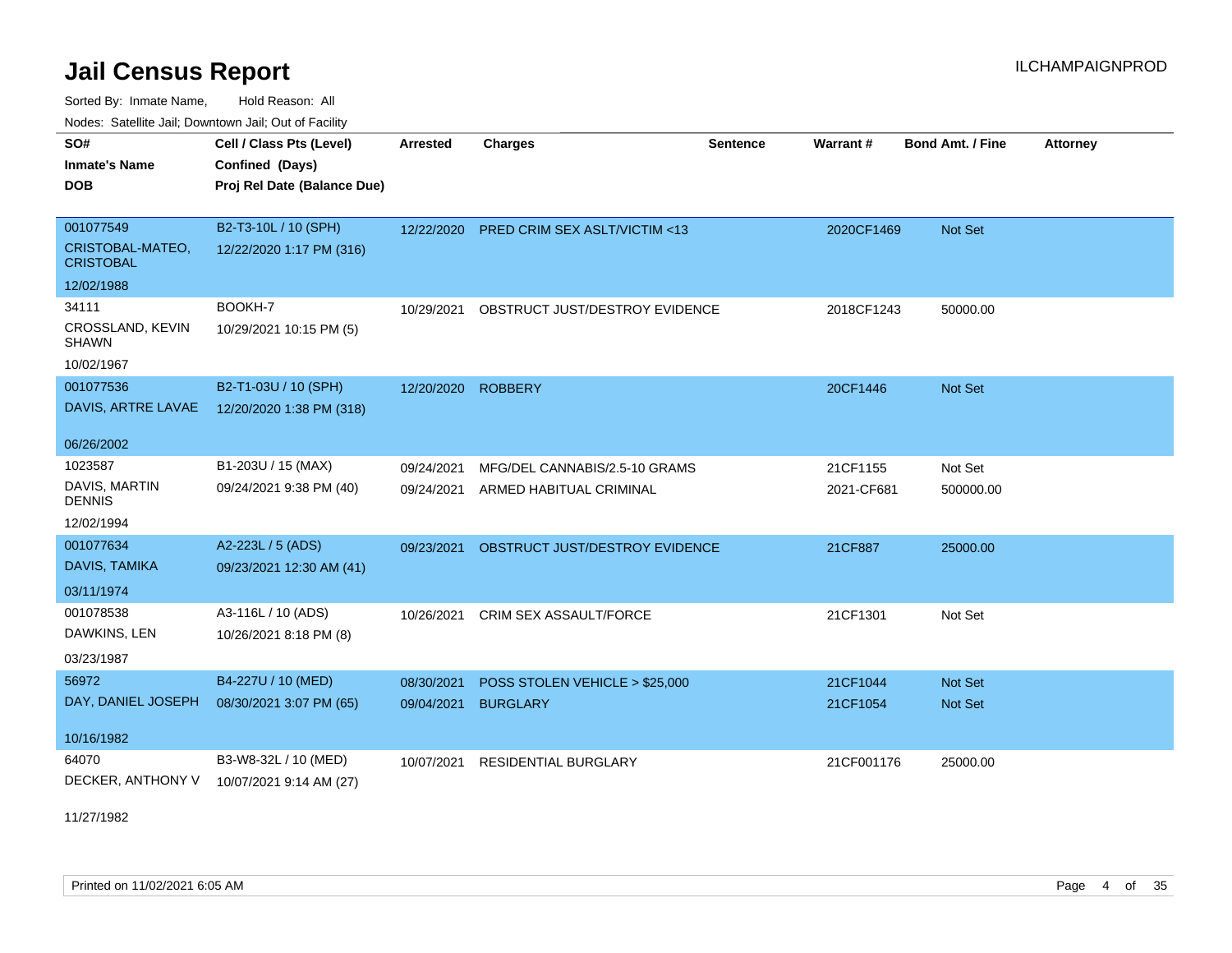| SO#                           | Cell / Class Pts (Level)    | <b>Arrested</b> | <b>Charges</b>                        | <b>Sentence</b> | Warrant#   | <b>Bond Amt. / Fine</b> | <b>Attorney</b> |   |       |  |
|-------------------------------|-----------------------------|-----------------|---------------------------------------|-----------------|------------|-------------------------|-----------------|---|-------|--|
| <b>Inmate's Name</b>          | Confined (Days)             |                 |                                       |                 |            |                         |                 |   |       |  |
| <b>DOB</b>                    | Proj Rel Date (Balance Due) |                 |                                       |                 |            |                         |                 |   |       |  |
|                               |                             |                 |                                       |                 |            |                         |                 |   |       |  |
| 989143                        | B3-W2-06L / 10 (MED)        | 09/27/2021      | <b>STALKING/CAUSE PERSON DISTRESS</b> |                 | 21CF1149   | 50000.00                |                 |   |       |  |
| DIAL, CLAYTON COLE            | 09/27/2021 4:12 PM (37)     | 09/27/2021      | <b>VIOLATE ORDER PROTECTION</b>       |                 | 21CM440    | 25000.00                |                 |   |       |  |
|                               |                             | 09/27/2021      | POSSESSION OF METH< 5 GRAMS           |                 | 20CF1030   | 9430.00                 |                 |   |       |  |
| 07/28/1991                    |                             |                 |                                       |                 |            |                         |                 |   |       |  |
| 001077846                     | A1-224L / 5 (ADS)           | 04/12/2021      | BATTERY/MAKES PHYSICAL CONTACT        |                 | 21CM142    | Not Set                 |                 |   |       |  |
| DONAHUE, JEANICE              | 04/12/2021 9:50 AM (205)    | 08/19/2021      | CRIMINAL TRESPASS TO LAND             |                 | 2019CM378  | 5000.00                 |                 |   |       |  |
| LUELLA                        |                             | 08/19/2021      | CRIM DAMAGE TO PROPERTY <\$500        |                 | 2020CM299  | 1500.00                 |                 |   |       |  |
| 07/03/1993                    |                             | 08/19/2021      | <b>CRIMINAL TRESPASS TO LAND</b>      |                 | 2020CM297  | 1500.00                 |                 |   |       |  |
|                               |                             | 08/19/2021      | <b>RETAIL THEFT</b>                   |                 | 2020CM455  | 1500.00                 |                 |   |       |  |
| 1061304                       | B1-207U / 15 (MAX)          | 10/11/2021      | <b>ARMED HABITUAL CRIMINAL</b>        |                 | 21CF1226   | No Bond                 |                 |   |       |  |
| DORRIS, KEMION                | 10/11/2021 7:30 PM (23)     | 10/11/2021      | <b>ARMED HABITUAL CRIMINAL</b>        |                 | 21CF1227   | No Bond                 |                 |   |       |  |
| <b>DAETOCE</b>                |                             | 10/11/2021      | <b>HOME INVASION/FIREARM</b>          |                 | 21CF1228   | No Bond                 |                 |   |       |  |
| 11/19/1997                    |                             |                 |                                       |                 |            |                         |                 |   |       |  |
| 25659                         | B4-125L / 15 (MAX)          | 06/15/2021      | <b>RESIDENTIAL BURGLARY</b>           |                 | 2020CF1218 | 50000.00                |                 |   |       |  |
| DORRIS, LORENZO               | 06/15/2021 6:17 AM (141)    | 06/15/2021      | <b>BURGLARY</b>                       |                 | 21CF689    | Not Set                 |                 |   |       |  |
| 07/19/1966                    |                             |                 |                                       |                 |            |                         |                 |   |       |  |
| 527379                        | A3-217U / 15 (ADS)          | 10/25/2021      | <b>ARMED HABITUAL CRIMINAL</b>        |                 | 21CF1297   | <b>Not Set</b>          |                 |   |       |  |
| DRAKE, MARCELL<br><b>DEON</b> | 10/25/2021 5:05 PM (9)      | 10/27/2021      | AGG DOMESTIC BATTERY/STRANGLE         |                 | 21CF1245   | <b>Not Set</b>          |                 |   |       |  |
| 04/20/1987                    |                             |                 |                                       |                 |            |                         |                 |   |       |  |
| 001078550                     | BOOKH-7 / 10 (MED)          | 11/01/2021      | AGGRAVATED DOMESTIC BATTERY           |                 | 2021CFAWOW | Not Set                 |                 |   |       |  |
| DROLLINGER, CALEB<br>SCOTT    | 11/01/2021 12:50 AM (2)     | 11/01/2021      | DOMESTIC BATTERY                      |                 | 2021CMAWOW | Not Set                 |                 |   |       |  |
| 02/10/1992                    |                             |                 |                                       |                 |            |                         |                 |   |       |  |
| 55465                         | A3-216L / 5 (ADS)           | 10/25/2021      | DRIVING ON REVOKED LICENSE            |                 | 21CF119    | No Bond                 |                 |   |       |  |
| ELMORE, TONY PAUL             | 10/25/2021 3:56 PM (9)      |                 |                                       |                 |            |                         |                 |   |       |  |
| 10/25/1966                    | 11/17/2021 (0.00)           |                 |                                       |                 |            |                         |                 |   |       |  |
| 45194                         | B1-107L / 10 (MED)          | 10/20/2021      | DOMESTIC BATTERY/OTHER PRIOR          |                 | 21CF1265   | Not Set                 |                 |   |       |  |
| <b>FALLS, ANDREW</b>          | 10/20/2021 12:59 AM (14)    |                 |                                       |                 |            |                         |                 |   |       |  |
| 08/15/1976                    |                             |                 |                                       |                 |            |                         |                 |   |       |  |
| Printed on 11/02/2021 6:05 AM |                             |                 |                                       |                 |            |                         | Page            | 5 | of 35 |  |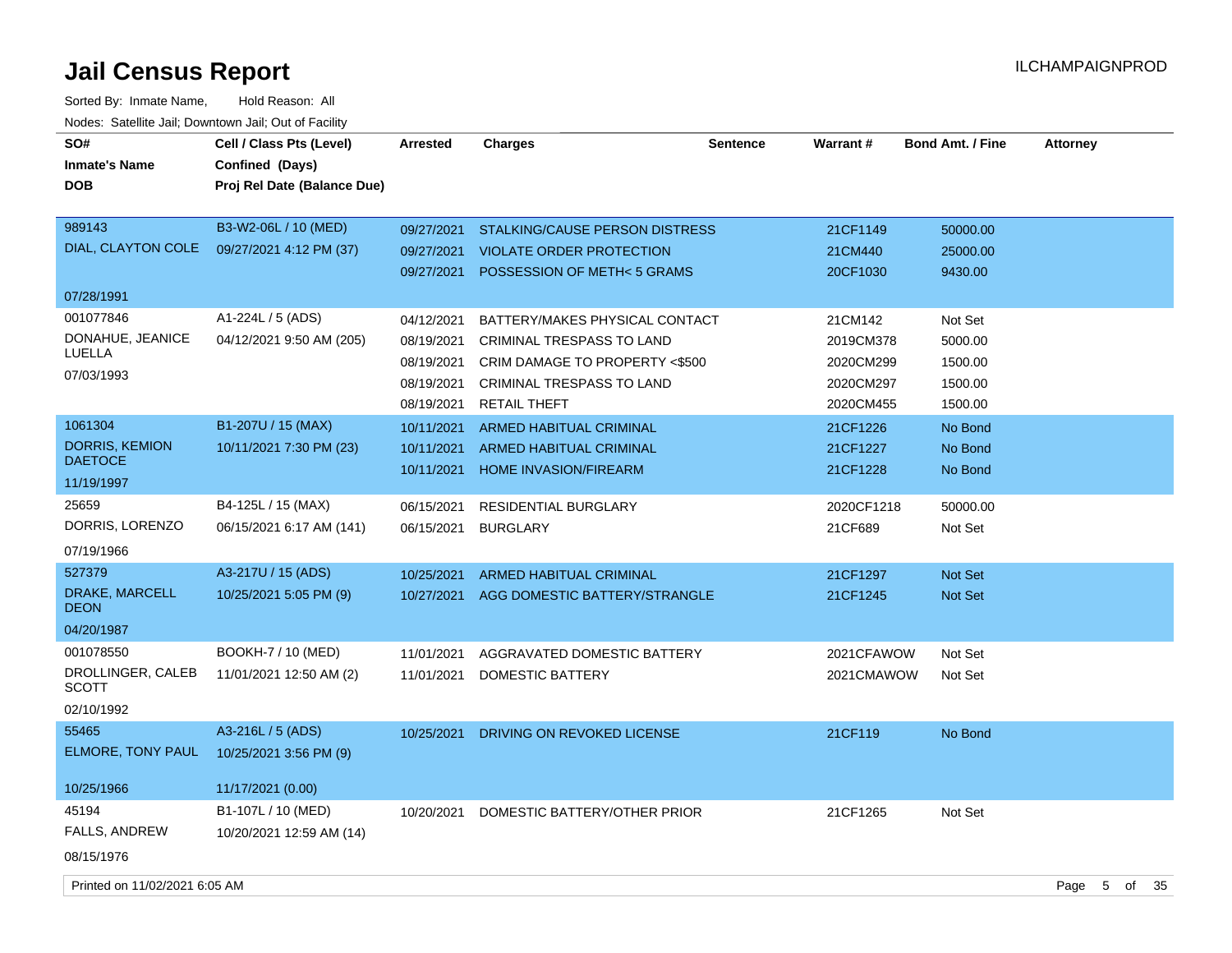Sorted By: Inmate Name, Hold Reason: All Nodes: Satellite Jail; Downtown Jail; Out of Facility

| rougs. Calcing Jan, Downtown Jan, Out of Facility |                                              |                 |                                           |                 |             |                         |                 |
|---------------------------------------------------|----------------------------------------------|-----------------|-------------------------------------------|-----------------|-------------|-------------------------|-----------------|
| SO#<br><b>Inmate's Name</b>                       | Cell / Class Pts (Level)<br>Confined (Days)  | <b>Arrested</b> | <b>Charges</b>                            | <b>Sentence</b> | Warrant#    | <b>Bond Amt. / Fine</b> | <b>Attorney</b> |
| <b>DOB</b>                                        | Proj Rel Date (Balance Due)                  |                 |                                           |                 |             |                         |                 |
| 527081                                            | B3-W6-24L / 10 (MED)                         |                 | 09/06/2021 ARSON/REAL/PERSONAL PROP>\$150 |                 | 2021 CF 797 | 25000.00                |                 |
| <b>FERGUSON,</b><br><b>CHRISTOPHER</b>            | 09/06/2021 1:18 PM (58)                      |                 |                                           |                 |             |                         |                 |
| 12/21/1981                                        |                                              |                 |                                           |                 |             |                         |                 |
| 524764                                            | B3-W2-08L / 5 (MIN)                          | 09/18/2021      | METH DELIVERY/15<100 GRAMS                |                 | 21CF627     | 50000.00                |                 |
| <b>FISCUS, ROBERT</b><br>LOWELL                   | 09/18/2021 10:50 AM (46)                     |                 |                                           |                 |             |                         |                 |
| 02/17/1986                                        |                                              |                 |                                           |                 |             |                         |                 |
| 997549                                            | B1-106L / 10 (MED)                           | 10/12/2021      | <b>FELON POSS/USE WEAPON/FIREARM</b>      | 3y (DOC)        | 19CF1089    | Not Set                 |                 |
| <b>FLOWERS, FENTON</b><br><b>ARNEZ</b>            | 10/12/2021 2:25 PM (22)                      |                 |                                           |                 |             |                         |                 |
| 12/14/1991                                        |                                              |                 |                                           |                 |             |                         |                 |
| 518395                                            | B2-T3-12L / 15 (SPH)                         | 07/07/2020      | CRIMINAL SEXUAL ASSAULT                   |                 | 2020-CF735  | 250000.00               |                 |
|                                                   | FRANDLE, MARK RYAN 07/07/2020 3:42 PM (484)  |                 |                                           |                 |             |                         |                 |
| 09/10/1985                                        |                                              |                 |                                           |                 |             |                         |                 |
| 001077934                                         | A1-125U / 10 (MED)                           | 08/22/2021      | AGG DUI/ACCIDENT/DEATH                    |                 | 21CF1024    | Not Set                 |                 |
| <b>FREED, LOGAN</b>                               | 08/22/2021 11:45 PM (73)                     | 08/22/2021      | <b>DOMESTIC BATTERY</b>                   |                 | 21 CM 172   | 10000.00                |                 |
| <b>SUZANNE</b>                                    |                                              |                 |                                           |                 |             |                         |                 |
| 08/18/1996                                        |                                              |                 |                                           |                 |             |                         |                 |
| 001078290                                         | A1-124L / 10 (ADS)                           | 08/19/2021      | MACHINE GUN/AUTO WEAPON/VEH               |                 | 21CF1012    | Not Set                 |                 |
| FREEMAN, ANGEL<br>JANILA KAY                      | 08/19/2021 1:26 AM (76)                      |                 |                                           |                 |             |                         |                 |
| 12/25/1995                                        |                                              |                 |                                           |                 |             |                         |                 |
| 001078450                                         | A3-114L / 10 (ADS)                           | 10/26/2021      | <b>BURGLARY W/O CAUSING DAMAGE</b>        |                 | 21CF1307    | <b>Not Set</b>          |                 |
| GAMBLE, HAKEEM<br><b>DARION</b>                   | 10/26/2021 1:01 PM (8)                       | 10/26/2021      | <b>AGGRAVATED BATTERY</b>                 |                 | 21CF1306    | <b>Not Set</b>          |                 |
| 12/17/1999                                        |                                              |                 |                                           |                 |             |                         |                 |
| 1013012                                           | B4-222L / 15 (MAX)                           | 07/08/2021      | ATTEMPT (FIRST DEGREE MURDER)             |                 | 2021CF790   | 1000000.00              |                 |
|                                                   | GARY, XAVIER LAMAR  07/08/2021 9:24 AM (118) | 07/08/2021      | FELON POSS/USE FIREARM PRIOR              |                 | 2020CF650   | 25000.00                |                 |
| 12/14/1991                                        |                                              | 07/08/2021      | FELON POSS/USE FIREARM PRIOR              |                 | 21CF798     | Not Set                 |                 |

Printed on 11/02/2021 6:05 AM **Page 6** of 35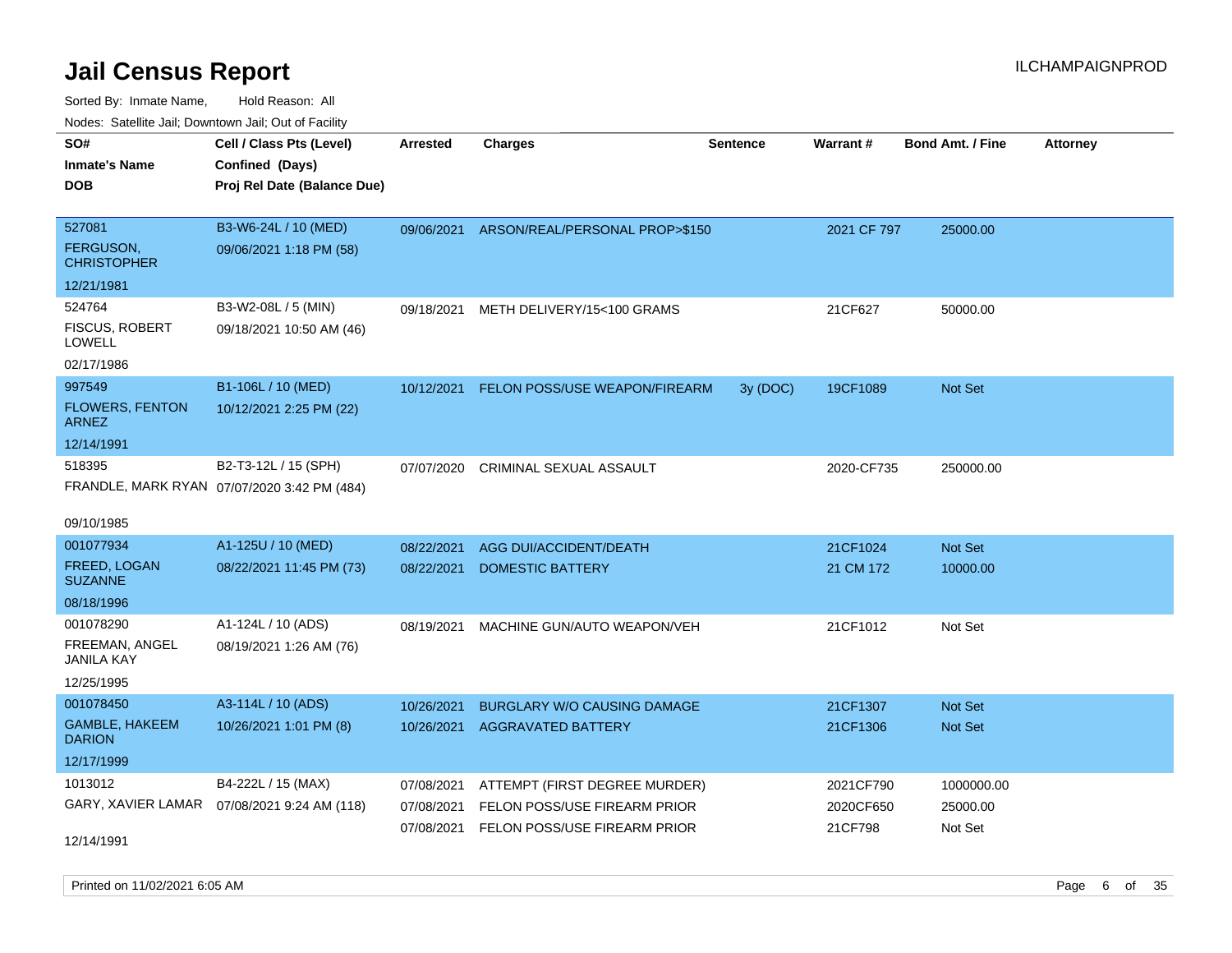| SO#<br><b>Inmate's Name</b><br><b>DOB</b> | Cell / Class Pts (Level)<br>Confined (Days)<br>Proj Rel Date (Balance Due) | <b>Arrested</b> | <b>Charges</b>                          | <b>Sentence</b> | Warrant#     | <b>Bond Amt. / Fine</b> | <b>Attorney</b> |
|-------------------------------------------|----------------------------------------------------------------------------|-----------------|-----------------------------------------|-----------------|--------------|-------------------------|-----------------|
| 56342                                     | A3-111U / 10 (ADS)                                                         | 10/21/2021      | ARMED HABITUAL CRIMINAL                 |                 | 21CF1279     | Not Set                 |                 |
| <b>GRIFFIN, NATHAN</b><br><b>EUGENE</b>   | 10/21/2021 4:20 PM (13)                                                    | 10/21/2021      | THEFT CONTROL INTENT <\$500             |                 | 17CF1451     | 10000.00                |                 |
| 02/24/1969                                |                                                                            | 10/21/2021      | DRIVING ON REVOKED LICENSE              |                 | 20TR1979     | 3000.00                 |                 |
| 1041176                                   | B4-223U / 15 (MAX)                                                         | 10/05/2021      | PAROLE REVOCATION                       |                 |              | Not Set                 |                 |
| HART, DAVEON<br>LATTEEF                   | 10/05/2021 10:35 AM (29)                                                   | 10/06/2021      | AGGRAVATED DOMESTIC BATTERY             |                 |              | Not Set                 |                 |
| 03/15/1996                                |                                                                            |                 |                                         |                 |              |                         |                 |
| 44686                                     | BOOKH-7                                                                    | 10/31/2021      | <b>THEFT</b>                            |                 | 2021CFAWOW   | Not Set                 |                 |
| HARTMAN, JEREMY                           | 10/31/2021 6:54 PM (3)                                                     | 10/31/2021      | POSSESS BURGLARY TOOLS                  |                 | 2021CFAWOW   | Not Set                 |                 |
| <b>WAYNE</b>                              |                                                                            | 10/31/2021      | THEFT/STOLEN/<\$500                     |                 | 2021CFAWOW   | <b>Not Set</b>          |                 |
| 05/06/1977                                |                                                                            |                 |                                         |                 |              |                         |                 |
| 544770<br>HAYES, DEVON                    | B4-122L / 10 (MED)                                                         | 08/14/2021      | AGG DOMESTIC BATTERY/STRANGLE           |                 | 2021CF514    | 25000.00                |                 |
| JERMAINE                                  | 08/14/2021 2:56 AM (81)                                                    | 08/14/2021      | AGGRAVATED DOMESTIC BATTERY             |                 | 21CF977      | No Bond                 |                 |
| 11/07/1987                                |                                                                            |                 |                                         |                 |              |                         |                 |
| 965829                                    | <b>BOOKH-4 / 10 (ADS)</b>                                                  | 09/09/2021      | <b>HRSMT/NO CONVERSATION/KILL</b>       |                 | 2021CF1072   | 25000.00                |                 |
| <b>HEINZ, ANDREW</b><br><b>MICHAEL</b>    | 09/09/2021 5:21 PM (55)                                                    | 09/13/2021      | PROBATION VIOLATION                     |                 | <b>21CF7</b> | Not Set                 |                 |
| 07/01/1987                                |                                                                            |                 |                                         |                 |              |                         |                 |
| 28016                                     | B3-W4-14L / 10 (MED)                                                       | 08/30/2021      | DOM BTRY/CONTACT/4+ PRECONV             |                 | 21CF904      | 50000.00                |                 |
| HENRY, CRAIG<br>ANDREW                    | 08/30/2021 3:34 PM (65)                                                    |                 |                                         |                 |              |                         |                 |
| 12/04/1962                                |                                                                            |                 |                                         |                 |              |                         |                 |
| 001078488                                 | B2-T4-15U / 15 (SPH)                                                       | 10/14/2021      | <b>PRED CRIM SEX ASLT/VICTIM &lt;13</b> |                 | 21CF1232     | 500000.00               |                 |
| HERNANDEZ-LOPEZ,<br><b>ERNESTO</b>        | 10/14/2021 3:15 PM (20)                                                    | 10/14/2021      | <b>FUGITIVE FROM JUSTICE</b>            |                 | 21CF1246     | Not Set                 |                 |
| 11/28/1975                                |                                                                            |                 |                                         |                 |              |                         |                 |
| 1041135                                   | B1-107U / 15 (MAX)                                                         | 10/19/2021      | ARMED VIOLENCE/CATEGORY I               |                 | 21CF1266     | No Bond                 |                 |
| HILL, DEONANCE<br><b>JAMES</b>            | 10/19/2021 5:46 PM (15)                                                    |                 |                                         |                 |              |                         |                 |
| 04/28/1992                                |                                                                            |                 |                                         |                 |              |                         |                 |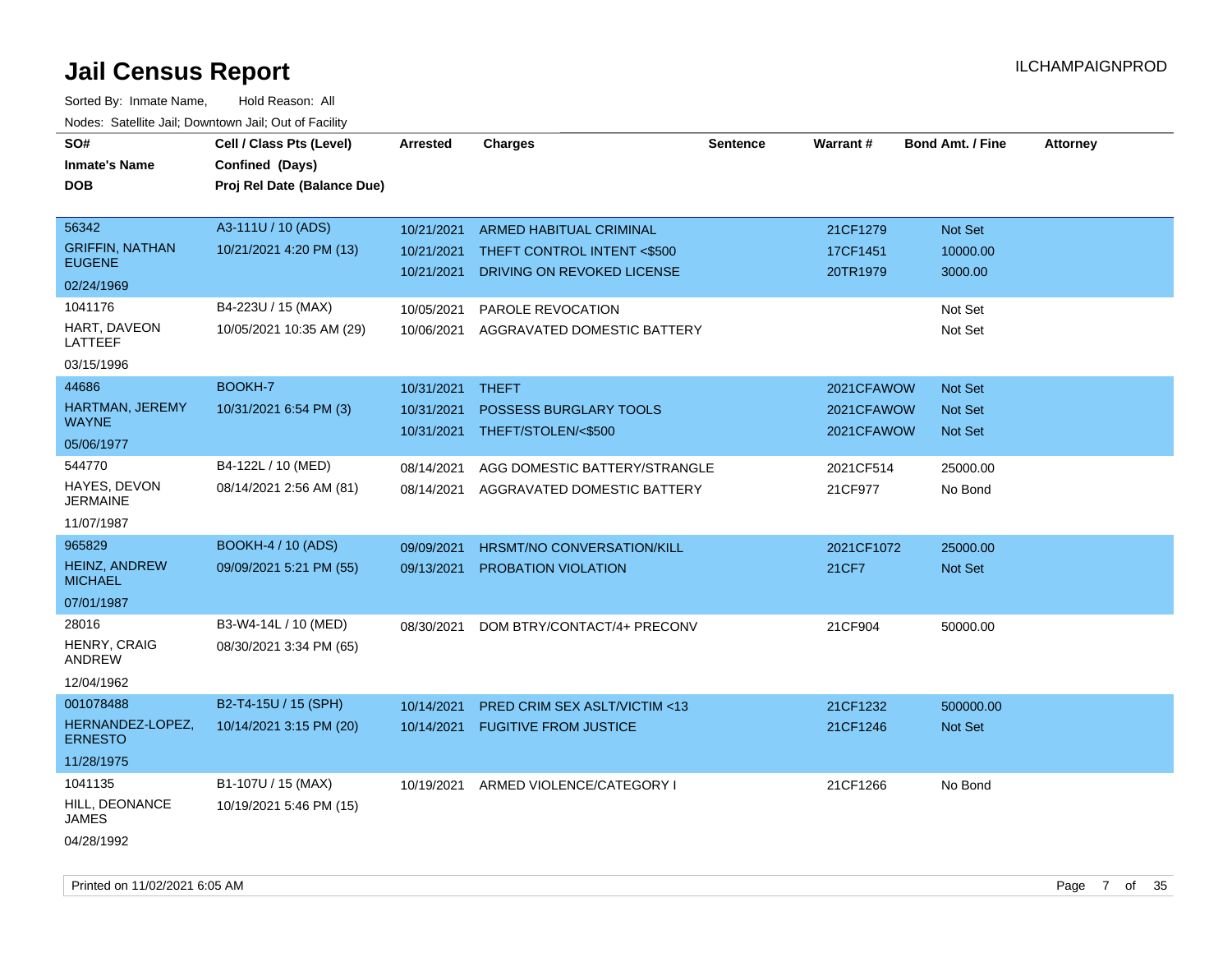| SO#<br><b>Inmate's Name</b><br><b>DOB</b>                                                                                     | Cell / Class Pts (Level)<br>Confined (Days)<br>Proj Rel Date (Balance Due) | <b>Arrested</b>                                                    | <b>Charges</b>                                                                                                                                                                | <b>Sentence</b> | Warrant#                                                       | <b>Bond Amt. / Fine</b>                                                  | <b>Attorney</b> |
|-------------------------------------------------------------------------------------------------------------------------------|----------------------------------------------------------------------------|--------------------------------------------------------------------|-------------------------------------------------------------------------------------------------------------------------------------------------------------------------------|-----------------|----------------------------------------------------------------|--------------------------------------------------------------------------|-----------------|
| 975293<br><b>HILL, JACOB MILES</b><br>02/06/1988                                                                              | B2-T4-14L / 10 (SPH)<br>07/21/2021 8:43 PM (105)                           | 07/21/2021<br>07/21/2021<br>07/25/2021<br>08/18/2021<br>09/09/2021 | <b>STALKING</b><br>VIO ORDER/PRIOR VIO OF ORDER<br>PAROLE REVOCATION<br><b>HARASS WITNESS/FAMILY MBR/REP</b><br>AGG STALKING/BODILY HARM                                      |                 | 2021CF863<br>21CF914<br>CH2104646<br>21CF992<br>21CF1073       | Not Set<br>No Bond<br><b>Not Set</b><br><b>Not Set</b><br><b>Not Set</b> |                 |
| 48471<br>HILL, RAMESH<br><b>JERMAINE</b><br>12/11/1978                                                                        | B1-207L / 15 (MAX)<br>08/08/2021 4:45 AM (87)                              | 08/08/2021                                                         | AGG BATTERY/DISCHARGE FIREARM                                                                                                                                                 |                 | 21CF946                                                        | Not Set                                                                  |                 |
| 980939<br><b>HILL, XAVIER</b><br><b>LENSHAUN</b><br>06/18/1988                                                                | A4-103L / 10 (ADS)<br>10/12/2021 12:18 PM (22)                             | 10/12/2021                                                         | <b>BURGLARY/MV</b>                                                                                                                                                            |                 | 21CF1229                                                       | <b>Not Set</b>                                                           |                 |
| 49618<br>HITES, STEVEN<br>WAYNE<br>12/31/1979                                                                                 | A4-202U / 5 (ADS)<br>10/26/2021 7:42 AM (8)                                | 10/26/2021                                                         | AGG FLEEING POLICE/21 MPH OVER                                                                                                                                                |                 | 21CF1300                                                       | No Bond                                                                  |                 |
| 1045186<br><b>HOLBROOK, JOHNNIE</b><br><b>MATHIS</b><br>07/19/1996<br>001078417<br>HOLT, TIMOTHY ALLEN 10/30/2021 4:45 PM (4) | B4-121U / 15 (MAX)<br>08/16/2021 11:07 AM (79)<br>BOOKH-5                  | 08/16/2021<br>08/16/2021<br>08/16/2021<br>08/16/2021               | ARMED VIOLENCE/CATEGORY I<br><b>FELON POSS/USE WEAPON/FIREARM</b><br>AGG FLEEING POLICE/21 MPH OVER<br>FELON POSS/USE WEAPON/FIREARM<br>10/30/2021 VIO STALK NO CONTACT ORDER |                 | 21CF934<br>19CF968<br>21CF988<br>21CF989<br>21CM501            | 1000000.00<br><b>Not Set</b><br><b>Not Set</b><br>Not Set<br>100.00      |                 |
| 02/18/1967<br>1061996<br>HUBBARD, REBEKIAH<br><b>DIONA</b><br>04/08/1998                                                      | BOOKF-2<br>10/30/2021 1:37 PM (4)                                          | 10/30/2021<br>10/30/2021<br>10/30/2021<br>10/30/2021<br>10/31/2021 | FORGERY/ISSUE/DELIVER DOCUMENT<br>DRVG UNDER INFLUENCE OF DRUG<br>CRIM DAMAGE TO PROPERTY <\$500<br>RETAIL THEFT/DISP MERCH/<\$300<br>USE FORGED CR/DEBIT CARD/<\$300         |                 | 2021CFAWOW<br>2021DT71<br>2021CM156<br>2018CF1302<br>2020CF670 | No Bond<br>7500.00<br>660.00<br>20000.00<br>No Bond                      |                 |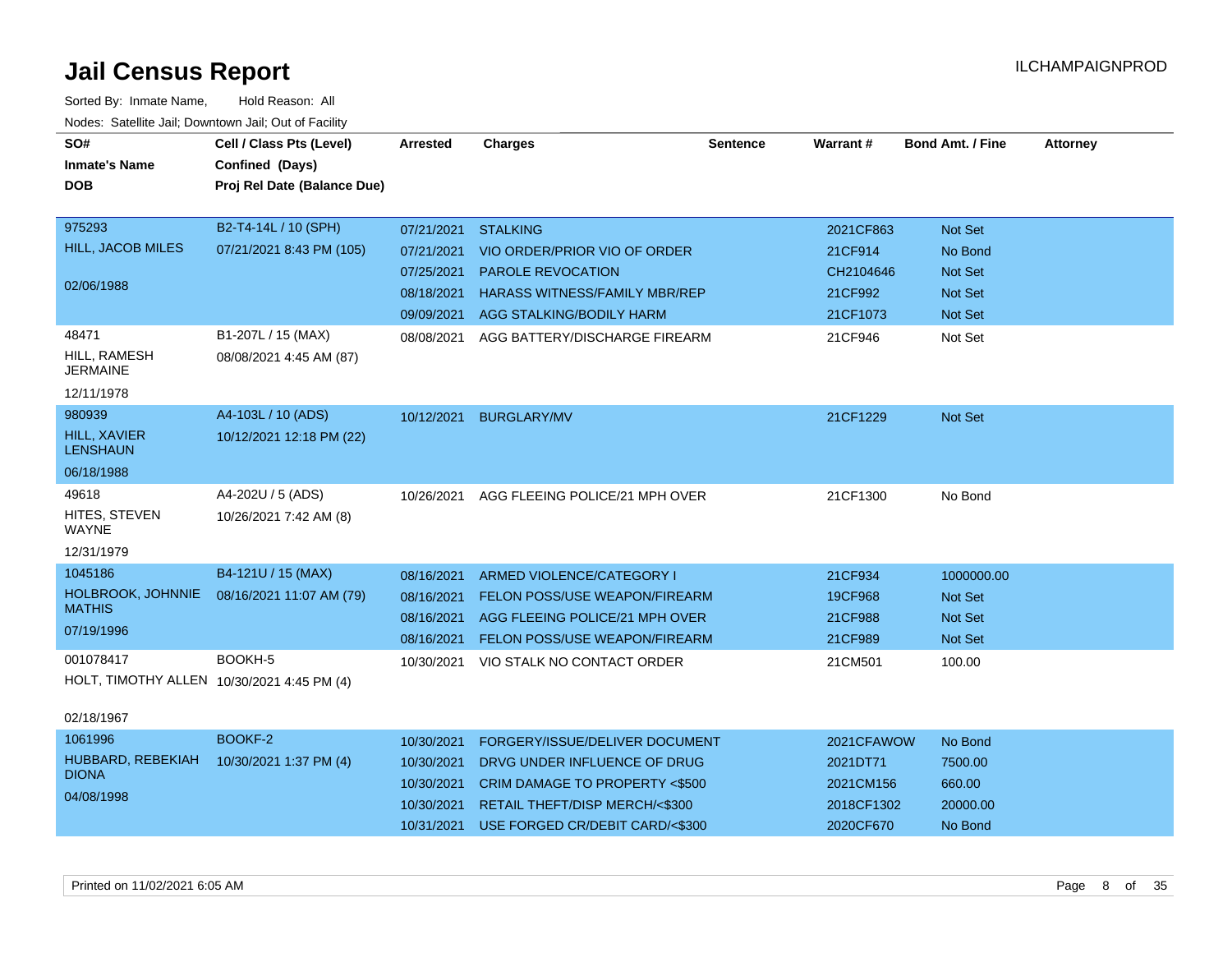Sorted By: Inmate Name, Hold Reason: All

| SO#                                     | Cell / Class Pts (Level)                   | <b>Arrested</b> | <b>Charges</b>                           | <b>Sentence</b> | Warrant#  | <b>Bond Amt. / Fine</b> | <b>Attorney</b> |
|-----------------------------------------|--------------------------------------------|-----------------|------------------------------------------|-----------------|-----------|-------------------------|-----------------|
| <b>Inmate's Name</b>                    | Confined (Days)                            |                 |                                          |                 |           |                         |                 |
| <b>DOB</b>                              | Proj Rel Date (Balance Due)                |                 |                                          |                 |           |                         |                 |
|                                         |                                            |                 |                                          |                 |           |                         |                 |
| 38993                                   | B4-127L / 15 (MAX)                         |                 | 02/13/2021 ATTEMPT (FIRST DEGREE MURDER) |                 | 21CF181   | <b>Not Set</b>          |                 |
| JACKSON, LAMONT<br><b>JEREMIE</b>       | 02/13/2021 7:45 AM (263)                   |                 |                                          |                 |           |                         |                 |
| 07/31/1973                              |                                            |                 |                                          |                 |           |                         |                 |
| 532426                                  | A1-126L / 10 (ADS)                         | 05/16/2021      | AGGRAVATED BATTERY/NURSE                 |                 | 2021CF344 | No Bond                 |                 |
| JACKSON, NATASHA<br><b>RENETTA</b>      | 05/16/2021 12:24 AM (171)                  |                 |                                          |                 |           |                         |                 |
| 01/02/1987                              |                                            |                 |                                          |                 |           |                         |                 |
| 001077487                               | B3-W8-30L / 10 (MED)                       |                 | 12/03/2020 FELON POSS/USE WEAPON/FIREARM |                 | 20CF1377  | Not Set                 |                 |
| <b>JACKSON, TERREL</b><br><b>DANDRE</b> | 12/03/2020 10:18 AM (335)                  |                 |                                          |                 |           |                         |                 |
| 08/11/1990                              |                                            |                 |                                          |                 |           |                         |                 |
| 001077864                               | B1-103L / 15 (MAX)                         | 04/18/2021      | FELON POSS/USE WEAPON/FIREARM            |                 | 21CF428   | Not Set                 |                 |
| D                                       | JAMERSON, ANTHONY 04/18/2021 7:21 PM (199) |                 |                                          |                 |           |                         |                 |
| 01/26/1990                              |                                            |                 |                                          |                 |           |                         |                 |
| 001077437                               | B1-205U / 10 (MED)                         | 08/23/2021      | DOM BTRY/CONTACT/1-2 PRECONV             |                 | 21CF1025  | Not Set                 |                 |
| JOHNSON, ANTONIO<br><b>LASHAUN</b>      | 08/23/2021 7:48 PM (72)                    |                 |                                          |                 |           |                         |                 |
| 01/06/1980                              |                                            |                 |                                          |                 |           |                         |                 |
| 1007508                                 | B4-222U / 10 (MED)                         |                 | 09/28/2021 FELON POSS/USE FIREARM PRIOR  |                 | 2021CF200 | 50000.00                |                 |
| JOHNSON, KAWAME<br><b>TERRENCEIM</b>    | 09/28/2021 1:55 PM (36)                    |                 |                                          |                 |           |                         |                 |
| 06/08/1990                              |                                            |                 |                                          |                 |           |                         |                 |
| 51313                                   | BOOKH-3                                    | 11/01/2021      | AGG DUI/3+                               |                 |           | No Bond                 |                 |
| JOHNSON, RUSSELL<br><b>MONTEZ</b>       | 11/01/2021 10:25 AM (2)                    | 11/01/2021      | DRIVING ON SUSPENDED LICENSE             |                 |           | No Bond                 |                 |
| 08/05/1980                              | 11/10/2021 (0.00)                          |                 |                                          |                 |           |                         |                 |
| 1071536                                 | B1-206U / 15 (MAX)                         | 06/17/2021      | ATTEMPT (FIRST DEGREE MURDER)            |                 | 21CF702   | Not Set                 |                 |
| JOHNSON, ZACHERY<br><b>EDWARD</b>       | 06/17/2021 2:00 AM (139)                   |                 |                                          |                 |           |                         |                 |
| 10/30/1987                              |                                            |                 |                                          |                 |           |                         |                 |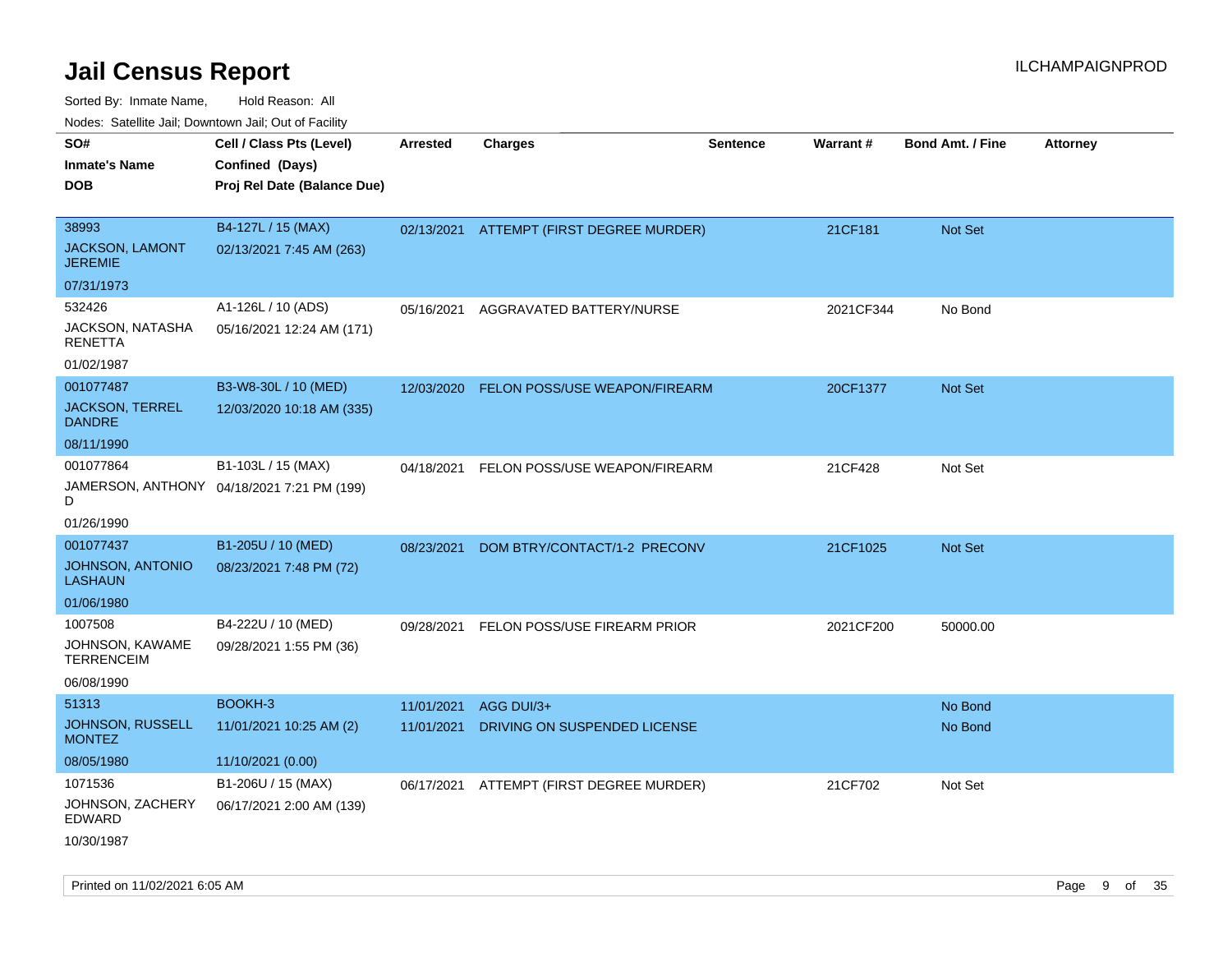| voues. Salemie Jan, Downtown Jan, Out of Facility |                             |                 |                                          |                 |           |                         |                 |
|---------------------------------------------------|-----------------------------|-----------------|------------------------------------------|-----------------|-----------|-------------------------|-----------------|
| SO#                                               | Cell / Class Pts (Level)    | <b>Arrested</b> | <b>Charges</b>                           | <b>Sentence</b> | Warrant#  | <b>Bond Amt. / Fine</b> | <b>Attorney</b> |
| <b>Inmate's Name</b>                              | Confined (Days)             |                 |                                          |                 |           |                         |                 |
| DOB                                               | Proj Rel Date (Balance Due) |                 |                                          |                 |           |                         |                 |
|                                                   |                             |                 |                                          |                 |           |                         |                 |
| 1017120                                           | BOOKF-1                     | 10/29/2021      | BATTERY/CAUSE BODILY HARM                |                 | 21CM498   | Not Set                 |                 |
| JONES, JOSHUA LYNN 10/29/2021 3:15 AM (5)         |                             |                 |                                          |                 |           |                         |                 |
| 05/16/1993                                        |                             |                 |                                          |                 |           |                         |                 |
| 001077784                                         | A3-214L / 10 (ADS)          | 10/21/2021      | DELIVERY OF OR POSSESSION OF W/INT       |                 | 21CF1278  | Not Set                 |                 |
| <b>JONES, KEEFER</b><br>LAMONT                    | 10/21/2021 10:30 AM (13)    |                 |                                          |                 |           |                         |                 |
| 07/26/1970                                        |                             |                 |                                          |                 |           |                         |                 |
| 506244                                            | B1-204L / 15 (MAX)          | 07/15/2021      | ARMED ROBBERY/ARMED W/FIREARM            |                 | 2021CF791 | 250000.00               |                 |
| JOSLIN, JASON LEE                                 | 07/15/2021 4:38 AM (111)    |                 |                                          |                 |           |                         |                 |
|                                                   |                             |                 |                                          |                 |           |                         |                 |
| 12/22/1985                                        |                             |                 |                                          |                 |           |                         |                 |
| 49797                                             | B1-106U / 10 (MED)          | 10/12/2021      | POSSESSING A CONTROLLED SUBSTAN(4y (DOC) |                 | 21CF365   | No Bond                 |                 |
| <b>KELLY, WARREN</b><br>DYTRALE                   | 10/12/2021 2:59 PM (22)     |                 |                                          |                 |           |                         |                 |
| 10/23/1979                                        |                             |                 |                                          |                 |           |                         |                 |
| 001078401                                         | A4-107L / 10 (ADS)          | 09/19/2021      | UNLAWFUL VEHICULAR INVASION              |                 | 21CF1134  | <b>Not Set</b>          |                 |
| <b>KNIGHT, ERIC</b>                               | 09/19/2021 7:32 PM (45)     | 09/19/2021      | HRSMT/THREATEN PERSON/KILL               |                 | 2021CF561 | 50000.00                |                 |
| 07/11/1991                                        |                             | 09/21/2021      | <b>BURGLARY</b>                          |                 | 21CF1139  | <b>Not Set</b>          |                 |
| 1070011                                           | B4-124U / 15 (MAX)          | 08/03/2021      | AGG DISCH FIREARM/1ST AID PERS           |                 | 21CF929   | Not Set                 |                 |
| LAWS, WILLIAM<br>ZARAK, Third                     | 08/03/2021 3:53 PM (92)     |                 |                                          |                 |           |                         |                 |
| 07/06/1999                                        |                             |                 |                                          |                 |           |                         |                 |
| 001078470                                         | B4-221U / 15 (MAX)          | 10/10/2021      | MURDER/INTENT TO KILL/INJURE             |                 | 21CF1221  | <b>Not Set</b>          |                 |
| LEE, AMAHRION<br><b>JA'MERE</b>                   | 10/10/2021 1:23 PM (24)     |                 |                                          |                 |           |                         |                 |
| 11/05/2002                                        |                             |                 |                                          |                 |           |                         |                 |
| 548089                                            | B1-204U / 15 (MAX)          | 12/04/2020      | ATTEMPT (FIRST DEGREE MURDER)            |                 | 20CF1378  | Not Set                 |                 |
| LEWIS, LAWRENCE                                   | 12/04/2020 4:42 AM (334)    | 12/04/2020      | METH DELIVERY/100<400 GRAMS              |                 | 20CF1481  | Not Set                 |                 |
| PAUL, Third                                       |                             | 12/04/2020      | AGG DOMESTIC BATTERY/STRANGLE            |                 | 18CF1507  | 10000.00                |                 |
| 02/08/1993                                        |                             |                 |                                          |                 |           |                         |                 |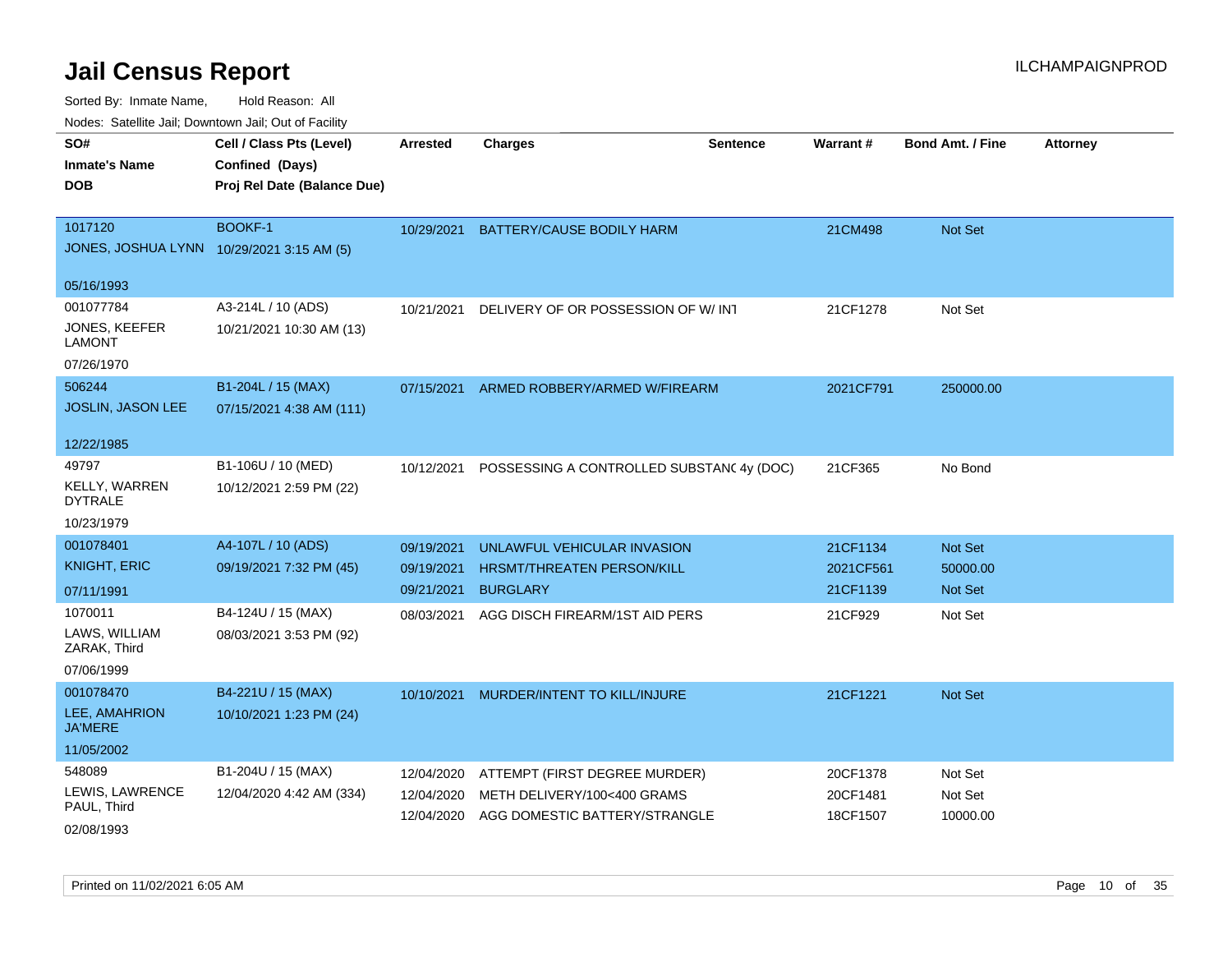| SO#<br><b>Inmate's Name</b><br><b>DOB</b>                                          | Cell / Class Pts (Level)<br>Confined (Days)<br>Proj Rel Date (Balance Due) | <b>Arrested</b>                        | <b>Charges</b>                                                                                                        | <b>Sentence</b> | Warrant#                                                     | <b>Bond Amt. / Fine</b>                       | <b>Attorney</b> |
|------------------------------------------------------------------------------------|----------------------------------------------------------------------------|----------------------------------------|-----------------------------------------------------------------------------------------------------------------------|-----------------|--------------------------------------------------------------|-----------------------------------------------|-----------------|
| 001077524<br><b>LEWIS, TREVOR</b><br><b>DANIEL</b>                                 | B2-T4-13U / 10 (SPH)<br>12/14/2020 5:16 PM (324)                           | 12/14/2020<br>12/14/2020<br>12/14/2020 | AGG BATTERY/JUDGE/EMT<br><b>RESIDENTIAL ARSON</b><br>AGG BATTERY/PUBLIC PLACE<br>12/14/2020 AGG BATTERY/PEACE OFFICER |                 | 2020-CF-1212<br>2020-CF-1388<br>2020-CF-1231<br>2020-CF-1211 | 10000.00<br>150000.00<br>50000.00<br>10000.00 |                 |
| 06/03/2002<br>001077938                                                            | BOOKH-2 / 15 (ADS)                                                         | 05/10/2021                             | AGG KIDNAPING DISCH FIR/HARM                                                                                          |                 | 21CF532                                                      | Not Set                                       |                 |
| MCGAHA,<br>CHRISTOPHER D<br>07/27/1991                                             | 05/10/2021 7:02 PM (177)                                                   | 05/11/2021<br>05/27/2021               | <b>MURDER</b><br>ESCAPE FROM DEPT OF CORRECTION                                                                       |                 | 2021-CF-215<br>21CF600                                       | No Bond<br>Not Set                            |                 |
| 39106<br>MOORE, ANDREW LEE, 10/12/2021 1:02 AM (22)<br>Junior                      | B2-T2-07U / 10 (SPH)                                                       | 10/12/2021                             | DOMESTIC BATTERY/OTHER PRIOR                                                                                          |                 | 21CF1217                                                     | Not Set                                       |                 |
| 04/12/1973<br>1076384<br>MURPHY, AZIA CIMONE 10/29/2021 12:49 AM (5)<br>09/23/1995 | A2-120L / 5 (MIN)                                                          | 10/28/2021                             | RETAIL THEFT/DISP MERCH/<\$300                                                                                        |                 | 21CM149                                                      | 12500.00                                      |                 |
| 001078517<br><b>NELSON, RORY</b><br><b>DEMOND</b><br>08/14/1984                    | A3-214U / 15 (ADS)<br>10/19/2021 3:55 AM (15)                              |                                        | 10/19/2021 ATTEMPT (FIRST DEGREE MURDER)                                                                              |                 | 21CF1267                                                     | <b>Not Set</b>                                |                 |
| 526895<br><b>OWENS, ANDREA</b><br><b>MICHELLE</b><br>02/01/1988                    | A1-226L / 5 (ADS)<br>09/27/2021 11:50 AM (37)                              | 09/27/2021                             | <b>RETAIL THEFT</b>                                                                                                   | 1y              | 2016 CF 717                                                  | No Bond                                       |                 |
| 001077516<br>PAGET, GREGORY<br><b>LAMAR</b><br>05/27/1986                          | A3-111L / 15 (ADS)<br>10/25/2021 12:47 PM (9)                              | 10/25/2021                             | <b>FELON POSS/USE WEAPON/FIREARM</b>                                                                                  | 5y (DOC)        | 2021CF769                                                    | No Bond                                       |                 |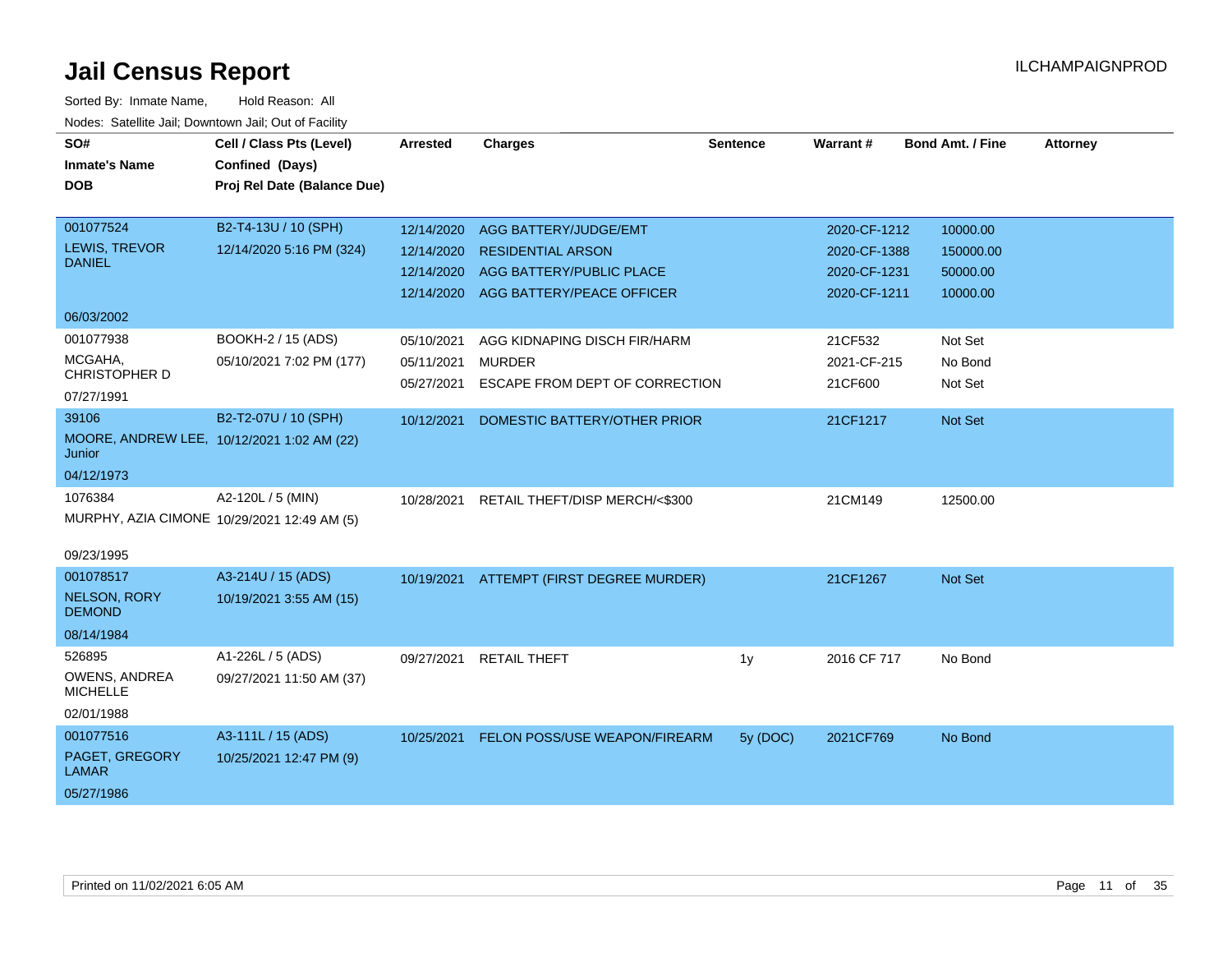Sorted By: Inmate Name, Hold Reason: All Nodes: Satellite Jail; Downtown Jail; Out of Facility

| SO#                                     | Cell / Class Pts (Level)    | Arrested   | <b>Charges</b>                                         | <b>Sentence</b> | Warrant#     | <b>Bond Amt. / Fine</b> | <b>Attorney</b> |
|-----------------------------------------|-----------------------------|------------|--------------------------------------------------------|-----------------|--------------|-------------------------|-----------------|
| Inmate's Name                           | Confined (Days)             |            |                                                        |                 |              |                         |                 |
| DOB                                     | Proj Rel Date (Balance Due) |            |                                                        |                 |              |                         |                 |
|                                         |                             |            |                                                        |                 |              |                         |                 |
| 1022441                                 | A3-115L / 10 (MED)          | 10/27/2021 | AGG BATTERY/PEACE OFFICER                              |                 | 2021 CF 12   | No Bond                 |                 |
| PICKENS, DONTRELL<br><b>DEMAR</b>       | 10/27/2021 1:39 PM (7)      | 10/27/2021 | AGG BATTERY/PEACE OFFICER                              |                 | 2020 CF 1488 | No Bond                 |                 |
| 12/10/1993                              |                             |            |                                                        |                 |              |                         |                 |
| 999352                                  | B3-W7-28L / 10 (MED)        | 09/09/2021 | VIOLATE OP/OTHER PRIOR                                 |                 | 21CF1092     | Not Set                 |                 |
| PIRLOT, JUSTIN LEE                      | 09/09/2021 11:28 AM (55)    | 10/23/2021 | <b>FALSE REPORT OF OFFENSE</b>                         |                 | 2019CF836    | 5000.00                 |                 |
| 11/08/1982                              |                             |            |                                                        |                 |              |                         |                 |
| 1069524                                 | B4-221L / 15 (MAX)          | 08/08/2021 | MFG/DEL CANNABIS/30-500 GRAMS                          |                 | 21CF953      | Not Set                 |                 |
| RAY DAVIS, KAMARI<br><b>DAYVON</b>      | 08/09/2021 2:44 AM (86)     |            |                                                        |                 |              |                         |                 |
| 03/30/2000                              |                             |            |                                                        |                 |              |                         |                 |
| 1053270                                 | B4-122U                     | 08/11/2021 | ARM VIOLENCE/CATEGORY III/2ND                          | 8y (DOC)        | 21CF957      | Not Set                 |                 |
| RICHARDSON, WILLIE<br>LEE               | 08/11/2021 3:07 AM (84)     |            |                                                        |                 |              |                         |                 |
| 07/20/1994                              |                             |            |                                                        |                 |              |                         |                 |
| 1006507                                 | A3-215L / 10 (ADS)          | 10/21/2021 | AGG ASLT/USE DDLY WEAPON                               |                 | 21CM123      | 1000.00                 |                 |
| RODGERS, DYLAN                          | 10/21/2021 12:34 AM (13)    | 10/21/2021 | DOMESTIC BATTERY/OTHER PRIOR                           |                 | 21CF1269     | <b>Not Set</b>          |                 |
| <b>ROBERT</b>                           |                             | 10/21/2021 | <b>PROBATION VIOLATION</b>                             |                 | 2019CF1220   | 10000.00                |                 |
| 12/12/1991<br>979485                    | B2-T4-16L / 15 (ADS)        |            |                                                        |                 |              |                         |                 |
| RODRIGUEZ, JOSHUA                       | 03/12/2021 1:57 PM (236)    | 03/12/2021 | PRED CRIM SEX ASLT/VICTIM <13                          |                 | 21CF282      | Not Set                 |                 |
| ANTHONY                                 |                             |            |                                                        |                 |              |                         |                 |
| 04/06/1990                              |                             |            |                                                        |                 |              |                         |                 |
| 1075587                                 | B4-225U / 15 (MAX)          |            | 10/18/2021 AGG UNLAWFUL USE WEAPON/PERSON 2y/0m/0d (DO |                 |              | No Bond                 |                 |
| ROSS, JAMARQUIS<br><b>ANTHONY TYREE</b> | 10/18/2021 9:46 AM (16)     |            |                                                        |                 |              |                         |                 |
| 05/03/2000                              |                             |            |                                                        |                 |              |                         |                 |
| 1071161                                 | B4-124L / 15 (MAX)          | 08/18/2021 | DELIVERY OF OR POSSESSION OF W/INT                     |                 | 21CF1008     | No Bond                 |                 |
| SANDERS, MARKELL<br>LAMAR               | 08/18/2021 6:18 PM (77)     | 08/19/2021 | <b>PAROLE REVOCATION</b>                               |                 | CH2105176    | No Bond                 |                 |
| 02/02/2000                              |                             |            |                                                        |                 |              |                         |                 |

Printed on 11/02/2021 6:05 AM **Page 12** of 35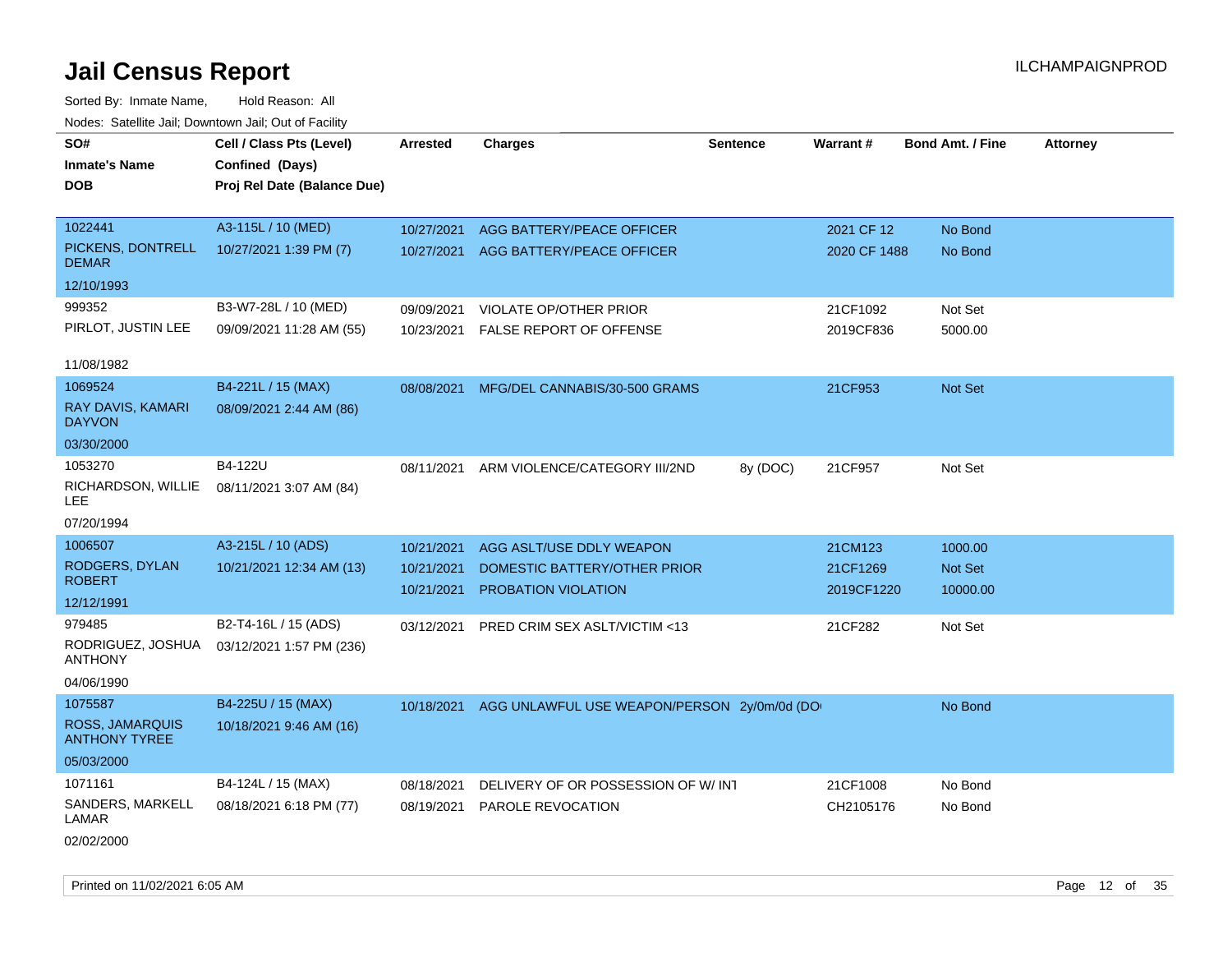Sorted By: Inmate Name, Hold Reason: All

Nodes: Satellite Jail; Downtown Jail; Out of Facility

| SO#<br><b>Inmate's Name</b><br><b>DOB</b>            | Cell / Class Pts (Level)<br>Confined (Days)<br>Proj Rel Date (Balance Due) | <b>Arrested</b> | <b>Charges</b>                          | <b>Sentence</b> | Warrant#   | Bond Amt. / Fine | Attorney |
|------------------------------------------------------|----------------------------------------------------------------------------|-----------------|-----------------------------------------|-----------------|------------|------------------|----------|
| 1047469<br><b>SCHINDLER, RICHARD</b><br><b>ALLEN</b> | B3-W7-26L / 10 (MED)<br>07/03/2021 10:25 PM (123)                          |                 | 07/03/2021 CRIMINAL SEX ASSAULT/CONSENT |                 | 21CF773    | Not Set          |          |
| 10/16/1979                                           |                                                                            |                 |                                         |                 |            |                  |          |
| 001078441                                            | BOOKF-3 / 15 (ADS)                                                         | 10/01/2021      | ARMED HABITUAL CRIMINAL                 |                 | 21CF1182   | Not Set          |          |
| SINGLETON, CORRIE<br><b>DERRELL</b>                  | 10/01/2021 12:36 PM (33)                                                   |                 |                                         |                 |            |                  |          |
| 05/07/1983                                           |                                                                            |                 |                                         |                 |            |                  |          |
| 1034452                                              | A4-106L / 10 (MED)                                                         | 09/24/2021      | MFG/DEL 1<15 GR HEROIN/ANALOG           | 4y (DOC)        | 20CF001071 | 500000.00        |          |
| SMITH, CHERNENKO<br><b>CONSTANTINE</b>               | 09/24/2021 11:57 AM (40)                                                   |                 |                                         |                 |            |                  |          |
| 08/17/1985                                           |                                                                            |                 |                                         |                 |            |                  |          |
| 001078347<br>SMITH, CRYSTAL<br><b>MARGARET</b>       | A1-125L / 5 (MIN)<br>09/04/2021 3:34 PM (60)                               | 09/04/2021      | CHILD ABDUCTN/CONCEAL/DETAIN            |                 | 21CF942    | 500000.00        |          |
| 10/15/1992                                           |                                                                            |                 |                                         |                 |            |                  |          |
| 001078115                                            | B4-224U / 15 (MAX)                                                         | 07/01/2021      | ARMED VIOLENCE/CATEGORY I               |                 | 21CF772    | Not Set          |          |
| <b>SMITH, JAMES</b><br>NASHAUN, Junior               | 07/01/2021 2:44 PM (125)                                                   | 07/30/2021      | DRIVING ON SUSPENDED LICENSE            |                 | 21TR5804   | 1500.00          |          |
| 09/18/2000                                           |                                                                            |                 |                                         |                 |            |                  |          |
| 55331                                                | B4-126L / 15 (MAX)                                                         | 07/31/2021      | ARMED HABITUAL CRIMINAL                 |                 | 21CF900    | Not Set          |          |
| SMITH, TARRIO<br><b>TERRELLE</b>                     | 07/31/2021 2:22 AM (95)                                                    |                 |                                         |                 |            |                  |          |
| 04/25/1982                                           |                                                                            |                 |                                         |                 |            |                  |          |
| 1034702                                              | A4-103U / 10 (ADS)                                                         | 10/22/2021      | AGG DOMESTIC BATTERY/STRANGLE           |                 | 21CF1123   | 50000.00         |          |
|                                                      | SOULE, AUSTIN TYLER 10/22/2021 6:49 AM (12)                                |                 |                                         |                 |            |                  |          |
| 03/18/1995                                           |                                                                            |                 |                                         |                 |            |                  |          |
| 1025740                                              | B1-104U / 10 (MED)                                                         | 03/19/2021      | AGG DOMESTIC BATTERY/STRANGLE           | 4y/0m/0d (DO    |            | Not Set          |          |
| STANFORD,<br><b>TERRANCE NAWOUN</b>                  | 03/20/2021 12:48 AM (228)                                                  |                 |                                         |                 |            |                  |          |
| 12/06/1992                                           |                                                                            |                 |                                         |                 |            |                  |          |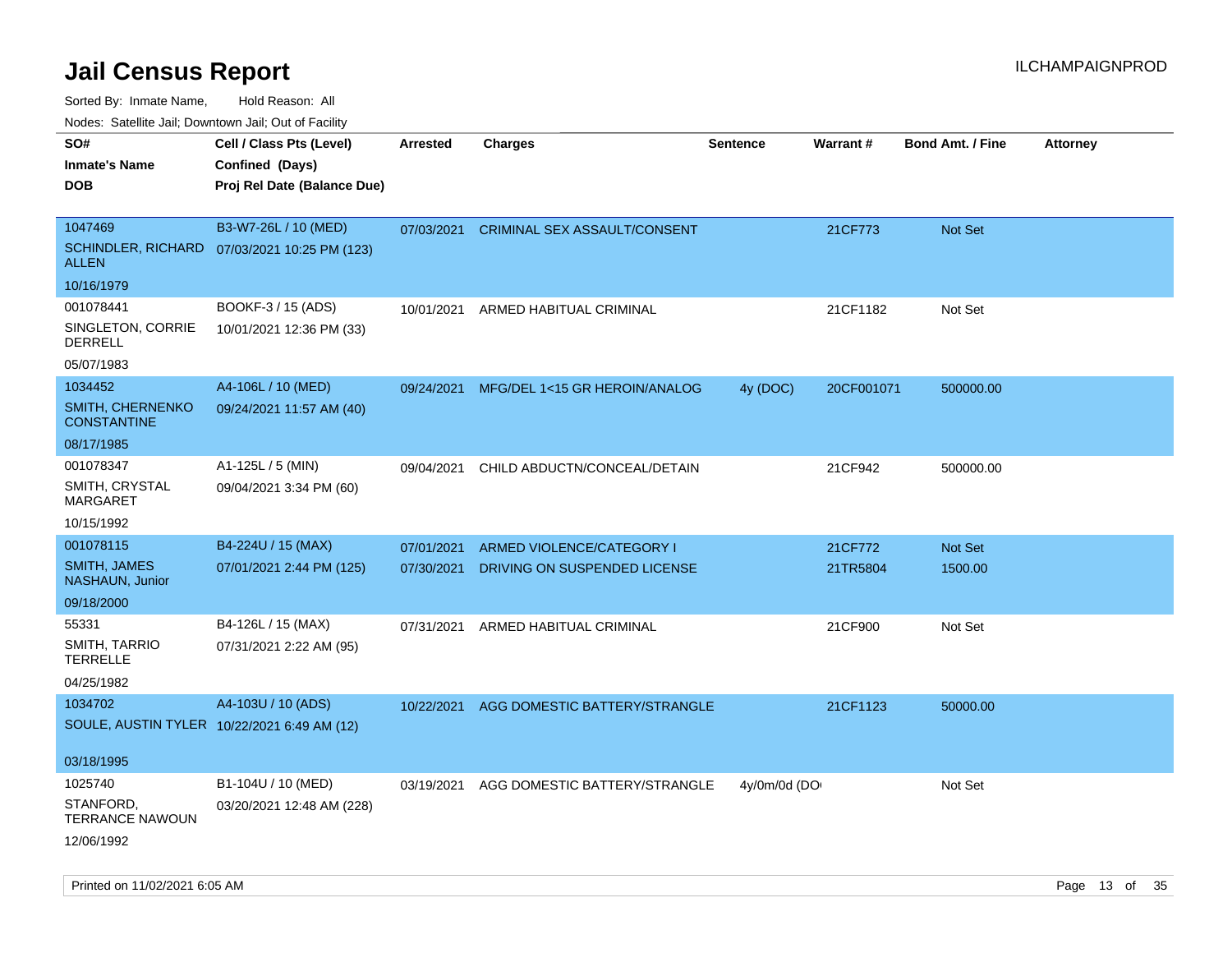Sorted By: Inmate Name, Hold Reason: All Nodes: Satellite Jail; Downtown Jail; Out of Facility

| SO#<br><b>Inmate's Name</b><br><b>DOB</b>                            | Cell / Class Pts (Level)<br>Confined (Days)<br>Proj Rel Date (Balance Due) | <b>Arrested</b>                        | <b>Charges</b>                                                                                    | <b>Sentence</b> | Warrant#                             | <b>Bond Amt. / Fine</b>        | <b>Attorney</b> |
|----------------------------------------------------------------------|----------------------------------------------------------------------------|----------------------------------------|---------------------------------------------------------------------------------------------------|-----------------|--------------------------------------|--------------------------------|-----------------|
| 38305<br>STOVER, JOSH<br><b>ANDREW</b><br>08/18/1973                 | B2-T2-06L / 10 (SPH)<br>03/18/2020 10:24 AM (595)                          |                                        | 03/18/2020 CRIMINAL SEXUAL ABUSE                                                                  |                 | 20CF-343                             | 500000.00                      |                 |
| 001078436<br>STRONG, CORTEZ<br>04/13/1996                            | B2-T1-04L / 10 (SPH)<br>09/30/2021 2:47 PM (34)                            | 09/30/2021                             | CRIMINAL SEX ASSAULT/CONSENT                                                                      |                 | 20CF255                              | 150000.00                      |                 |
| 1035647<br><b>SUMO, DAVID KLON</b><br>06/23/1975                     | <b>BOOKH-6 / 10 (MED)</b><br>10/29/2021 6:36 PM (5)                        | 10/29/2021<br>10/29/2021               | CRIM DMG TO PROP \$500-10K<br>CRIM DMG/GOVT PROP/>\$500-\$10K                                     |                 | 21CF983<br>21CF984                   | 10000.00<br>10000.00           |                 |
| 1066794<br><b>TAYLOR, STANLEY</b><br><b>JAMES</b><br>01/05/1994      | B3-W2-07U / 5 (MIN)<br>09/07/2021 7:01 AM (57)                             | 09/07/2021                             | <b>VIOLATE OP/OTHER PRIOR</b>                                                                     |                 | 21CF1061                             | Not Set                        |                 |
| 001078471<br><b>THATCH, OMARION</b><br><b>DIAMONTE</b><br>09/05/2003 | B4-227L / 10 (MED)<br>10/11/2021 1:26 AM (23)                              | 10/11/2021                             | AGG UUW/VEHICLE/<21                                                                               |                 | 21CF1210                             | 100.00                         |                 |
| 21252<br>THOMAS, ELIJAH<br>07/31/1962                                | B4-123L / 15 (MAX)<br>10/18/2021 12:35 AM (16)                             | 10/18/2021<br>10/18/2021<br>10/18/2021 | MFG/DEL 1<15 GR COCAINE/ANLG<br>POSS AMT CON SUB EXCEPT(A)/(D)<br>THEFT/DISP MERCH/<\$300/PRECONV |                 | 2021CF172<br>2020CF1306<br>2018CF893 | 25000.00<br>5000.00<br>5000.00 |                 |
| 32058<br>THOMPSON, STEVEN<br><b>ONEAL</b><br>03/14/1969              | B4-123U / 15 (MAX)<br>06/14/2021 6:44 AM (142)                             | 06/14/2021                             | <b>AGG DISCH FIREARM</b>                                                                          |                 | 21CF690                              | Not Set                        |                 |
| 1004142<br>TOY, KAYON LARENZ                                         | A4-105L / 15 (ADS)<br>10/22/2021 1:01 PM (12)                              | 10/22/2021<br>10/27/2021               | PAROLE REVOCATION<br>POSSESSION OF METH/15<100GRAMS                                               |                 | 2021CF1298                           | Not Set<br>1500000.00          |                 |

09/12/1991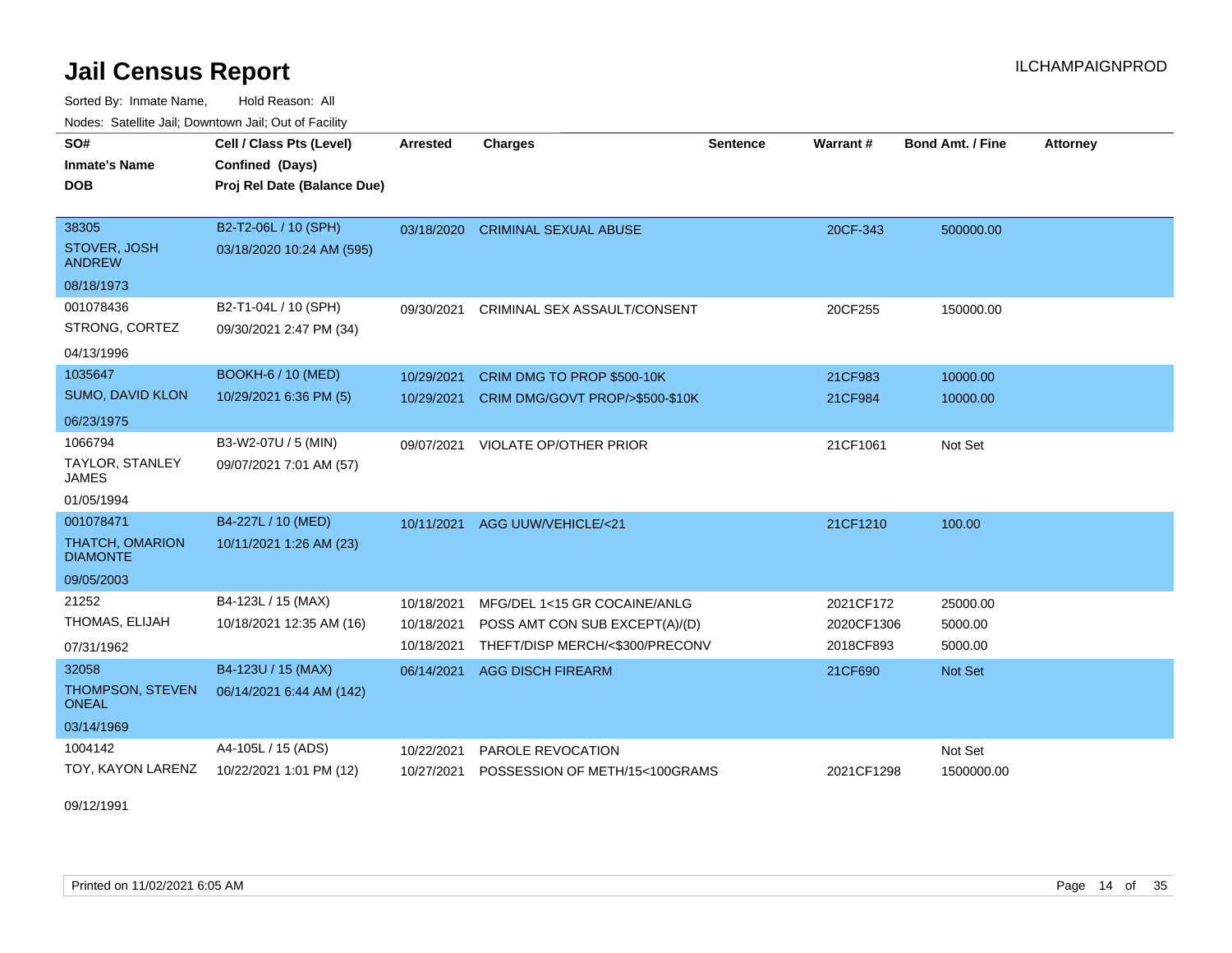Sorted By: Inmate Name, Hold Reason: All Nodes: Satellite Jail; Downtown Jail; Out of Facility

| <b>NOULD:</b> Catoline bail, Downtown bail, Out of I dollty |                             |            |                                    |                 |              |                         |                 |
|-------------------------------------------------------------|-----------------------------|------------|------------------------------------|-----------------|--------------|-------------------------|-----------------|
| SO#                                                         | Cell / Class Pts (Level)    | Arrested   | Charges                            | <b>Sentence</b> | Warrant#     | <b>Bond Amt. / Fine</b> | <b>Attorney</b> |
| <b>Inmate's Name</b>                                        | Confined (Days)             |            |                                    |                 |              |                         |                 |
| <b>DOB</b>                                                  | Proj Rel Date (Balance Due) |            |                                    |                 |              |                         |                 |
|                                                             |                             |            |                                    |                 |              |                         |                 |
| 969709                                                      | BOOKH-7                     | 10/29/2021 | CRIM DMG TO PROP \$500-10K         |                 | 2020CF001457 | Not Set                 |                 |
| <b>TUFTE, BRYCE</b><br><b>MATTHEW</b>                       | 10/29/2021 3:14 PM (5)      | 10/29/2021 | DRIVING ON SUSPENDED LICENSE       |                 | 20TR2181     | 5000.00                 |                 |
| 05/30/1988                                                  |                             |            |                                    |                 |              |                         |                 |
| 32910                                                       | B2-T2-05U / 10 (SPH)        | 10/04/2021 | DOM BTRY/HARM/1-2 PRECONV          |                 | 21CF1189     | Not Set                 |                 |
| TULL, CHRISTOPHER<br><b>MICHAEL</b>                         | 10/04/2021 10:53 PM (30)    |            |                                    |                 |              |                         |                 |
| 04/02/1971                                                  |                             |            |                                    |                 |              |                         |                 |
| 001078529                                                   | A2-122L / 10 (ADS)          | 10/23/2021 | ARMED ROBBERY/NO FIREARM           |                 | 21CF1286     | <b>Not Set</b>          |                 |
| VANHOOK, ALEXIS<br><b>ANNE</b>                              | 10/23/2021 5:50 PM (11)     |            |                                    |                 |              |                         |                 |
| 10/25/1998                                                  |                             |            |                                    |                 |              |                         |                 |
| 1070904                                                     | A4-203L / 5 (ADS)           | 10/28/2021 | <b>BURGLARY</b>                    |                 | 2021CF321    | 15000.00                |                 |
| WANKEL, JONAH<br>JAMES                                      | 10/28/2021 3:42 AM (6)      |            |                                    |                 |              |                         |                 |
| 12/15/1993                                                  |                             |            |                                    |                 |              |                         |                 |
| 1070737                                                     | A1-227L / 15 (MAX)          | 10/14/2021 | AGG KIDNAPG/<13/INTEL DISABL       |                 | 2020CF418    | 250000.00               |                 |
| <b>WASHINGTON,</b><br><b>JASTINA VIRGINIA</b>               | 10/14/2021 12:02 PM (20)    |            |                                    |                 |              |                         |                 |
| 04/11/2000                                                  |                             |            |                                    |                 |              |                         |                 |
| 977140                                                      | A3-112U / 15 (ADS)          |            | 10/24/2021 ARMED HABITUAL CRIMINAL |                 | 21CF1289     | Not Set                 |                 |
| <b>WEBSTER, DERRIAL</b><br><b>DEVON</b>                     | 10/24/2021 2:46 AM (10)     |            |                                    |                 |              |                         |                 |
| 01/14/1990                                                  |                             |            |                                    |                 |              |                         |                 |
| 001078096                                                   | <b>BOOKF-2</b>              | 10/30/2021 | DOM BTRY/BOD HARM/3 PRECONV        |                 | 21CM264      | 1000.00                 |                 |
| <b>WELLS, HAYLEY</b><br><b>CHRISTINE</b>                    | 10/30/2021 5:03 AM (4)      | 10/30/2021 | AGGRAVATED DOMESTIC BATTERY        |                 | 21CF1319     | <b>Not Set</b>          |                 |
| 08/19/1995                                                  |                             |            |                                    |                 |              |                         |                 |
| 1062558                                                     | A4-107U / 10 (MED)          | 10/02/2021 | FELON POSS/USE WEAPON/FIREARM      |                 | 21CF1185     | Not Set                 |                 |
| <b>WELLS, JIAMANTE</b><br><b>AMORE</b>                      | 10/02/2021 8:29 PM (32)     |            |                                    |                 |              |                         |                 |
| 09/02/1995                                                  |                             |            |                                    |                 |              |                         |                 |

Printed on 11/02/2021 6:05 AM **Page 15** of 35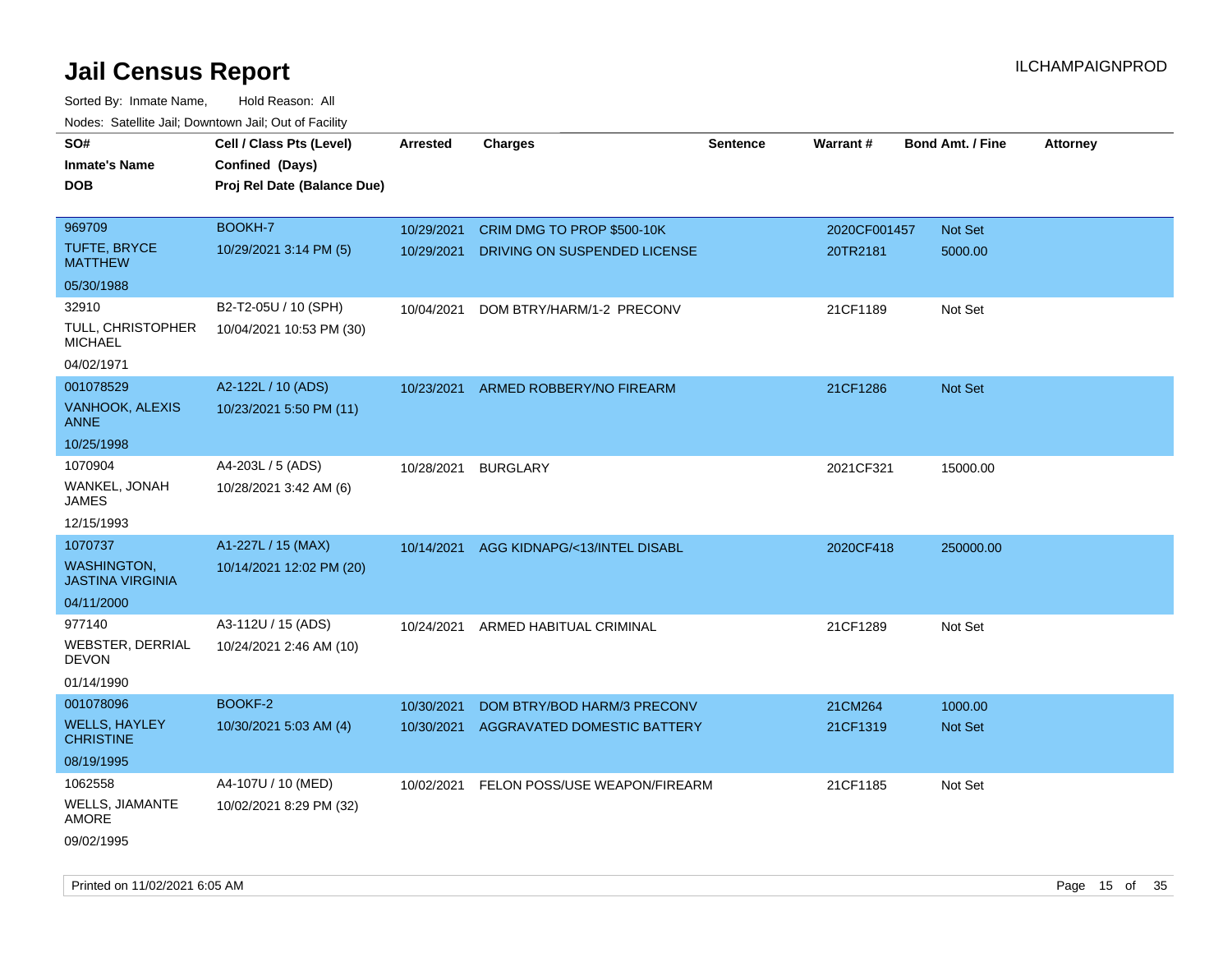| roaco. Calcinio dan, Downtown dan, Oal or Fability |                                                                            |                 |                                    |                 |             |                  |                 |
|----------------------------------------------------|----------------------------------------------------------------------------|-----------------|------------------------------------|-----------------|-------------|------------------|-----------------|
| SO#<br>Inmate's Name<br>DOB                        | Cell / Class Pts (Level)<br>Confined (Days)<br>Proj Rel Date (Balance Due) | <b>Arrested</b> | <b>Charges</b>                     | <b>Sentence</b> | Warrant#    | Bond Amt. / Fine | <b>Attorney</b> |
| 44836                                              | <b>BOOKH-1</b>                                                             | 11/02/2021      | <b>GIVE FALSE FIRE ALARM</b>       |                 | 2021CFAWOW  | <b>Not Set</b>   |                 |
| WESLEY, FRANK<br>LADELL                            | 11/02/2021 4:08 AM (1)                                                     | 11/02/2021      | <b>CRIM TRESPASS TO STATE LAND</b> |                 | 21118875    | 5000.00          |                 |
| 09/17/1977                                         |                                                                            |                 |                                    |                 |             |                  |                 |
| 001078328                                          | B1-201L / 15 (MAX)                                                         | 08/30/2021      | FELON POSS/USE WEAPON/FIREARM      |                 | 21CF1045    | Not Set          |                 |
| WHITE, JUSTIN<br>STEVEN                            | 08/30/2021 10:48 AM (65)                                                   |                 |                                    |                 |             |                  |                 |
| 10/25/1995                                         |                                                                            |                 |                                    |                 |             |                  |                 |
| 1022068                                            | A4-101U / 15 (ADS)                                                         | 10/10/2021      | FELON POSS/USE WEAPON/FIREARM      |                 | 21CF1212    | <b>Not Set</b>   |                 |
| WILKINS, MICHAEL<br>CARL                           | 10/10/2021 5:07 AM (24)                                                    |                 |                                    |                 |             |                  |                 |
| 07/10/1992                                         |                                                                            |                 |                                    |                 |             |                  |                 |
| 001078511                                          | A3-113L / 5 (MIN)                                                          | 10/18/2021      | WRIT                               |                 | 20CF1318    | No Bond          |                 |
| WILLIAMS, KANAAN<br>AUBREY                         | 10/18/2021 2:21 PM (16)                                                    |                 |                                    |                 |             |                  |                 |
| 03/17/2000                                         |                                                                            |                 |                                    |                 |             |                  |                 |
| 638552                                             | B2-DR / 5 (SPH)                                                            | 10/07/2021      | CHILD PORNOGRAPHY/PHOTOGRAPH       |                 | 2021CF1207  | No Bond          |                 |
| <b>WILLIAMS, MICHAEL</b><br>JAMES                  | 10/07/2021 12:20 PM (27)                                                   |                 |                                    |                 |             |                  |                 |
| 03/29/1964                                         |                                                                            |                 |                                    |                 |             |                  |                 |
| 1066370                                            | B1-101L / 15 (MAX)                                                         | 07/28/2021      | ARMED VIOLENCE/CATEGORY III        |                 | 2021 CF 882 | Not Set          |                 |
| WILLIAMS, REONTE<br>REMIR                          | 07/28/2021 5:40 AM (98)                                                    |                 |                                    |                 |             |                  |                 |
| 05/14/1999                                         |                                                                            |                 |                                    |                 |             |                  |                 |
| 001078494                                          | B1-104L / 15 (MAX)                                                         | 10/15/2021      | AGG UNLAWFUL USE OF WEAPON/VEH     |                 | 21CF1254    | No Bond          |                 |
| WILLIAMS, TAVARAZ<br>LASHAWN                       | 10/15/2021 12:17 PM (19)                                                   |                 |                                    |                 |             |                  |                 |
| 04/19/1990                                         |                                                                            |                 |                                    |                 |             |                  |                 |
| 996311                                             | BOOKH-7                                                                    | 10/29/2021      | DOMESTIC BATTERY/OTHER PRIOR       |                 | 21CF1326    | No Bond          |                 |
| WILLIAMS.<br>TRAYSHAUN DEVONTA                     | 10/29/2021 10:51 PM (5)                                                    |                 |                                    |                 |             |                  |                 |
| 02/18/1992                                         |                                                                            |                 |                                    |                 |             |                  |                 |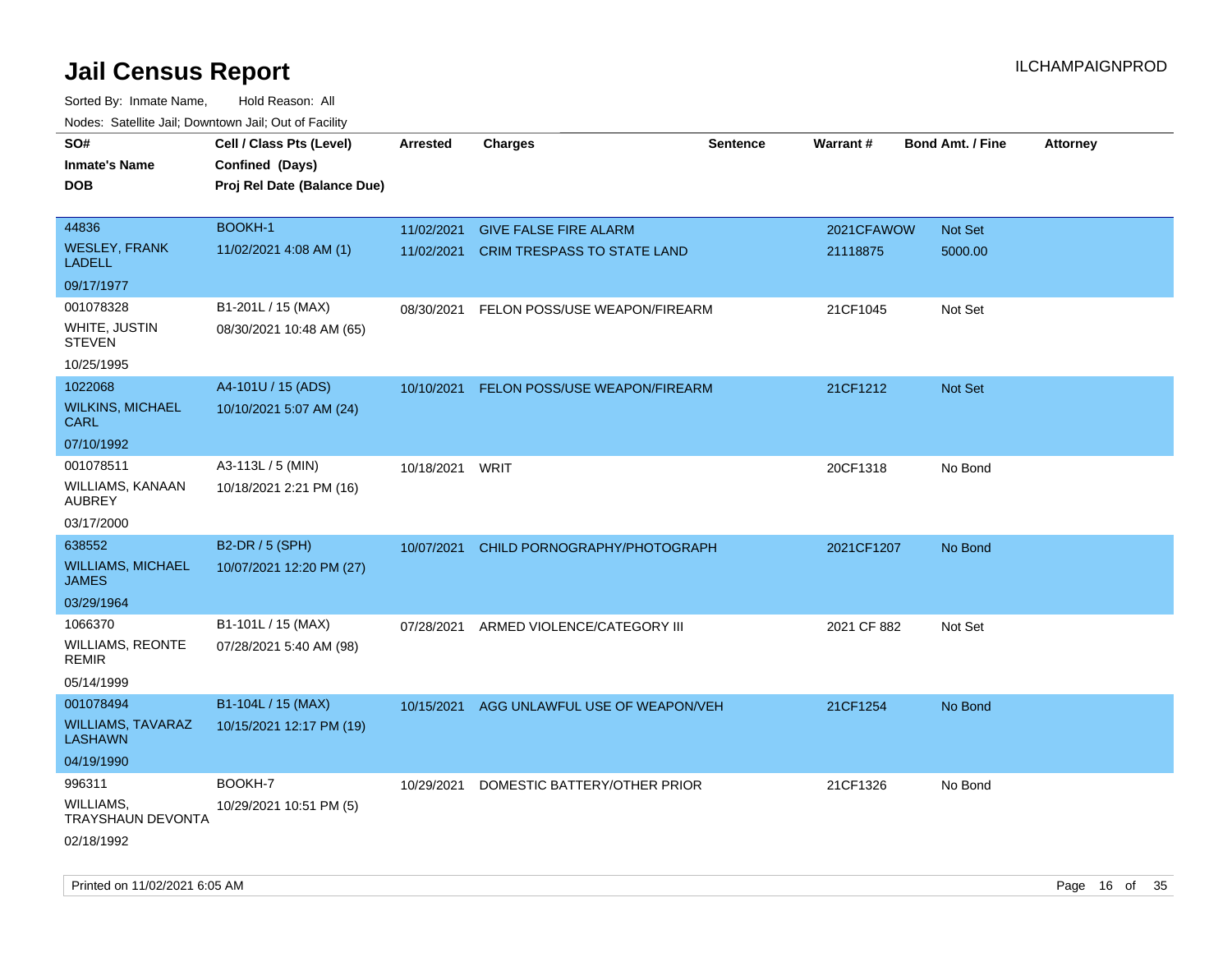| SO#<br><b>Inmate's Name</b><br><b>DOB</b>                         | Cell / Class Pts (Level)<br>Confined (Days)<br>Proj Rel Date (Balance Due) | Arrested   | Charges                   | Sentence | Warrant # | <b>Bond Amt. / Fine</b> | <b>Attorney</b> |
|-------------------------------------------------------------------|----------------------------------------------------------------------------|------------|---------------------------|----------|-----------|-------------------------|-----------------|
| 001078539<br><b>WRIGHT, AMARION</b><br><b>MALIK</b><br>10/31/2002 | A4-201U / 15 (ADS)<br>10/27/2021 7:31 AM (7)                               | 10/27/2021 | AGG DISCHARGE FIREARM     |          | 21CF1296  | 750000.00               |                 |
| <b>Total Satellite Jail: 126</b>                                  |                                                                            | Males: 112 | Unknown: 0<br>Females: 14 |          |           |                         |                 |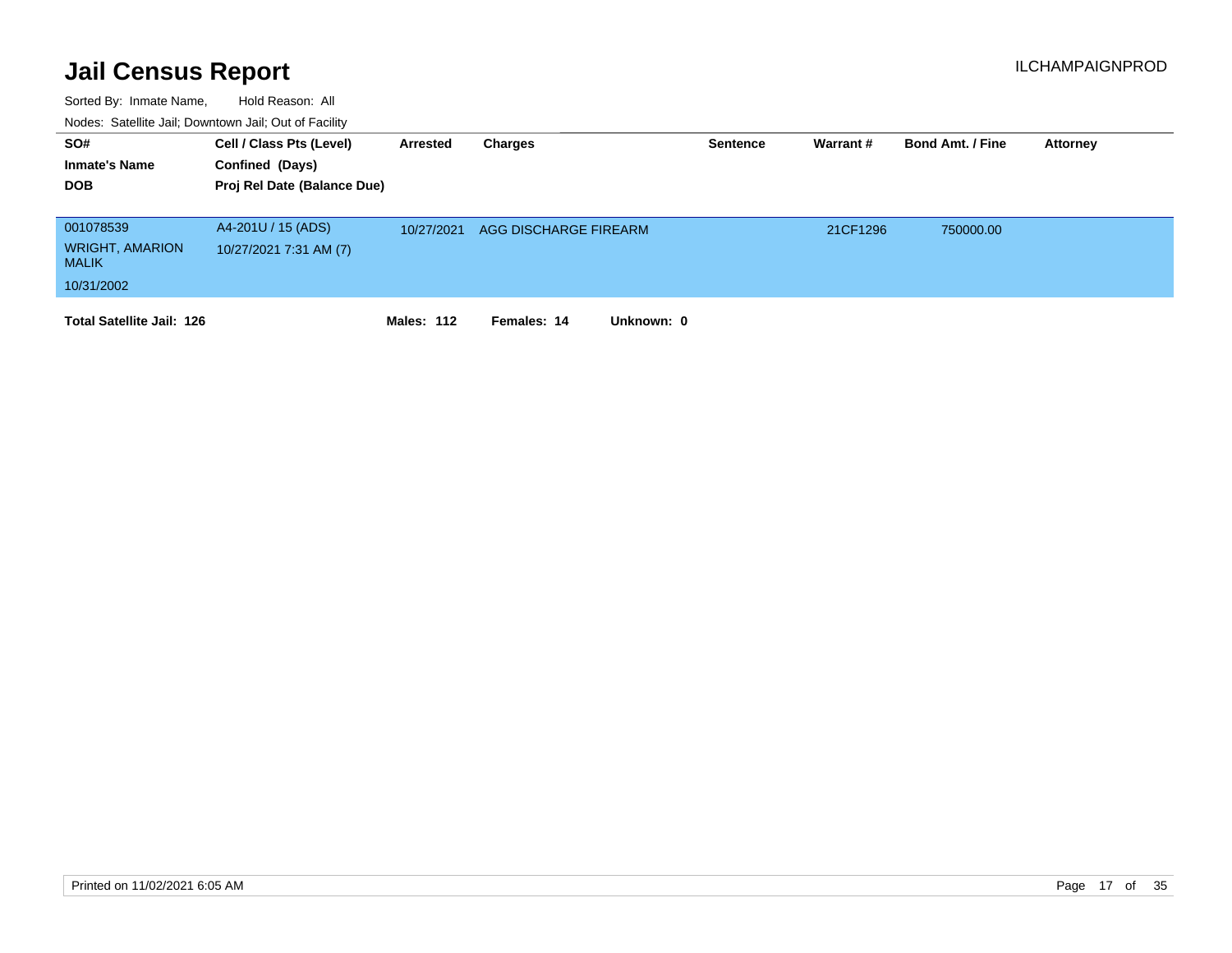**Downtown Jail**

**SO#**

Sorted By: Inmate Name, Hold Reason: All Nodes: Satellite Jail; Downtown Jail; Out of Facility

| SO#                                    | Cell / Class Pts (Level)    | <b>Arrested</b> | <b>Charges</b>                       | <b>Sentence</b> | Warrant#   | <b>Bond Amt. / Fine</b> | Attorney |
|----------------------------------------|-----------------------------|-----------------|--------------------------------------|-----------------|------------|-------------------------|----------|
| <b>Inmate's Name</b>                   | Confined (Days)             |                 |                                      |                 |            |                         |          |
| <b>DOB</b>                             | Proj Rel Date (Balance Due) |                 |                                      |                 |            |                         |          |
|                                        |                             |                 |                                      |                 |            |                         |          |
| 1073165                                | G4L / 5 (MIN)               | 04/30/2021      | <b>BURGLARY</b>                      |                 | 21CF516    | Not Set                 |          |
| <b>ACKERMAN, CODY</b><br><b>JAMES</b>  | 04/30/2021 4:48 PM (187)    | 04/30/2021      | UNLWFL POSS/DRIVER/VEH/STOLEN        |                 | 21CF486    | Not Set                 |          |
| 02/01/1989                             |                             | 04/30/2021      | FORGERY/ISSUE/DELIVER DOCUMENT       |                 | 19CF143    | 75000.00                |          |
|                                        |                             | 05/03/2021      | FORGERY/ISSUE/DELIVER DOCUMENT       |                 | 2018CF689  | 2500.00 / 75.00         |          |
| 1058975                                | J5U / 10 (MED)              | 09/20/2021      | <b>DOMESTIC BATTERY</b>              | 2y (DOC)        | 21CF1136   | Not Set                 |          |
| ANDERSON, LAROME<br><b>ROMEO</b>       | 09/20/2021 11:18 PM (44)    |                 |                                      |                 |            |                         |          |
| 11/19/1996                             |                             |                 |                                      |                 |            |                         |          |
| 517915                                 | G8U / 5 (MIN)               | 08/03/2021      | <b>BURGLARY</b>                      |                 | 21CF289    | 20000.00                |          |
| <b>BOXLEY, CHARLES</b>                 | 08/03/2021 2:18 PM (92)     | 08/03/2021      | <b>BURGLARY</b>                      |                 | 21CF679    | 20000.00                |          |
| <b>OMAR</b>                            |                             | 08/03/2021      | FORGERY/ISSUE/DELIVER DOCUMENT       |                 |            | No Bond                 |          |
| 01/10/1985                             |                             |                 |                                      |                 |            |                         |          |
| 995432                                 | I1 / 10 (ADS)               | 10/22/2021      | RESIST/OBSTRUCTING A PEACE OFFICEL   |                 | 21CM489    | Not Set                 |          |
| BROWN, JAVON<br><b>SHANTEZ</b>         | 10/22/2021 2:36 AM (12)     | 10/22/2021      | POSSESS DRUG PARAPHERNALIA           |                 | 20CM650    | 10000.00                |          |
| 10/14/1991                             |                             |                 |                                      |                 |            |                         |          |
| 1075941                                | G2L / 5 (MIN)               | 10/08/2021      | <b>HARASS WITNESS/FAMILY MBR/REP</b> |                 | 2021CF1188 | 500000.00               |          |
| <b>BROWN, LIONEL</b><br><b>TERRELL</b> | 10/08/2021 5:16 PM (26)     |                 |                                      |                 |            |                         |          |
| 10/19/1981                             |                             |                 |                                      |                 |            |                         |          |
| 524872                                 | C7L / 10 (MED)              | 09/29/2021      | <b>DOMESTIC BATTERY</b>              | 4y (DOC)        | 2021CF440  | No Bond                 |          |
| <b>BROWN, ROBERT</b><br><b>ANTHONY</b> | 09/29/2021 6:06 PM (35)     |                 |                                      |                 |            |                         |          |

03/13/1987

| 1075361                                   | J6L / 5 (ADS)            | 04/16/2021 | <b>BURGLARY</b> | 21CF414 | <b>Not Set</b> |
|-------------------------------------------|--------------------------|------------|-----------------|---------|----------------|
| <b>COWART, TORREY</b><br>BENJAMEN, Junior | 04/16/2021 9:17 PM (201) |            |                 |         |                |
| 11/22/1987                                |                          |            |                 |         |                |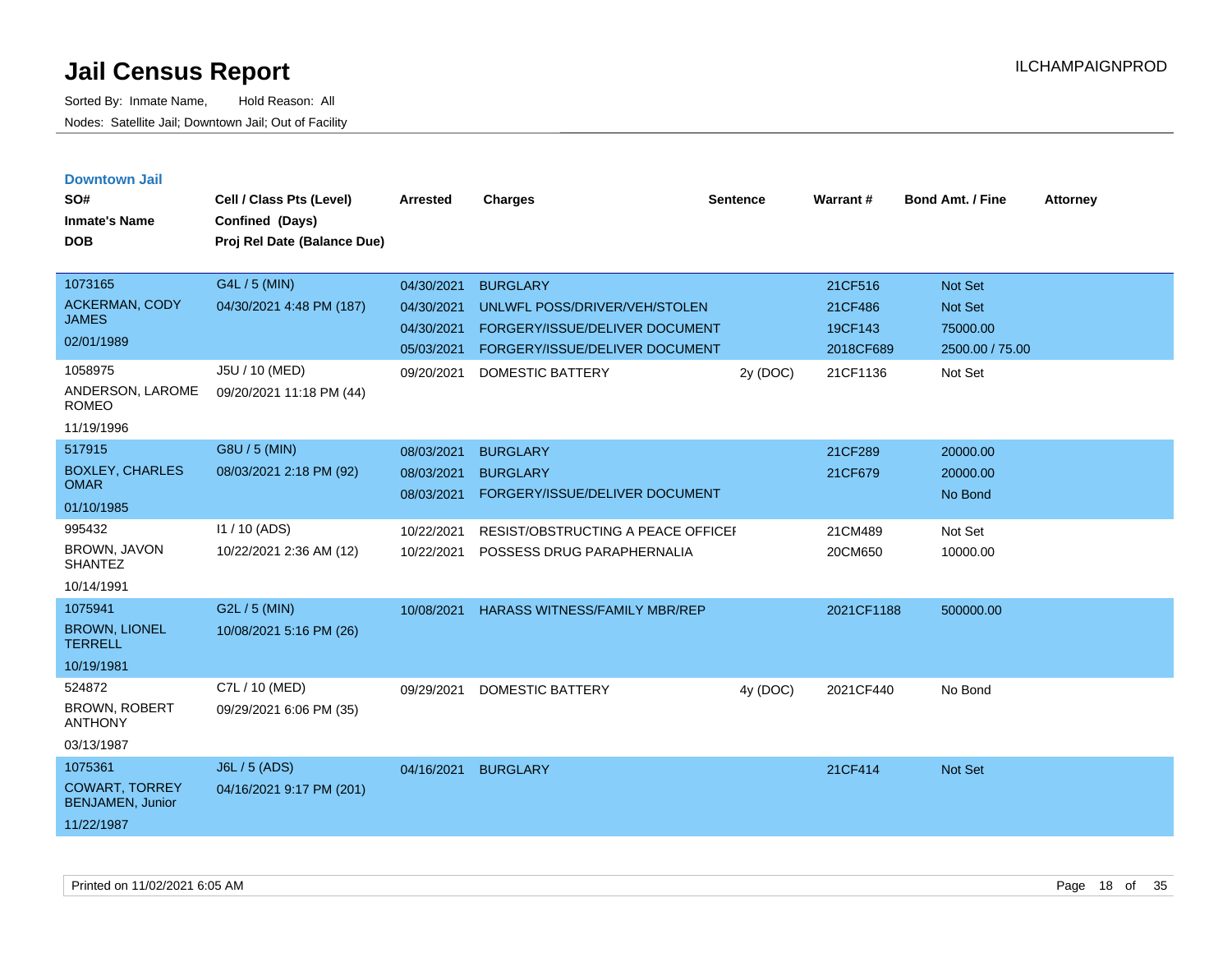Sorted By: Inmate Name, Hold Reason: All Nodes: Satellite Jail; Downtown Jail; Out of Facility

| vouco. Catomic can, Downtown can, Out of Facility |                                              |                 |                                          |                 |            |                         |                 |
|---------------------------------------------------|----------------------------------------------|-----------------|------------------------------------------|-----------------|------------|-------------------------|-----------------|
| SO#                                               | Cell / Class Pts (Level)                     | <b>Arrested</b> | <b>Charges</b>                           | <b>Sentence</b> | Warrant#   | <b>Bond Amt. / Fine</b> | <b>Attorney</b> |
| <b>Inmate's Name</b>                              | Confined (Days)                              |                 |                                          |                 |            |                         |                 |
| <b>DOB</b>                                        | Proj Rel Date (Balance Due)                  |                 |                                          |                 |            |                         |                 |
|                                                   |                                              |                 |                                          |                 |            |                         |                 |
| 001078067                                         | 14 / 10 (ADS)                                | 06/25/2021      | AGG BATTERY/PUBLIC PLACE                 |                 | 21CF749    | Not Set                 |                 |
| <b>CRAYTON, MARSALIS</b><br><b>DBOAH</b>          | 06/25/2021 1:11 PM (131)                     |                 | 06/25/2021 AGG BATTERY/PUBLIC PLACE      |                 | 21CF748    | Not Set                 |                 |
| 03/27/1991                                        |                                              |                 |                                          |                 |            |                         |                 |
| 56063                                             | H4L / 10 (ADS)                               | 09/18/2021      | AGGRAVATED BATTERY                       |                 | 21CF1127   | Not Set                 |                 |
| DAVIS, DAMIEN<br><b>DOMINIQUE</b>                 | 09/18/2021 4:25 AM (46)                      | 09/19/2021      | <b>AGGRAVATED BATTERY</b>                |                 | 21CF1132   | Not Set                 |                 |
| 02/28/1977                                        |                                              |                 |                                          |                 |            |                         |                 |
| 1066719                                           | C3L / 10 (MED)                               | 06/09/2021      | AGG DOMESTIC BATTERY/STRANGLE            |                 | 21CF310    | 100000.00               |                 |
| DAVIS, TAVEON                                     | 06/09/2021 10:50 PM (147)                    | 06/09/2021      | RET THEFT/DISP MERCH/>\$300              |                 | 19CF959    | 5000.00                 |                 |
| <b>CORNELIUS</b>                                  |                                              | 06/09/2021      | RETAIL THEFT/DISP MERCH/<\$300           |                 | 19CM897    | 3000.00                 |                 |
| 12/21/1997                                        |                                              |                 |                                          |                 |            |                         |                 |
| 571307                                            | J3L / 15 (ADS)                               | 09/14/2020      | CRIM SEXUAL ABUSE/CONSENT                |                 | 2020CF1026 | Not Set                 |                 |
| DOMINGO-<br>CASTANEDA,                            | 09/14/2020 11:19 PM (415)                    | 09/14/2020      | PRED CRIM SEX ASLT/VICTIM <13            |                 | 2020CF1025 | Not Set                 |                 |
| 09/29/1989                                        |                                              |                 |                                          |                 |            |                         |                 |
| 959292                                            | K1 / 15 (ADS)                                |                 | 04/01/2021 ATTEMPT (FIRST DEGREE MURDER) |                 | 2020CF565  | 2000000.00              |                 |
| <b>DUNCAN, COREYON</b><br><b>ANTHONY</b>          | 04/01/2021 8:46 PM (216)                     |                 |                                          |                 |            |                         |                 |
| 01/17/1989                                        |                                              |                 |                                          |                 |            |                         |                 |
| 1053207                                           | K <sub>2</sub> / 15 (SPH)                    |                 | 06/06/2019 MURDER/INTENT TO KILL/INJURE  |                 | 2019-CF849 | 2000000.00              |                 |
| FAUST, JAQUAVEON<br>LAVELL                        | 06/06/2019 2:24 PM (881)                     |                 |                                          |                 |            |                         |                 |
| 07/25/1996                                        |                                              |                 |                                          |                 |            |                         |                 |
| 962759                                            | E6L / 5 (ADS)                                | 07/16/2021      | <b>METH DELIVERY&lt;5 GRAMS</b>          |                 | 21CF833    | Not Set                 |                 |
|                                                   | FINLEY, KEVIN DANTE 07/16/2021 9:44 PM (110) | 07/29/2021      | AGG CRIM SEX ASSAULT/FELONY              |                 | 21CF891    | No Bond                 |                 |
|                                                   |                                              |                 |                                          |                 |            |                         |                 |
| 12/28/1988                                        |                                              |                 |                                          |                 |            |                         |                 |
| 1068917                                           | $H1L / 5$ (MIN)                              | 08/11/2021      | VIO ORDER/PRIOR VIO OF ORDER             |                 | 21CF965    | Not Set                 |                 |
| GARCIA, JUAN<br>CARLOS                            | 08/11/2021 9:24 PM (84)                      |                 |                                          |                 |            |                         |                 |
| 10/21/1997                                        |                                              |                 |                                          |                 |            |                         |                 |

Printed on 11/02/2021 6:05 AM **Page 19 of 35**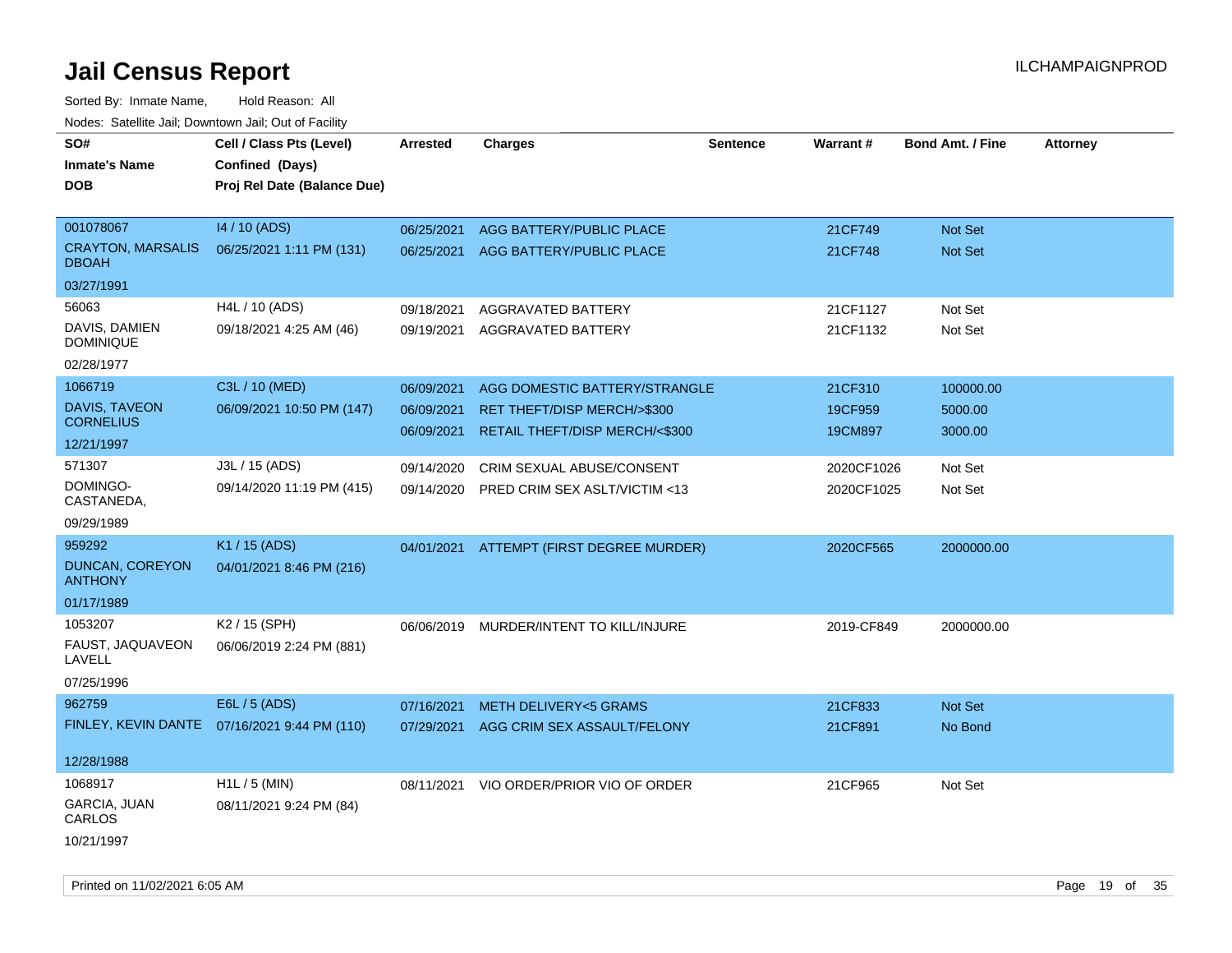Sorted By: Inmate Name, Hold Reason: All

Nodes: Satellite Jail; Downtown Jail; Out of Facility

| SO#<br><b>Inmate's Name</b><br><b>DOB</b>                  | Cell / Class Pts (Level)<br>Confined (Days)<br>Proj Rel Date (Balance Due) | <b>Arrested</b> | <b>Charges</b>                       | <b>Sentence</b> | Warrant#    | <b>Bond Amt. / Fine</b> | <b>Attorney</b> |
|------------------------------------------------------------|----------------------------------------------------------------------------|-----------------|--------------------------------------|-----------------|-------------|-------------------------|-----------------|
|                                                            |                                                                            |                 |                                      |                 |             |                         |                 |
| 001077490<br><b>GOURDINE, XAVIER</b><br><b>CHRISTOPHER</b> | J7L / 5 (ADS)<br>07/12/2021 12:31 AM (114)                                 | 07/12/2021      | BATTERY/MAKES PHYSICAL CONTACT       |                 | 20CM761     | 7500.00                 |                 |
| 09/28/1997                                                 |                                                                            |                 |                                      |                 |             |                         |                 |
| 001078510                                                  | G1U / 5 (MIN)                                                              | 10/18/2021      | WRIT                                 |                 |             | No Bond                 |                 |
| HARRIS, WHITFIELD<br>AJANI                                 | 10/18/2021 10:59 AM (16)                                                   |                 |                                      |                 |             |                         |                 |
| 10/04/2001                                                 |                                                                            |                 |                                      |                 |             |                         |                 |
| 1073611                                                    | G5L / 5 (MIN)                                                              | 02/09/2021      | MFG 15>100 GR ECSTASY/ANALOG         |                 | 21CF121     | 500000.00               |                 |
| <b>HAYES, CAMERON</b><br><b>TAYLOR MALEEK</b>              | 02/09/2021 3:10 PM (267)                                                   | 02/09/2021      | DELIVERY OF OR POSSESSION OF W/INT   |                 | 21CF160     | <b>Not Set</b>          |                 |
| 08/10/1998                                                 |                                                                            |                 |                                      |                 |             |                         |                 |
| 1015002<br>HERRERA, ANDREW<br>WESLEY                       | J1L / 10 (ADS)<br>07/22/2021 9:17 PM (104)                                 | 07/22/2021      | AGGRAVATED BATTERY                   |                 | 2021CF861   | Not Set                 |                 |
| 12/17/1993                                                 |                                                                            |                 |                                      |                 |             |                         |                 |
| 1024228                                                    | K3 / 15 (SPH)                                                              | 04/24/2018      | *MURDER/INTENT TO KILL/INJURE        |                 | 2018-CF1170 | 5000000.00              |                 |
| <b>HILL, JAMONTE</b><br><b>RASHAD</b>                      | 04/24/2018 4:07 PM (1,289)                                                 |                 |                                      |                 |             |                         |                 |
| 05/23/1994                                                 |                                                                            |                 |                                      |                 |             |                         |                 |
| 953555                                                     | C4L / 15 (MAX)                                                             | 03/10/2021      | <b>CRIM TRESPASS TO RESIDENCE</b>    |                 | 21CF272     | Not Set                 |                 |
| HUNT, TAVARIS EARL                                         | 03/10/2021 4:58 AM (238)                                                   | 04/14/2021      | AGG FLEEING POLICE/21 MPH OVER       | 3y(DOC)         | 2020CF94    | 10000.00                |                 |
| 12/29/1987                                                 |                                                                            |                 |                                      |                 |             |                         |                 |
| 1073894                                                    | E2L / 10 (ADS)                                                             | 09/09/2021      | <b>VIOLATE SEX OFFENDER REGIS/2+</b> |                 | 2021CF920   | 10000.00                |                 |
| <b>JOKICH, ANTON VEGO</b>                                  | 09/09/2021 2:14 PM (55)                                                    |                 |                                      |                 |             |                         |                 |
| 05/30/1969                                                 |                                                                            |                 |                                      |                 |             |                         |                 |
| 23138                                                      | D1 / 15 (MAX)                                                              | 06/17/2021      | STALKING/TRANSMITS THREAT            |                 | 18CF1332    | Not Set                 |                 |
| JONES, GLENN<br><b>CLAYTON</b>                             | 06/17/2021 12:51 PM (139)                                                  | 06/17/2021      | AGG CRIM SEXUAL ABUSE/FELONY         |                 | 18-CF-1333  | Not Set                 |                 |
| 08/17/1958                                                 |                                                                            |                 |                                      |                 |             |                         |                 |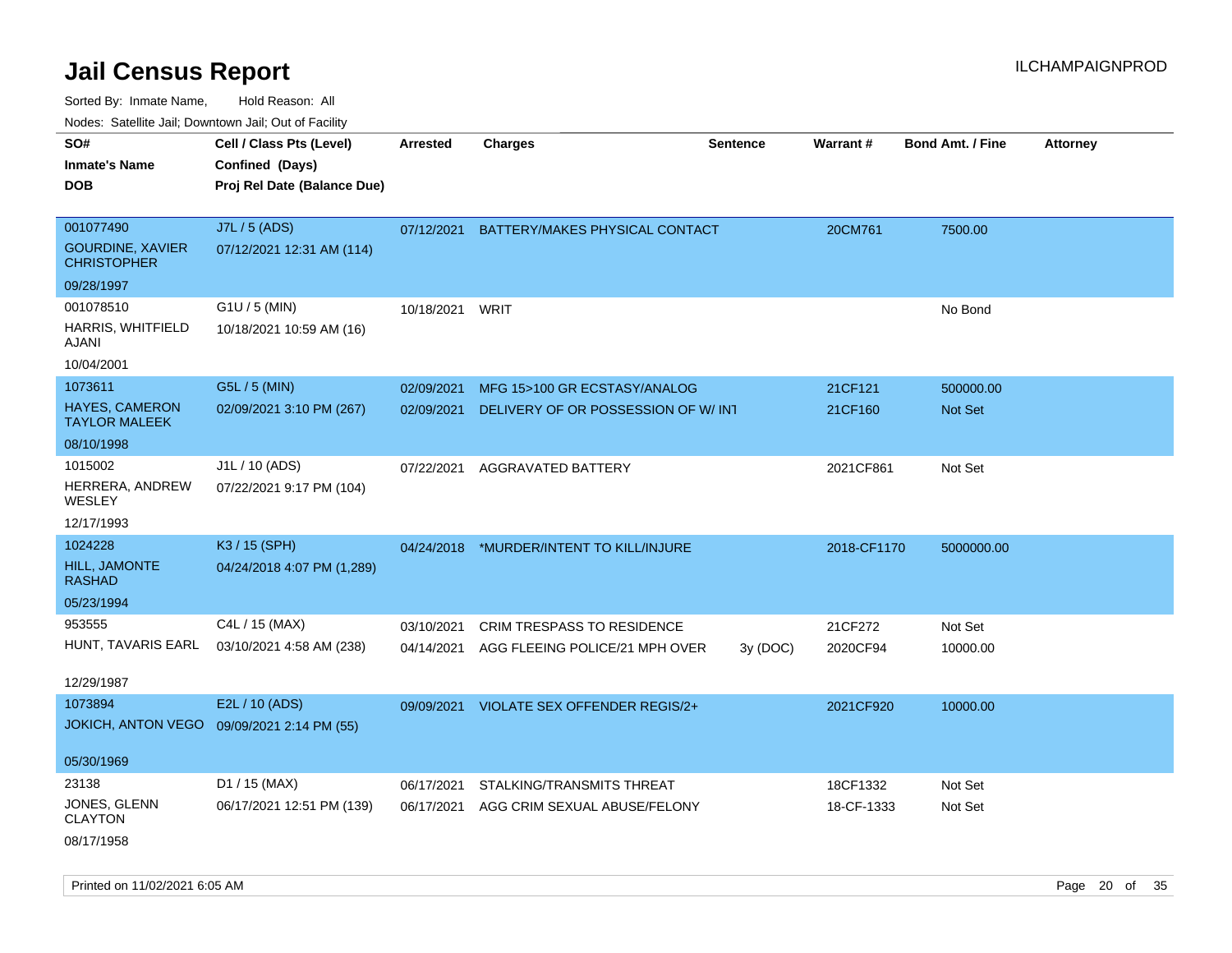| roaco. Odiollito dall, Downtown dall, Out of Fability                        |                                                                            |                 |                                         |                 |             |                         |                 |
|------------------------------------------------------------------------------|----------------------------------------------------------------------------|-----------------|-----------------------------------------|-----------------|-------------|-------------------------|-----------------|
| SO#<br><b>Inmate's Name</b><br>DOB                                           | Cell / Class Pts (Level)<br>Confined (Days)<br>Proj Rel Date (Balance Due) | <b>Arrested</b> | <b>Charges</b>                          | <b>Sentence</b> | Warrant#    | <b>Bond Amt. / Fine</b> | <b>Attorney</b> |
| 24308<br>KWIATKOWSKI,<br><b>ROBERT JOHN</b>                                  | D <sub>2</sub> / 15 (MAX)<br>06/03/2021 10:40 PM (153)                     | 06/03/2021      | <b>ROBBERY</b>                          |                 | 21CF625     | No Bond                 |                 |
| 08/08/1963                                                                   |                                                                            |                 |                                         |                 |             |                         |                 |
| 37260<br>LENARD, DEMETRIUS<br><b>MARQUIS</b><br>07/03/1973                   | C2U / 10 (ADS)<br>09/09/2021 1:44 AM (55)                                  | 09/09/2021      | FORGERY/ISSUE DOCUMENT/1 UPC            |                 | 2019 CF 559 | 200000.00               |                 |
| 29681                                                                        | J2L / 15 (ADS)                                                             | 07/14/2020      | PREDATORY CRIMINAL SEX ASSLT/CHILD      |                 | 20CF-781    | 250000.00               |                 |
| LENOIR, JOHN<br><b>CHRISTOPHER</b>                                           | 07/14/2020 12:51 PM (477)                                                  |                 |                                         |                 |             |                         |                 |
| 04/20/1966                                                                   |                                                                            |                 |                                         |                 |             |                         |                 |
| 1000869<br>MARTIN, MANNIX<br><b>TILMOND</b>                                  | C8L / 15 (MAX)<br>09/12/2021 12:40 AM (52)                                 | 09/11/2021      | FELON POSS/USE WEAPON/FIREARM           |                 | 21CF1102    | Not Set                 |                 |
| 07/19/1991                                                                   |                                                                            |                 |                                         |                 |             |                         |                 |
| 001078249                                                                    | B3 / 10 (MED)                                                              | 08/07/2021      | FELON POSS/USE WEAPON/FIREARM           |                 | 21CF947     | Not Set                 |                 |
| MCCLENDON, CALVIN<br>M                                                       | 08/07/2021 8:56 AM (88)                                                    |                 |                                         |                 |             |                         |                 |
| 04/29/1990                                                                   |                                                                            |                 |                                         |                 |             |                         |                 |
| 35598<br>MERRIFIELD, THEJUAN 09/24/2021 4:36 AM (40)<br>CORTEZ<br>09/12/1970 | D6 / 10 (ADS)                                                              | 09/24/2021      | CRIM SEXUAL ABUSE/CONSENT/2+            |                 | 21CF1147    | Not Set                 |                 |
| 40235                                                                        | G9U / 5 (MIN)                                                              | 10/04/2021      | AGG DUI/4                               |                 | 2021CF1145  | 35000.00                |                 |
| MERRIWEATHER,<br><b>MARCUS TODD</b>                                          | 10/04/2021 4:41 PM (30)                                                    |                 |                                         |                 |             |                         |                 |
| 11/28/1967                                                                   |                                                                            |                 |                                         |                 |             |                         |                 |
| 1040273                                                                      | E4L / 15 (ADS)                                                             | 09/30/2021      | <b>PRED CRIM SEX ASLT/VICTIM &lt;13</b> |                 | 21CF329     | 500000.00               |                 |
| METCALFE, LANELL<br><b>JARON</b>                                             | 09/30/2021 11:32 PM (34)                                                   |                 |                                         |                 |             |                         |                 |
| 09/22/1988                                                                   |                                                                            |                 |                                         |                 |             |                         |                 |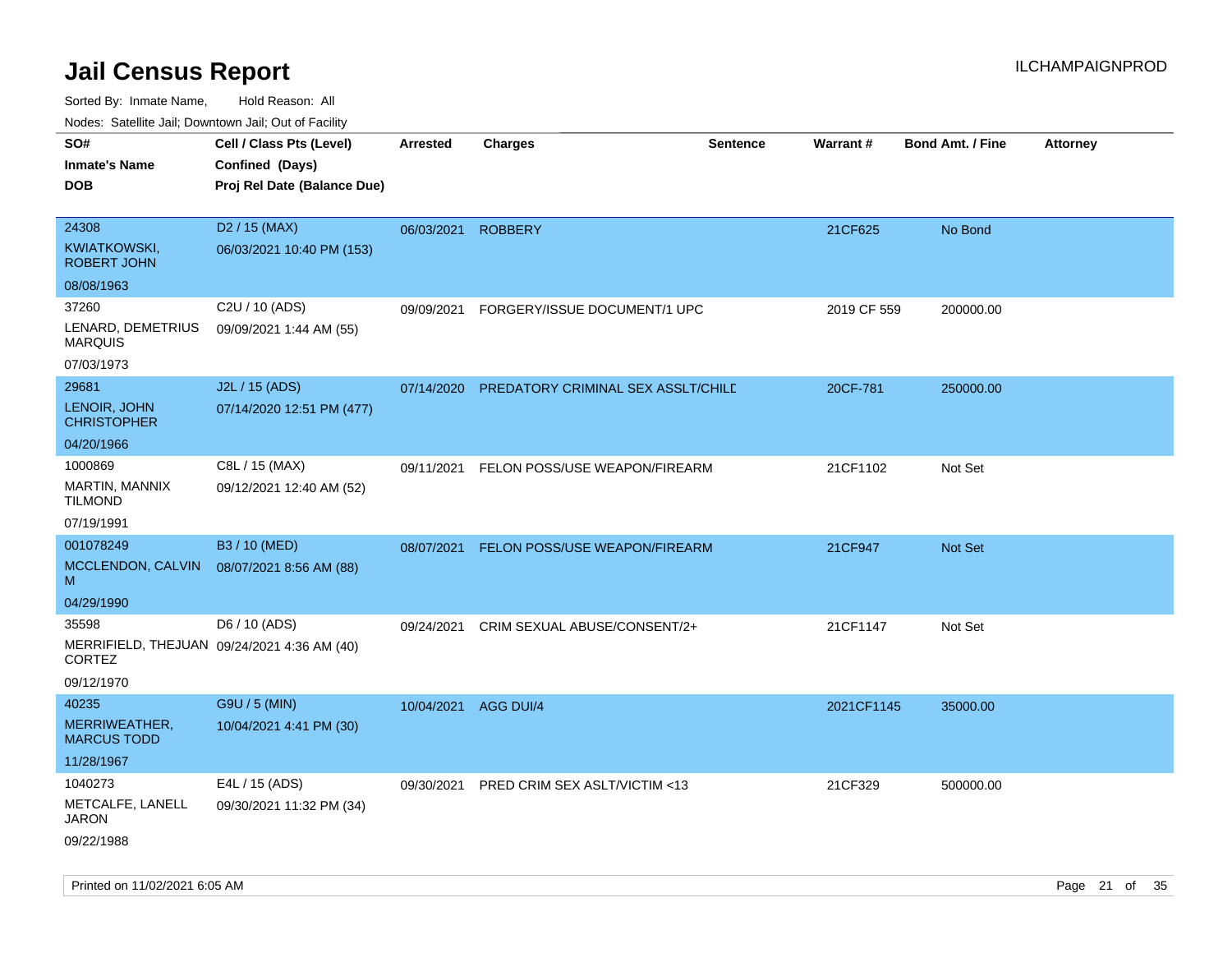| SO#<br><b>Inmate's Name</b><br><b>DOB</b>    | Cell / Class Pts (Level)<br>Confined (Days)<br>Proj Rel Date (Balance Due) | Arrested                 | <b>Charges</b>                | Sentence | <b>Warrant#</b> | <b>Bond Amt. / Fine</b> | <b>Attorney</b> |
|----------------------------------------------|----------------------------------------------------------------------------|--------------------------|-------------------------------|----------|-----------------|-------------------------|-----------------|
| 1075635                                      | B <sub>2</sub> / 10 (ADS)                                                  | 05/11/2021               | MFG/DEL CANNABIS/30-500 GRAMS |          | 20CF1402        | 100000.00               |                 |
| MILES, DEVLON VON,<br>Junior                 | 05/11/2021 10:39 PM (176)                                                  | 05/11/2021               | AGG DISCHARGE FIREARM/OCC VEH |          | 21CF538         | <b>Not Set</b>          |                 |
| 11/04/2000                                   |                                                                            |                          |                               |          |                 |                         |                 |
| 1069209                                      | H2L / 10 (ADS)                                                             | 04/07/2021               | AGG BATTERY/GREAT BODILY HARM |          | 21CF376         | Not Set                 |                 |
| MOORE, DEVONTE<br>JAMAL                      | 04/07/2021 6:25 PM (210)                                                   |                          |                               |          |                 |                         |                 |
| 09/24/1995                                   |                                                                            |                          |                               |          |                 |                         |                 |
| 001078357                                    | H6L / 15 (ADS)                                                             | 09/17/2021               | ARMED ROBBERY/ARMED W/FIREARM |          | 21CF1230        | <b>Not Set</b>          |                 |
| PETTIGREW, CAREY<br><b>CORNITRIAS DEOBLO</b> | 09/17/2021 9:56 AM (47)                                                    | 09/17/2021               | ARMED ROBBERY/ARMED W/FIREARM |          | 21CF1128        | <b>Not Set</b>          |                 |
| 08/31/1986                                   |                                                                            | 09/17/2021               | ARMED ROBBERY/ARMED W/FIREARM |          | 21CF1129        | <b>Not Set</b>          |                 |
| 1070610                                      | D <sub>4</sub> / 10 (ADS)                                                  |                          |                               |          |                 |                         |                 |
| PHILLIS, AARON                               | 08/04/2021 9:02 PM (91)                                                    | 08/04/2021<br>08/04/2021 | <b>AGG BATTERY</b>            |          | 21CF930         | Not Set                 |                 |
| <b>MONTRELL</b>                              |                                                                            |                          | AGG BATTERY/GREAT BODILY HARM |          | 21CF482         | 5000.00                 |                 |
| 03/26/1999                                   |                                                                            |                          |                               |          |                 |                         |                 |
| 1072114                                      | A1U / 15 (SPH)                                                             | 01/17/2021               | ATTEMPT (FIRST DEGREE MURDER) |          | 2021CF65        | Not Set                 |                 |
| ROBINSON, DONNELL                            | 01/17/2021 2:40 PM (290)                                                   | 01/17/2021               | ARMED ROBBERY/NO FIREARM      |          | 2020CF824       | 75000.00                |                 |
| <b>LEVON</b>                                 |                                                                            | 02/17/2021               | <b>AGGRAVATED BATTERY</b>     |          | 2021CF183       | 250000.00               |                 |
| 10/23/2000<br>980761                         | B1 / 10 (MED)                                                              |                          |                               |          |                 |                         |                 |
| ROBINSON, LEON                               | 06/07/2021 1:53 AM (149)                                                   | 06/07/2021               | DOMESTIC BATTERY/OTHER PRIOR  |          | 21CF639         | Not Set                 |                 |
| SOLOMON                                      |                                                                            |                          |                               |          |                 |                         |                 |
| 10/22/1983                                   |                                                                            |                          |                               |          |                 |                         |                 |
| 001077772                                    | E5L / 5 (ADS)                                                              | 03/16/2021               | PUBLIC INDECENCY/SEX CONDUCT  |          | 21CM102         | <b>Not Set</b>          |                 |
| RUSH, MARION EARL,<br>Junior                 | 03/16/2021 7:40 PM (232)                                                   |                          |                               |          |                 |                         |                 |
| 10/21/1967                                   |                                                                            |                          |                               |          |                 |                         |                 |
| 1046238                                      | $G1L / 5$ (MIN)                                                            | 08/30/2021               | MFG/DEL CANNABIS/2000<5000 GR |          | 2013CF2083      | Not Set                 |                 |
| SAMPLE, RYAN<br><b>CURTIS</b>                | 08/30/2021 8:56 PM (65)                                                    |                          |                               |          |                 |                         |                 |
| 07/30/1987                                   |                                                                            |                          |                               |          |                 |                         |                 |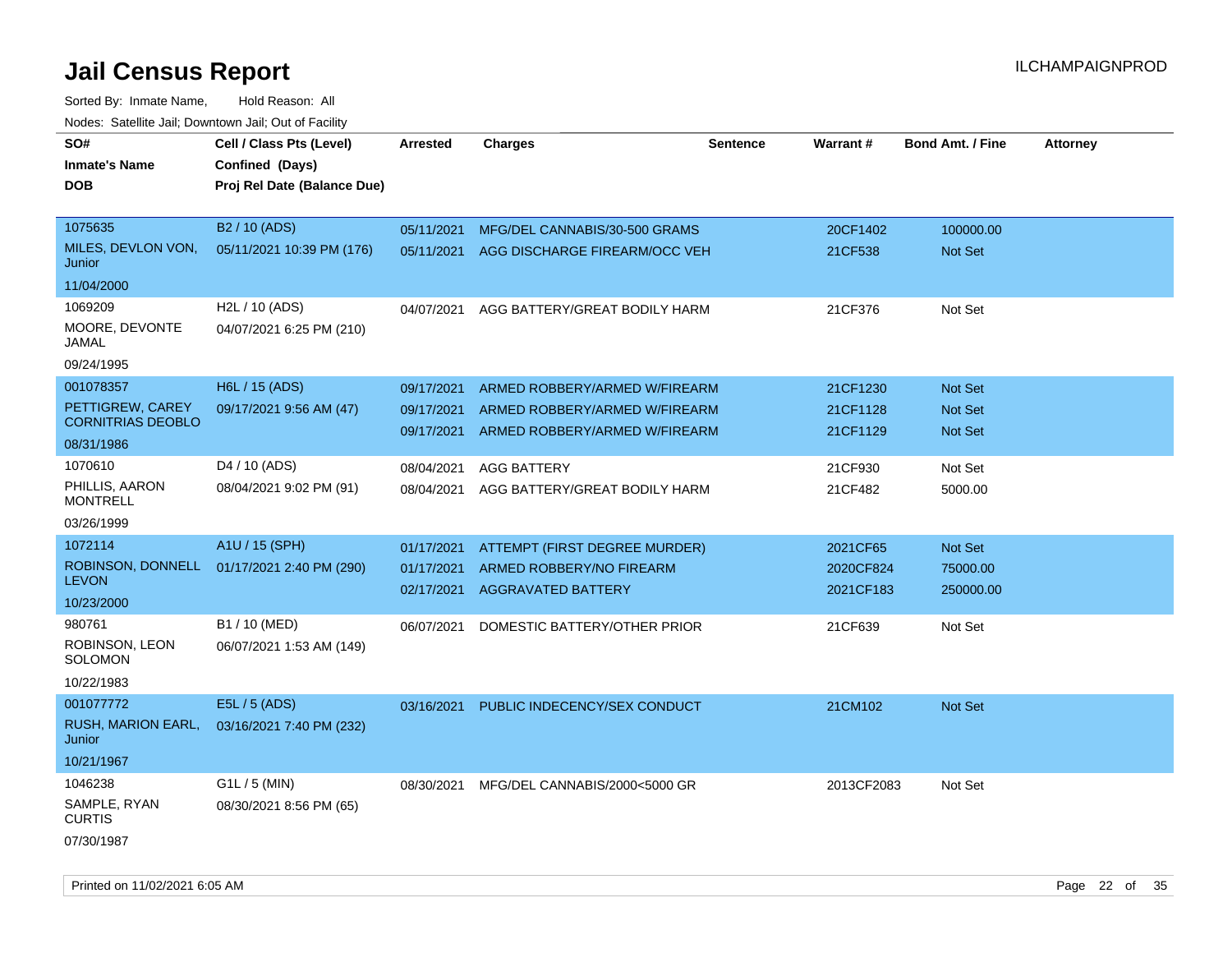| Nudes. Satellite Jali, Downtown Jali, Out of Facility |                                              |                 |                                      |                 |            |                         |                 |
|-------------------------------------------------------|----------------------------------------------|-----------------|--------------------------------------|-----------------|------------|-------------------------|-----------------|
| SO#                                                   | Cell / Class Pts (Level)                     | <b>Arrested</b> | <b>Charges</b>                       | <b>Sentence</b> | Warrant#   | <b>Bond Amt. / Fine</b> | <b>Attorney</b> |
| <b>Inmate's Name</b>                                  | Confined (Days)                              |                 |                                      |                 |            |                         |                 |
| DOB                                                   | Proj Rel Date (Balance Due)                  |                 |                                      |                 |            |                         |                 |
|                                                       |                                              |                 |                                      |                 |            |                         |                 |
| 1069960                                               | G7L / 5 (MIN)                                |                 | 09/28/2021 IDENTITY THEFT/\$2K-\$10K |                 | 21CF952    | 10000.00                |                 |
| SHELTON, JOSIAH<br>TIMOTHY                            | 09/28/2021 2:04 AM (36)                      |                 |                                      |                 |            |                         |                 |
| 02/23/1980                                            |                                              |                 |                                      |                 |            |                         |                 |
| 001077269                                             | G3L / 5 (MIN)                                | 10/13/2021      | RECEIVE/POSS/SELL STOLEN VEH         |                 | 2020CF1122 | 15000.00                |                 |
|                                                       | SPURLIN, DAVID ELLIS 10/13/2021 7:36 AM (21) |                 |                                      |                 |            |                         |                 |
|                                                       |                                              |                 |                                      |                 |            |                         |                 |
| 03/25/1987                                            |                                              |                 |                                      |                 |            |                         |                 |
| 1051104                                               | G6L / 5 (MIN)                                | 05/26/2021      | DRIVING ON REVOKED LICENSE           |                 | 21TR4000   | <b>Not Set</b>          |                 |
| STOVER, ANDREW<br>WADE                                | 05/27/2021 12:59 AM (160)                    | 05/26/2021      | <b>BURGLARY</b>                      |                 | 21CF667    | <b>Not Set</b>          |                 |
| 07/20/1994                                            |                                              | 05/26/2021      | METH DELIVERY/5<15 GRAMS             |                 | 21CF598    | <b>Not Set</b>          |                 |
| 1024184                                               | H5L / 10 (ADS)                               |                 |                                      |                 |            |                         |                 |
| SULLIVAN, CODY                                        | 09/08/2021 3:28 PM (56)                      | 09/08/2021      | AGG ASLT PEACE OFF/FIRE/ER WRK       |                 | 20CF1051   | No Bond                 |                 |
| MICHAEL                                               |                                              |                 |                                      |                 |            |                         |                 |
| 08/15/1994                                            |                                              |                 |                                      |                 |            |                         |                 |
| 1068839                                               | F8L / 15 (MAX)                               | 08/07/2020      | <b>HOMICIDE</b>                      |                 | 2020-CF851 | 1000000.00              |                 |
| TAYLOR, LONDON<br>JAVON                               | 08/07/2020 10:30 AM (453)                    |                 |                                      |                 |            |                         |                 |
| 08/16/1999                                            |                                              |                 |                                      |                 |            |                         |                 |
| 54881                                                 | E1L / 10 (ADS)                               | 05/18/2021      | AGGRAVATED ASSAULT/PUBLIC PROP       |                 | 21CM185    | 100.00                  |                 |
| THOMAS, BRYANT                                        | 05/18/2021 9:03 PM (169)                     |                 |                                      |                 |            |                         |                 |
| 11/12/1973                                            |                                              |                 |                                      |                 |            |                         |                 |
| 1056971                                               | I3 / 10 (ADS)                                | 08/07/2021      | FELON POSS/USE WEAPON/FIREARM        |                 | 21CF948    | No Bond                 |                 |
| TRAVIS, DENZEL                                        | 08/07/2021 7:36 AM (88)                      |                 | 08/08/2021 AGG BATTERY/PUBLIC PLACE  |                 | 2020CF647  | 25000.00                |                 |
| <b>DANTRELL</b>                                       |                                              |                 |                                      |                 |            |                         |                 |
| 03/21/1993                                            |                                              |                 |                                      |                 |            |                         |                 |
| 001078250                                             | F8U / 10 (MED)                               | 08/07/2021      | FELON POSS WEAPON/BODY ARMOR         |                 | 21CF950    | Not Set                 |                 |
| TRAVIS, JORDAN<br>TESHAUN                             | 08/07/2021 10:27 AM (88)                     |                 |                                      |                 |            |                         |                 |
| 03/03/1996                                            |                                              |                 |                                      |                 |            |                         |                 |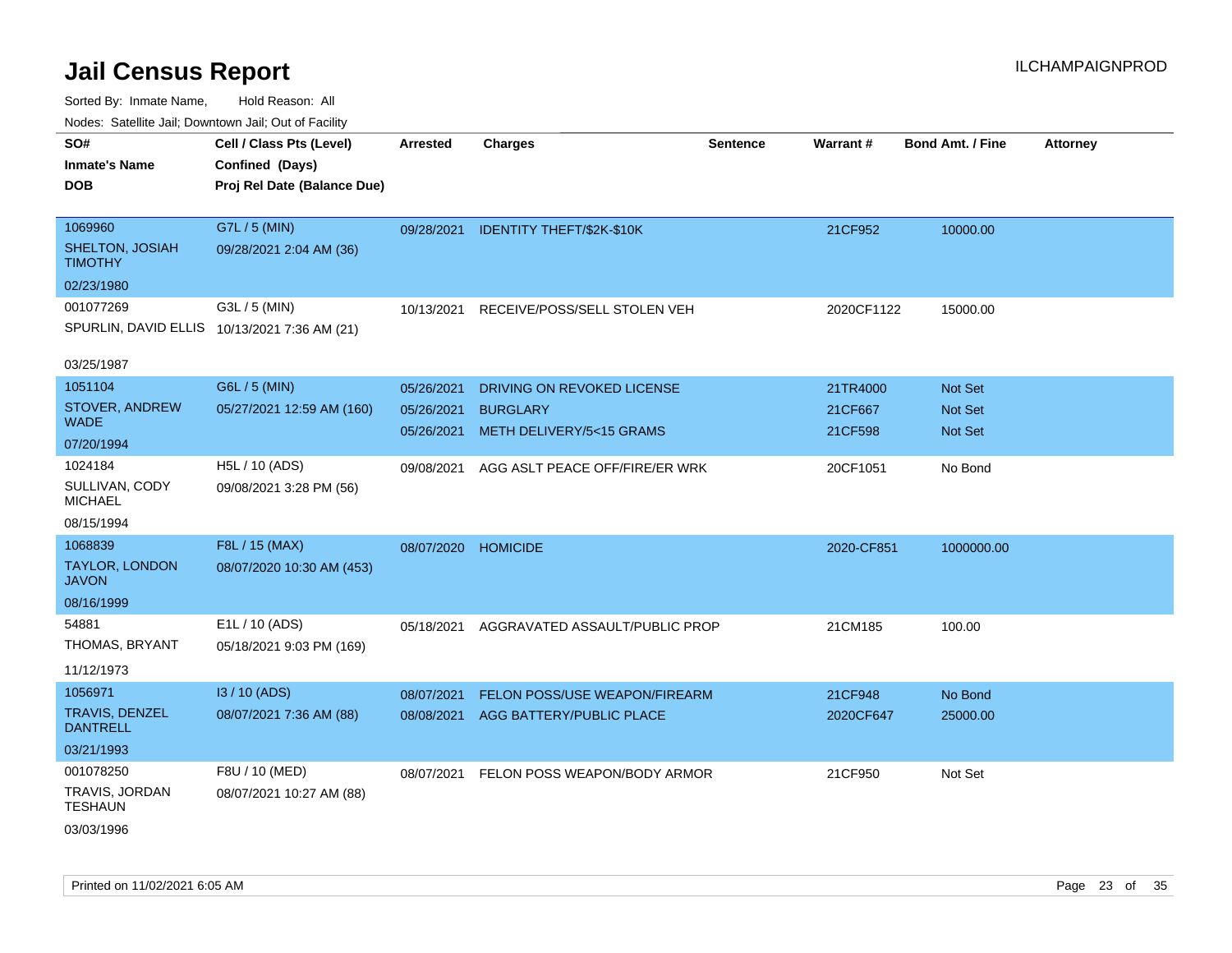| nouco. Catolino cali, Downtown cali, Out of Facility |                             |            |                                |                 |             |                         |                 |  |
|------------------------------------------------------|-----------------------------|------------|--------------------------------|-----------------|-------------|-------------------------|-----------------|--|
| SO#                                                  | Cell / Class Pts (Level)    | Arrested   | <b>Charges</b>                 | <b>Sentence</b> | Warrant#    | <b>Bond Amt. / Fine</b> | <b>Attorney</b> |  |
| <b>Inmate's Name</b>                                 | Confined (Days)             |            |                                |                 |             |                         |                 |  |
| <b>DOB</b>                                           | Proj Rel Date (Balance Due) |            |                                |                 |             |                         |                 |  |
|                                                      |                             |            |                                |                 |             |                         |                 |  |
| 30108                                                | J4L / 15 (ADS)              | 07/30/2021 | <b>MURDER</b>                  |                 | 21CF902     | 2000000.00              |                 |  |
| VANDYKE, DARYL<br><b>ANTHONY</b>                     | 07/30/2021 8:29 PM (96)     |            |                                |                 |             |                         |                 |  |
| 10/04/1965                                           |                             |            |                                |                 |             |                         |                 |  |
| 968681                                               | D5 / 15 (ADS)               | 08/27/2021 | AGG CRIM SX AB/VIC 13<18/TRUST |                 | 2020CF499   | 250000.00               |                 |  |
| WADE, DEMETRIUS<br>DARYL                             | 08/27/2021 2:25 AM (68)     | 08/27/2021 | INDIRECT CRIMINAL CONTEMPT     | 5y (DOC)        | 2021CC16    | No Bond                 |                 |  |
| 01/07/1987                                           |                             |            |                                |                 |             |                         |                 |  |
| 1071205                                              | E3L / 10 (MED)              | 02/23/2021 | AGG BATTERY/PEACE OFFICER      |                 | 2020-CF-801 | No Bond                 |                 |  |
| <b>WATERS, WESLEY</b><br><b>DRUMMONE</b>             | 02/23/2021 4:18 PM (253)    |            |                                |                 |             |                         |                 |  |
| 03/07/2000                                           |                             |            |                                |                 |             |                         |                 |  |
| 001077508                                            | A1L / 15 (ADS)              | 12/10/2020 | MURDER/STRONG PROB KILL/INJURE |                 | 2020CF1293  | No Bond                 |                 |  |
| <b>WILLIAMS, CALVIN</b><br><b>TIMOTHY</b>            | 12/10/2020 8:55 PM (328)    |            |                                |                 |             |                         |                 |  |
| 10/23/2002                                           |                             |            |                                |                 |             |                         |                 |  |
| 1058072                                              | A2U / 15 (SPH)              | 02/25/2021 | <b>ARMED HABITUAL CRIMINAL</b> |                 |             | Not Set                 |                 |  |
| <b>WILLIAMS, KENNETH</b><br><b>BERNARD</b>           | 02/25/2021 3:24 PM (251)    |            |                                |                 |             |                         |                 |  |
| 10/04/1985                                           |                             |            |                                |                 |             |                         |                 |  |
| 53518                                                | H3L / 15 (ADS)              | 08/19/2021 | AGGRAVATED BATTERY             |                 | 21CF1014    | Not Set                 |                 |  |
| <b>WILLIAMS, TORREY</b><br><b>TOSHIBA</b>            | 08/19/2021 10:10 AM (76)    | 09/01/2021 | PROBATION VIOLATION            |                 | 20CF381     | Not Set                 |                 |  |
| 03/30/1975                                           |                             |            |                                |                 |             |                         |                 |  |
| 9326                                                 | $12/5$ (ADS)                | 06/14/2021 | <b>BURGLARY</b>                |                 | 2020-CF-625 | <b>Not Set</b>          |                 |  |
| YOUNG, ANTHONY<br>PAUL                               | 06/14/2021 12:07 PM (142)   |            |                                |                 |             |                         |                 |  |
| 03/13/1954                                           |                             |            |                                |                 |             |                         |                 |  |
| <b>Total Downtown Jail: 54</b>                       |                             | Males: 54  | Females: 0<br>Unknown: 0       |                 |             |                         |                 |  |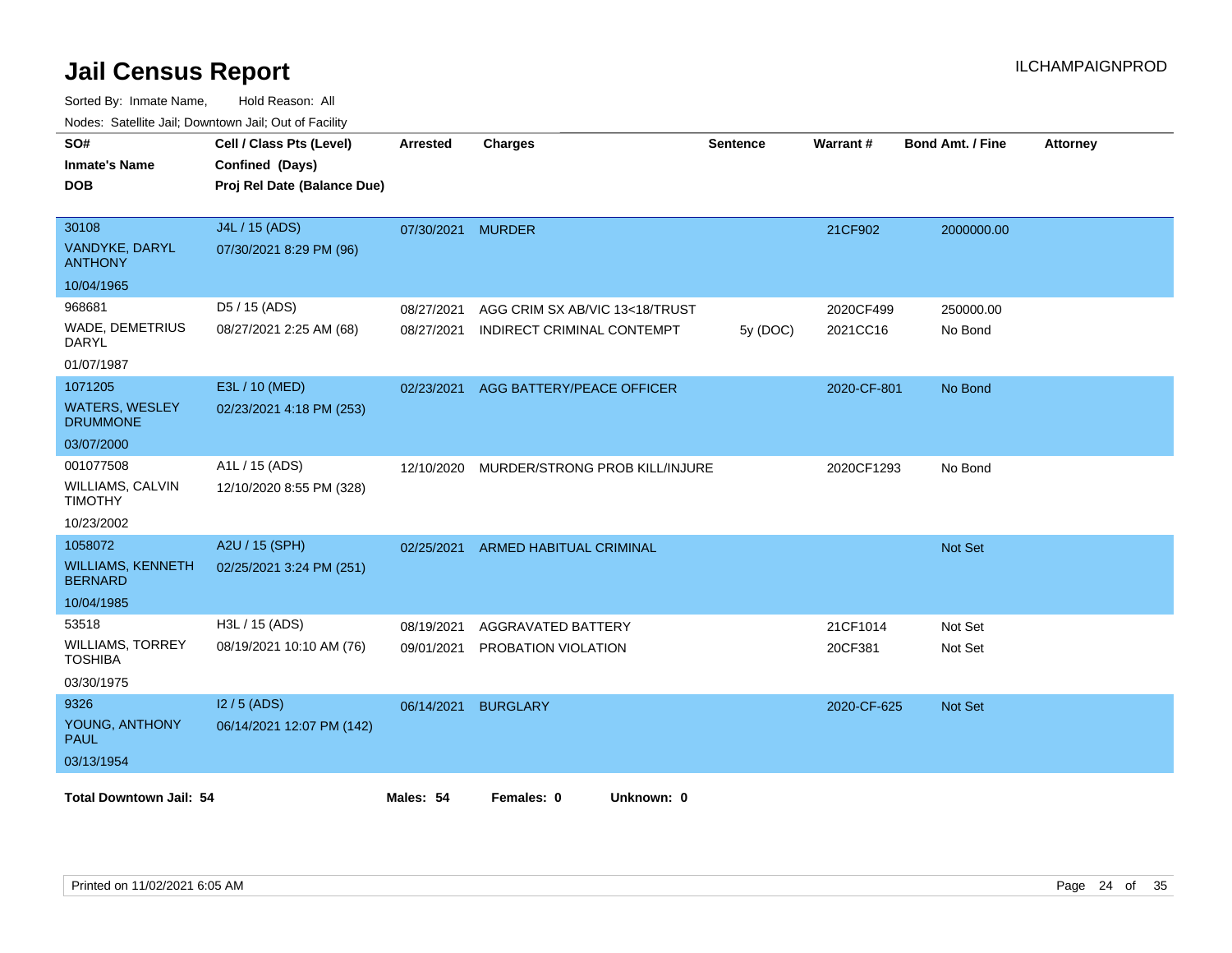|  | <b>Out of Facility</b> |  |
|--|------------------------|--|

| SO#<br><b>Inmate's Name</b><br><b>DOB</b>                         | Cell / Class Pts (Level)<br>Confined (Days)<br>Proj Rel Date (Balance Due) | <b>Arrested</b>                        | <b>Charges</b>                                                                       | <b>Sentence</b> | Warrant#                        | <b>Bond Amt. / Fine</b>              | <b>Attorney</b> |
|-------------------------------------------------------------------|----------------------------------------------------------------------------|----------------------------------------|--------------------------------------------------------------------------------------|-----------------|---------------------------------|--------------------------------------|-----------------|
| 61095<br>AMOS, DERRICK<br><b>JAMES</b><br>06/12/1985              | <b>DEW / 10 (ADS)</b><br>05/02/2021 9:02 PM (185)                          | 05/02/2021                             | HOME INVASION/CAUSE INJURY                                                           |                 | 2021CF323                       | 100000.00                            |                 |
| 516062<br>BENNETT, JOHN<br><b>MICHAEL</b><br>04/30/1986           | DEW / 15 (MAX)<br>02/22/2021 10:47 AM (254)                                | 02/22/2021<br>02/22/2021               | PHONE HARASSMENT/2+<br>AGG DISCH FIR/VEH/PC OFF/FRMAN                                |                 | 20CF194<br>21CF210              | 5000.00<br>No Bond                   |                 |
| 508342<br><b>BLAKELY, HARVEY</b><br>06/25/1985                    | <b>EHD</b><br>09/28/2021 11:29 AM (36)<br>11/11/2021 (0.00)                | 09/28/2021                             | DRIVING ON REVOKED LICENSE                                                           |                 | 2020TR1282                      | Not Set                              |                 |
| 976538<br>09/05/1989                                              | EHD<br>BLISSIT, WYATT TYRES 10/12/2021 10:05 AM (22)<br>1/6/2022 (0.00)    | 10/12/2021                             | DOMESTIC BATTERY/OTHER PRIOR                                                         |                 | 2020CF1095                      | Not Set                              |                 |
| 33993<br><b>BOOKER, STEPHON</b><br><b>MONTELL</b><br>06/11/1971   | <b>DEW / 10 (MED)</b><br>06/14/2021 7:42 PM (142)                          | 06/14/2021<br>06/14/2021<br>06/14/2021 | POSSESSING A CONTROLLED SUBSTAND<br>AGGRAVATED DOMESTIC BATTERY<br>PAROLE REVOCATION |                 | 21CF657<br>21CF688<br>CH2103612 | Not Set<br><b>Not Set</b><br>No Bond |                 |
| 1074315<br><b>BRIGGS, PATRICK</b><br><b>MONTAY</b><br>08/05/2001  | DEW / 15 (MAX)<br>08/03/2021 4:56 PM (92)                                  | 07/27/2021                             | AGG DISCHARGE FIREARM/VEH/SCH                                                        |                 | 21CF927                         | Not Set                              |                 |
| 001078065<br><b>BROWN, CHARMAN</b><br><b>LAKEEF</b><br>11/30/2002 | <b>KAN / 10 (ADS)</b><br>06/17/2021 12:32 PM (139)                         | 06/17/2021                             | AGG BATTERY/DISCHARGE FIREARM                                                        |                 | 21CF704                         | 1000000.00                           |                 |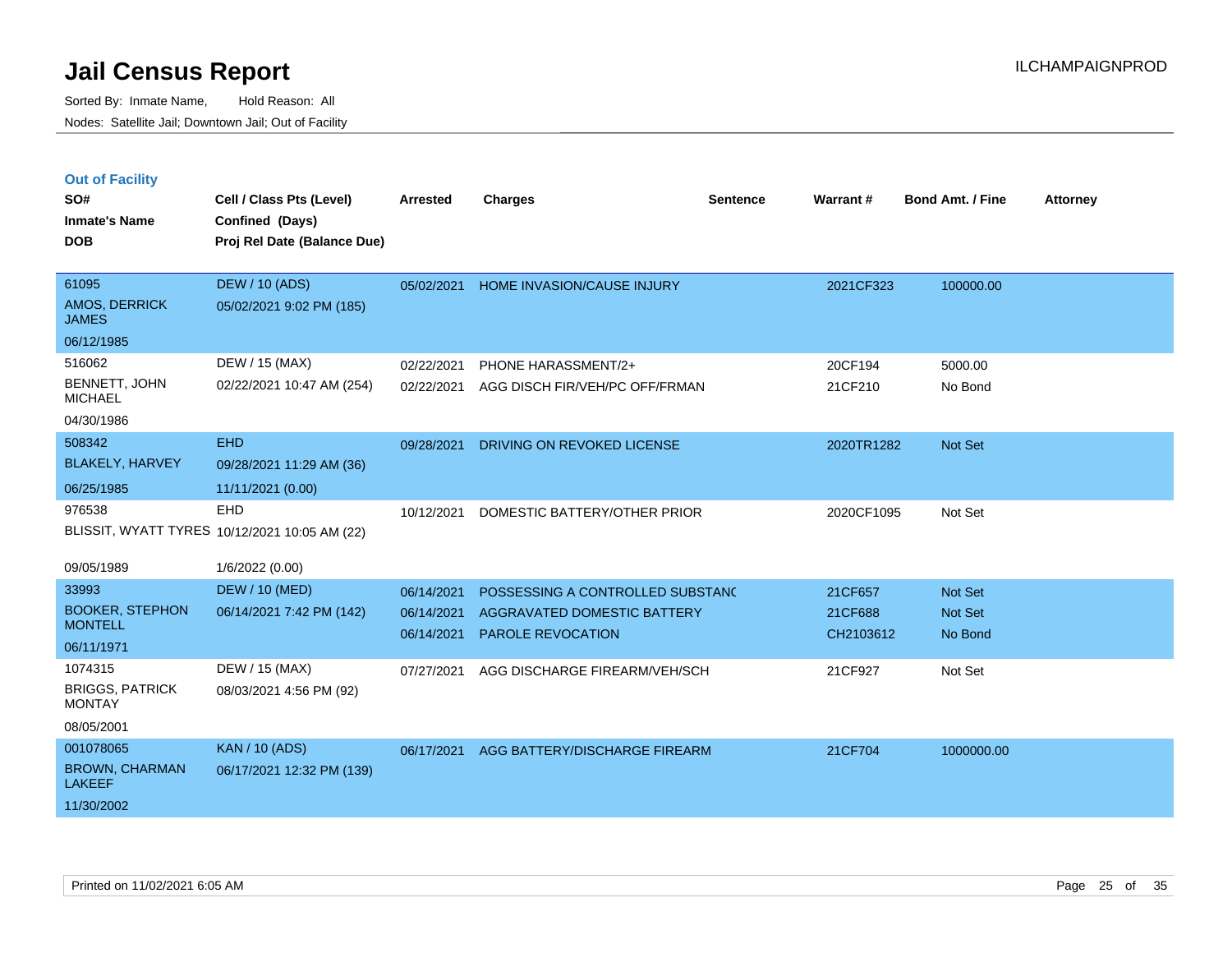| rouce. Calcinic Jan, Downtown Jan, Out or Facility |                                             |                 |                                     |          |            |                         |                 |
|----------------------------------------------------|---------------------------------------------|-----------------|-------------------------------------|----------|------------|-------------------------|-----------------|
| SO#<br><b>Inmate's Name</b>                        | Cell / Class Pts (Level)<br>Confined (Days) | <b>Arrested</b> | <b>Charges</b>                      | Sentence | Warrant#   | <b>Bond Amt. / Fine</b> | <b>Attorney</b> |
| DOB                                                | Proj Rel Date (Balance Due)                 |                 |                                     |          |            |                         |                 |
| 1038554                                            | <b>KAN / 15 (MAX)</b>                       | 08/18/2021      | DELIVERY OF OR POSSESSION OF W/INT  |          | 21CF1009   | No Bond                 |                 |
| <b>BROWN, CORRION</b><br><b>DEVONTAE</b>           | 08/18/2021 5:40 PM (77)                     | 08/18/2021      | ARMED HABITUAL CRIMINAL             |          | 21CF1162   | Not Set                 |                 |
| 04/19/1995                                         |                                             |                 |                                     |          |            |                         |                 |
| 1060066                                            | EHD                                         | 09/28/2021      | DRIVING ON SUSPENDED LICENSE        |          | 2020TR5855 | Not Set                 |                 |
| <b>BROWN, JAMES</b><br>EDWARD, Junior              | 09/28/2021 10:52 AM (36)                    |                 |                                     |          |            |                         |                 |
| 11/21/1994                                         |                                             |                 |                                     |          |            |                         |                 |
| 1071662                                            | <b>KAN / 15 (MAX)</b>                       | 12/07/2020      | <b>FELON POSS/USE FIREARM PRIOR</b> |          | 20CF1418   | 250000.00               |                 |
| <b>BROWN, JAWON</b><br><b>EDWARD</b>               | 12/14/2020 6:02 PM (324)                    |                 |                                     |          |            |                         |                 |
| 04/21/2000                                         |                                             |                 |                                     |          |            |                         |                 |
| 1038579                                            | KAN / 15 (MAX)                              | 08/18/2021      | FELON POSS/USE WEAPON/FIREARM       |          | 21CF1010   | Not Set                 |                 |
| <b>BROWN, MARKEL</b><br>rikki                      | 08/18/2021 2:05 PM (77)                     |                 |                                     |          |            |                         |                 |
| 01/06/1995                                         |                                             |                 |                                     |          |            |                         |                 |
| 1003006                                            | <b>KAN / 15 (MAX)</b>                       | 08/19/2021      | FELON POSS/USE MACHINE GUN          |          | 21CF1011   | No Bond                 |                 |
| <b>BROWN, ROCKEITH</b><br><b>JAVONTE</b>           | 08/19/2021 12:55 AM (76)                    |                 |                                     |          |            |                         |                 |
| 07/23/1991                                         |                                             |                 |                                     |          |            |                         |                 |
| 001078361                                          | KAN / 10 (MED)                              | 09/08/2021      | AGG UUW/LOADED/NO FCCA/FOID         |          | 21CF1084   | Not Set                 |                 |
| BUFORD, DESHAWN<br><b>MICHAEL</b>                  | 09/08/2021 10:11 PM (56)                    |                 |                                     |          |            |                         |                 |
| 02/23/1997                                         |                                             |                 |                                     |          |            |                         |                 |
| 987334                                             | <b>DEW / 15 (MAX)</b>                       | 03/10/2021      | ATTEMPT (FIRST DEGREE MURDER)       |          | 19CF689    | <b>Not Set</b>          |                 |
| CAIN, ISAIAH<br><b>DEPRIEST</b>                    | 03/10/2021 2:22 PM (238)                    |                 |                                     |          |            |                         |                 |
| 12/23/1990                                         |                                             |                 |                                     |          |            |                         |                 |
| 992962                                             | DEW / 15 (ADS)                              | 05/25/2021      | MURDER/INTENT TO KILL/INJURE        |          | 2018CF1045 | 1000000.00              |                 |
| CAMPBELL, KEITH<br><b>KNAQEEB</b>                  | 05/25/2021 1:19 PM (162)                    |                 |                                     |          |            |                         |                 |
| 07/22/1991                                         |                                             |                 |                                     |          |            |                         |                 |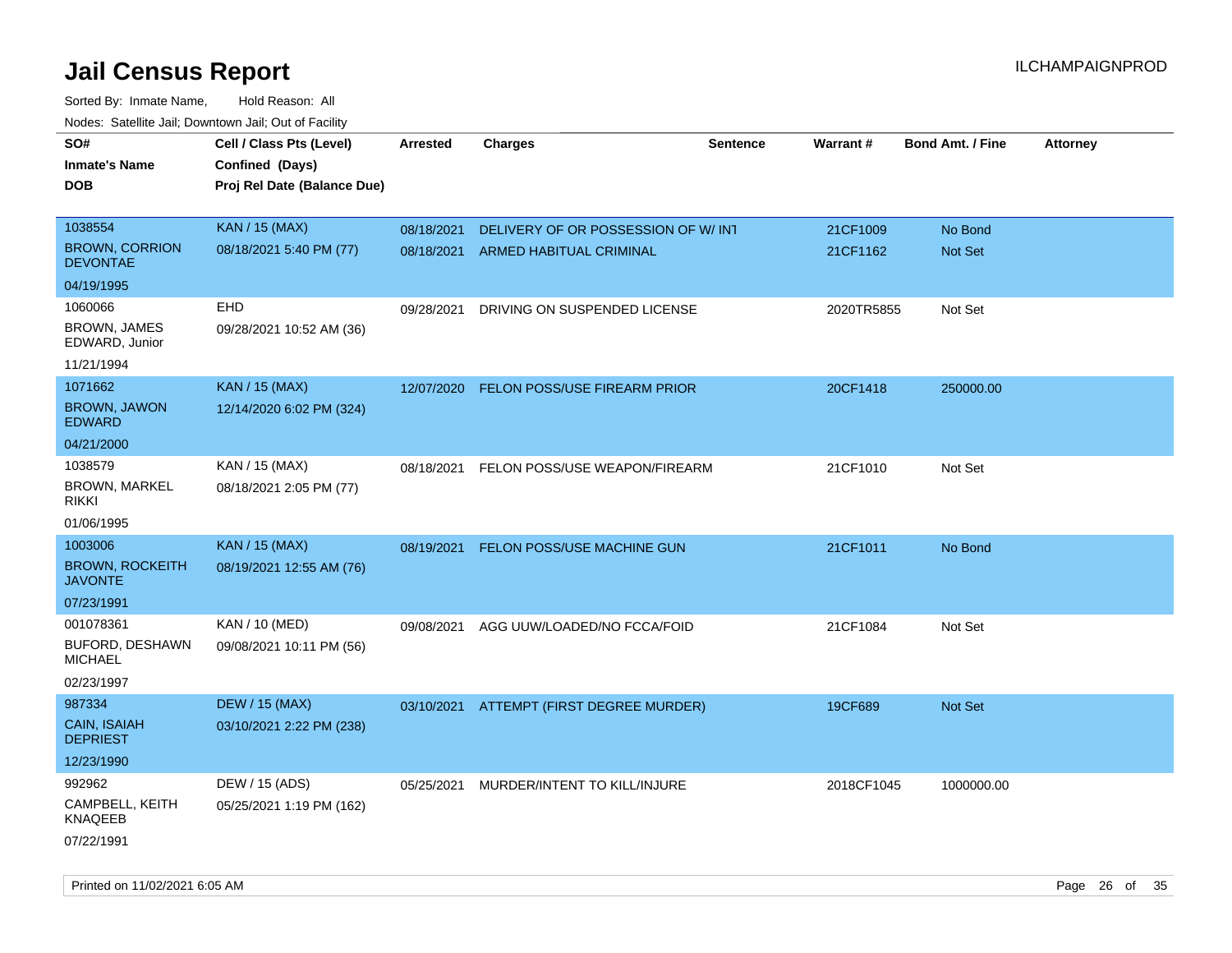Sorted By: Inmate Name, Hold Reason: All Nodes: Satellite Jail; Downtown Jail; Out of Facility

| SO#<br><b>Inmate's Name</b><br>DOB        | Cell / Class Pts (Level)<br>Confined (Days)<br>Proj Rel Date (Balance Due) | <b>Arrested</b> | <b>Charges</b>                 | <b>Sentence</b> | Warrant#   | <b>Bond Amt. / Fine</b> | <b>Attorney</b> |
|-------------------------------------------|----------------------------------------------------------------------------|-----------------|--------------------------------|-----------------|------------|-------------------------|-----------------|
|                                           |                                                                            |                 |                                |                 |            |                         |                 |
| 1064992                                   | <b>KAN / 15 (MAX)</b>                                                      | 09/20/2021      | ARMED VIOLENCE/CATEGORY I      |                 | 21CF1137   | Not Set                 |                 |
| <b>CARTER, KEJUAN</b><br><b>JAVONTE</b>   | 09/20/2021 11:42 PM (44)                                                   |                 |                                |                 |            |                         |                 |
| 06/27/1998                                |                                                                            |                 |                                |                 |            |                         |                 |
| 1068848                                   | KAN / 15 (MAX)                                                             | 02/06/2020      | MURDER/INTENT TO KILL/INJURE   |                 | 20CF-156   | No Bond                 |                 |
| CHATMAN, MICHAEL<br><b>DAISEAN</b>        | 02/06/2020 5:22 PM (636)                                                   |                 |                                |                 |            |                         |                 |
| 11/12/1999                                |                                                                            |                 |                                |                 |            |                         |                 |
| 778242                                    | <b>EHD</b>                                                                 | 10/19/2021      | DRIVING RVK/SUSP DUI/SSS 2ND   |                 | 2021CF33   | <b>Not Set</b>          |                 |
| CHILLIS, CENTRAIL<br><b>DERCO</b>         | 10/19/2021 9:26 AM (15)                                                    |                 |                                |                 |            |                         |                 |
| 06/07/1985                                | 11/17/2021 (0.00)                                                          |                 |                                |                 |            |                         |                 |
| 001078461                                 | <b>KAN / 10 (MED)</b>                                                      | 10/07/2021      | AGG UNLAWFUL USE WEAPON/PERSON |                 | 2021CF1209 | No Bond                 |                 |
| COLE, ERIC JOSE                           | 10/08/2021 12:25 AM (26)                                                   | 10/07/2021      | AGG DOMESTIC BATTERY/STRANGLE  |                 | 2021CF1208 | Not Set                 |                 |
| 01/24/2002                                |                                                                            | 10/08/2021      | HARASS WITNESS/FAMILY MBR/REP  |                 | 21CF1218   | Not Set                 |                 |
| 1066300                                   | <b>EHD</b>                                                                 | 10/12/2021      | AGG DUI/LIC SUSP OR REVOKED    |                 | 2021CF397  | Not Set                 |                 |
| <b>CONTRERAS-</b><br>RODRIGUEZ, DANIEL    | 10/12/2021 10:45 AM (22)                                                   |                 |                                |                 |            |                         |                 |
| 04/24/1999                                | 11/9/2021 (0.00)                                                           |                 |                                |                 |            |                         |                 |
| 57733                                     | KAN / 15 (SPH)                                                             | 02/25/2020      | <b>HOMICIDE</b>                |                 | 2020-CF250 | 2000000.00              |                 |
| <b>CRAIG, ANTOINE</b><br>DARRELL          | 02/25/2020 4:08 PM (617)                                                   | 02/25/2020      | FELON POSS/USE WEAPON/FIREARM  |                 | 19CF-1827  | 80000.00                |                 |
| 10/09/1982                                |                                                                            |                 |                                |                 |            |                         |                 |
| 001077939                                 | <b>DEW / 10 (MED)</b>                                                      | 05/10/2021      | FIREARM/FOID INVALID/NOT ELIG  |                 | 21CF526    | No Bond                 |                 |
| <b>CROSS, PATRICK</b><br><b>DONTRELLE</b> | 05/10/2021 7:31 PM (177)                                                   | 06/02/2021      | POSS STOLEN VEHICLE > \$25,000 |                 | 21CF612    | Not Set                 |                 |
| 11/07/2001                                |                                                                            |                 |                                |                 |            |                         |                 |
| 1076663                                   | DEW / 15 (MAX)                                                             | 07/15/2020      | *ARMED HABITUAL CRIMINAL       |                 | 2020-CF783 | 500000.00               |                 |
| DYE, KENNE YAKIEM                         | 07/15/2020 11:49 AM (476)                                                  |                 |                                |                 |            |                         |                 |

05/30/1988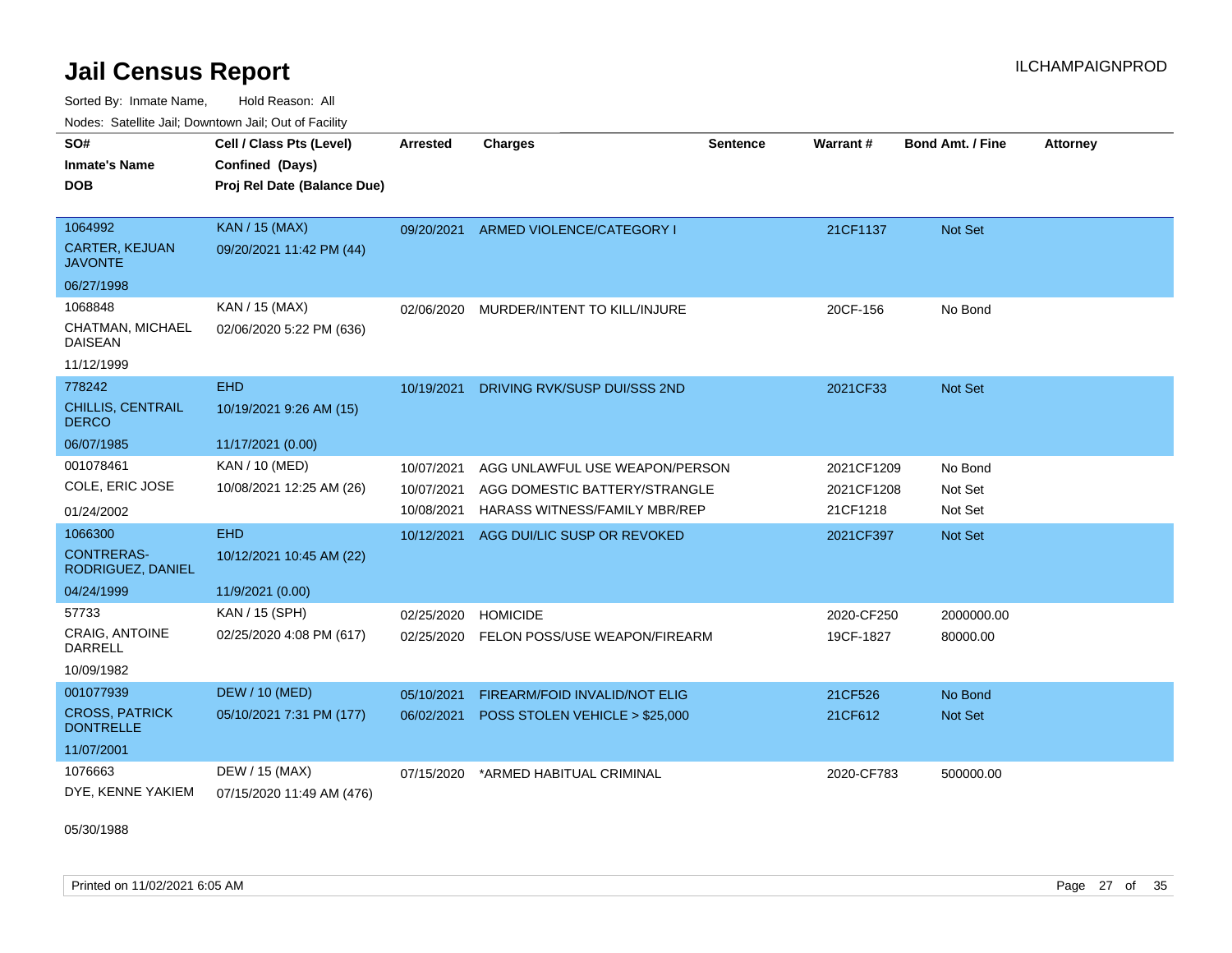Sorted By: Inmate Name, Hold Reason: All Nodes: Satellite Jail; Downtown Jail; Out of Facility

| SO#                                    | Cell / Class Pts (Level)                    | <b>Arrested</b> | <b>Charges</b>                     | <b>Sentence</b> | <b>Warrant#</b> | <b>Bond Amt. / Fine</b> | <b>Attorney</b> |
|----------------------------------------|---------------------------------------------|-----------------|------------------------------------|-----------------|-----------------|-------------------------|-----------------|
| <b>Inmate's Name</b>                   | Confined (Days)                             |                 |                                    |                 |                 |                         |                 |
| <b>DOB</b>                             | Proj Rel Date (Balance Due)                 |                 |                                    |                 |                 |                         |                 |
|                                        |                                             |                 |                                    |                 |                 |                         |                 |
| 27428                                  | <b>EHD</b>                                  | 09/21/2021      | DRIVING RVK/SUSP DUI/SSS 3RD       |                 | 2020CF1368      | <b>Not Set</b>          |                 |
| FRANKLIN, TYRONE<br>Senior             | 09/21/2021 9:27 AM (43)                     | 09/21/2021      | DRIVING RVK/SUSP DUI/SSS 3RD       |                 | 2021CF435       | Not Set                 |                 |
| 09/12/1966                             | 12/19/2021 (0.00)                           |                 |                                    |                 |                 |                         |                 |
| 60154                                  | <b>EHD</b>                                  | 10/20/2021      | AGG DUI/LIC SUSP OR REVOKED        |                 | 2021cf261       | Not Set                 |                 |
| GARCIA-MEZA,<br>CARLOS                 | 10/20/2021 9:23 AM (14)                     |                 |                                    |                 |                 |                         |                 |
| 03/06/1983                             | 1/16/2022 (0.00)                            |                 |                                    |                 |                 |                         |                 |
| 001077363                              | <b>KAN / 25 (SPH)</b>                       | 10/30/2020      | <b>HOME INVASION/FIREARM</b>       |                 | 20CF1202        | 500000.00               |                 |
| <b>GARY, DAKOTA</b><br><b>TREVON</b>   | 10/30/2020 10:41 AM (369)                   |                 |                                    |                 |                 |                         |                 |
| 12/31/2001                             |                                             |                 |                                    |                 |                 |                         |                 |
| 1065946                                | <b>KAN / 10 (MED)</b>                       | 09/04/2021      | AGG BATTERY/DISCHARGE FIREARM      |                 | 21CF1057        | 750000.00               |                 |
| GODBOLT, DESMOND<br><b>DEVONTAE</b>    | 09/04/2021 1:17 AM (60)                     | 09/04/2021      | RESIST/OBSTRUCTING A PEACE OFFICEF |                 | 21CM407         | Not Set                 |                 |
| 11/15/1997                             |                                             |                 |                                    |                 |                 |                         |                 |
| 1070256                                | <b>KAN / 10 (MED)</b>                       | 06/09/2021      | <b>BURGLARY W/O CAUSING DAMAGE</b> | 3y/6m (DOC)     | 18CF1193        | 5000.00                 |                 |
| <b>GORDON, TYRONE</b>                  | 06/09/2021 7:11 AM (147)                    | 06/09/2021      | RETAIL THEFT/DISP MERCH/<\$300     |                 | 19CM336         | 5000.00                 |                 |
| 03/16/2000                             |                                             |                 |                                    |                 |                 |                         |                 |
| 1070118                                | KAN / 15 (MAX)                              | 08/31/2021      | AGGRAVATED DOMESTIC BATTERY        |                 | 21CF1049        | No Bond                 |                 |
| GRAHAM, CORTEZ<br><b>LAMON</b>         | 08/31/2021 9:32 PM (64)                     | 09/02/2021      | PROBATION VIOLATION                |                 | 21CF55          | Not Set                 |                 |
| 03/31/1976                             |                                             |                 |                                    |                 |                 |                         |                 |
| 1000641                                | <b>KAN / 10 (MED)</b>                       | 09/14/2021      | ARMED HABITUAL CRIMINAL            |                 | 21CF1116        | No Bond                 |                 |
| <b>GRANT, CEDRIC</b><br><b>DYSHAWN</b> | 09/14/2021 6:32 PM (50)                     |                 |                                    |                 |                 |                         |                 |
| 01/03/1991                             |                                             |                 |                                    |                 |                 |                         |                 |
| 1076506                                | KAN / 15 (MAX)                              | 09/17/2021      | AGG UUW/PERSON/CM THREAT VIOL      |                 | 21CF1131        | Not Set                 |                 |
|                                        | GRAY, JAMARH EMERE 09/17/2021 10:41 AM (47) | 09/20/2021      | <b>DOMESTIC BATTERY</b>            |                 | 21CM430         | Not Set                 |                 |

06/21/2003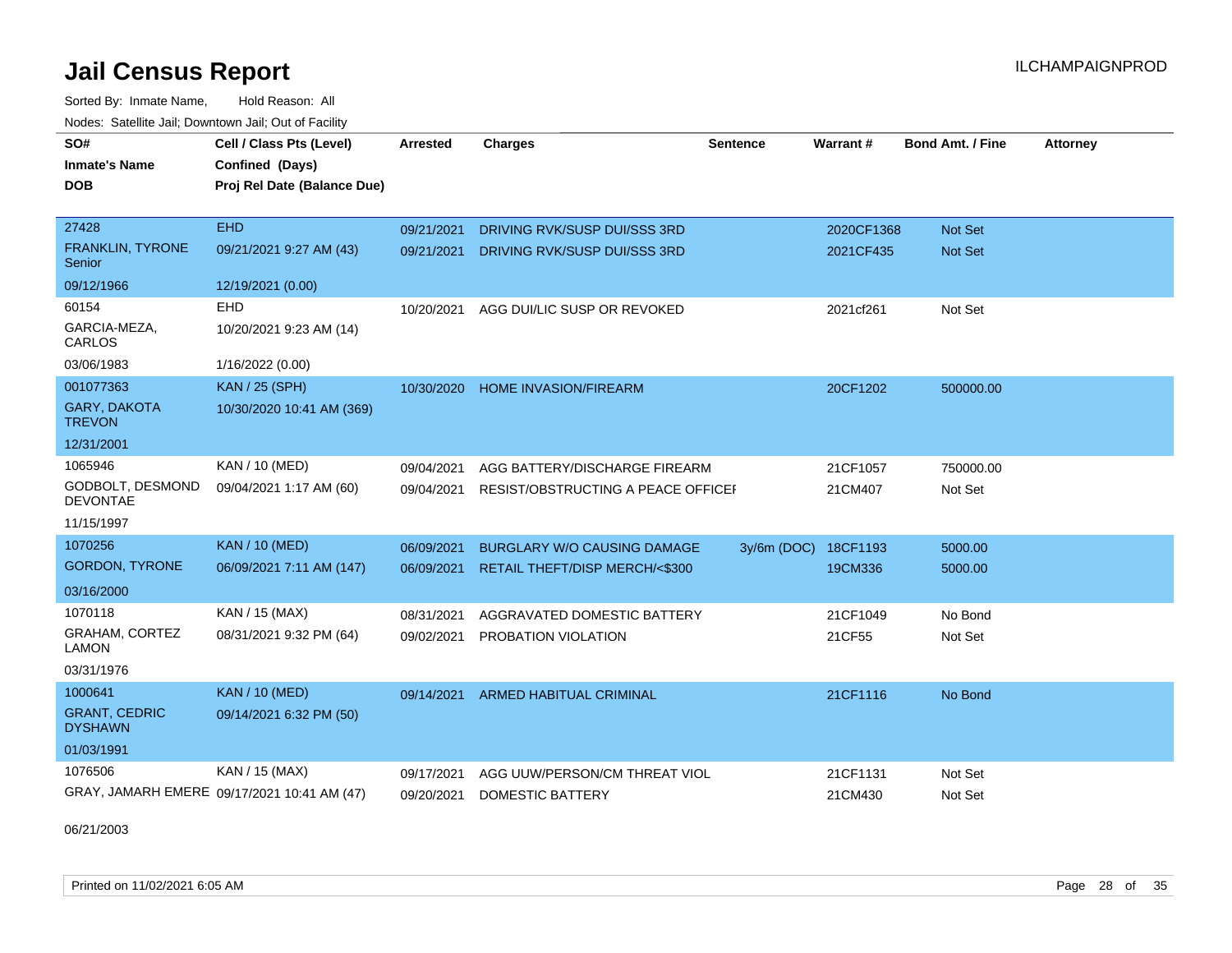| SO#                                       | Cell / Class Pts (Level)    | <b>Arrested</b> | <b>Charges</b>                | <b>Sentence</b> | Warrant#   | <b>Bond Amt. / Fine</b> | <b>Attorney</b> |
|-------------------------------------------|-----------------------------|-----------------|-------------------------------|-----------------|------------|-------------------------|-----------------|
| <b>Inmate's Name</b>                      | Confined (Days)             |                 |                               |                 |            |                         |                 |
| <b>DOB</b>                                | Proj Rel Date (Balance Due) |                 |                               |                 |            |                         |                 |
|                                           |                             |                 |                               |                 |            |                         |                 |
| 001078364                                 | <b>KAN / 15 (MAX)</b>       | 09/09/2021      | <b>HOME INVASION</b>          |                 | 21CF1081   | Not Set                 |                 |
| HAWKINS, ELIJA<br><b>TALON</b>            | 09/09/2021 2:03 AM (55)     |                 |                               |                 |            |                         |                 |
| 10/20/2001                                |                             |                 |                               |                 |            |                         |                 |
| 55580                                     | EHD                         | 09/28/2021      | DRIVING RVK/SUSP DUI/SSS 3RD  |                 | 2021CF133  | Not Set                 |                 |
| HORTON, RANDY<br>LAMAR                    | 09/28/2021 9:28 AM (36)     |                 |                               |                 |            |                         |                 |
| 12/18/1978                                | 11/11/2021 (0.00)           |                 |                               |                 |            |                         |                 |
| 61859                                     | <b>EHD</b>                  | 09/28/2021      | DRIVING ON REVOKED LICENSE    |                 | 2021TR2391 | Not Set                 |                 |
| HORTON-MILLER,<br><b>MAURICE DWAYNE</b>   | 09/28/2021 10:08 AM (36)    |                 |                               |                 |            |                         |                 |
| 06/08/1981                                | 11/20/2021 (0.00)           |                 |                               |                 |            |                         |                 |
| 1043704                                   | DEW / 15 (ADS)              | 07/13/2021      | PROBATION VIOLATION           |                 | 18CF1697   | 25000.00                |                 |
| HOUSTON, STEVEN                           | 07/13/2021 5:56 AM (113)    | 07/13/2021      | PROBATION VIOLATION           |                 | 19CF1295   | 25000.00                |                 |
| CORDELL                                   |                             | 07/13/2021      | ARMED ROBBERY/ARMED W/FIREARM |                 | 21CF815    | Not Set                 |                 |
| 01/24/1989                                |                             |                 |                               |                 |            |                         |                 |
| 001078383                                 | <b>KAN / 15 (MAX)</b>       | 09/14/2021      | UNLAWFUL USE OF A WEAPON      | 4y (DOC)        | 21CF1110   | Not Set                 |                 |
| <b>HUGHES, TYDERRIUS</b><br><b>DEQUON</b> | 09/14/2021 3:22 PM (50)     |                 |                               |                 |            |                         |                 |
| 12/16/1996                                |                             |                 |                               |                 |            |                         |                 |
| 001078146                                 | DEW / 15 (MAX)              | 07/09/2021      | AGG BATTERY/DISCHARGE FIREARM |                 | 21CF795    | 1000000.00              |                 |
| HUNT, TEIGAN<br><b>JAZAIREO</b>           | 07/09/2021 12:41 PM (117)   | 07/09/2021      | ARMED ROBBERY/ARMED W/FIREARM |                 | 21CF806    | Not Set                 |                 |
| 05/14/2003                                |                             |                 |                               |                 |            |                         |                 |
| 67077                                     | <b>EHD</b>                  | 10/12/2021      | DRIVING RVK/SUSP DUI/SSS 2ND  |                 | 2020CF1464 | <b>Not Set</b>          |                 |
| <b>INGRAM, ANTOINE</b>                    | 10/12/2021 9:19 AM (22)     |                 |                               |                 |            |                         |                 |
| 05/12/1983                                | 11/10/2021 (0.00)           |                 |                               |                 |            |                         |                 |
| 989743                                    | DEW / 15 (ADS)              | 04/13/2021      | AGG DISCHARGE FIREARM/VEH/SCH |                 | 21CF400    | Not Set                 |                 |
| JACKSON, STEVE<br>ALLEN                   | 04/13/2021 2:45 AM (204)    | 04/13/2021      | AGGRAVATED DOMESTIC BATTERY   |                 | 21CF399    | Not Set                 |                 |
| 06/04/1991                                |                             |                 |                               |                 |            |                         |                 |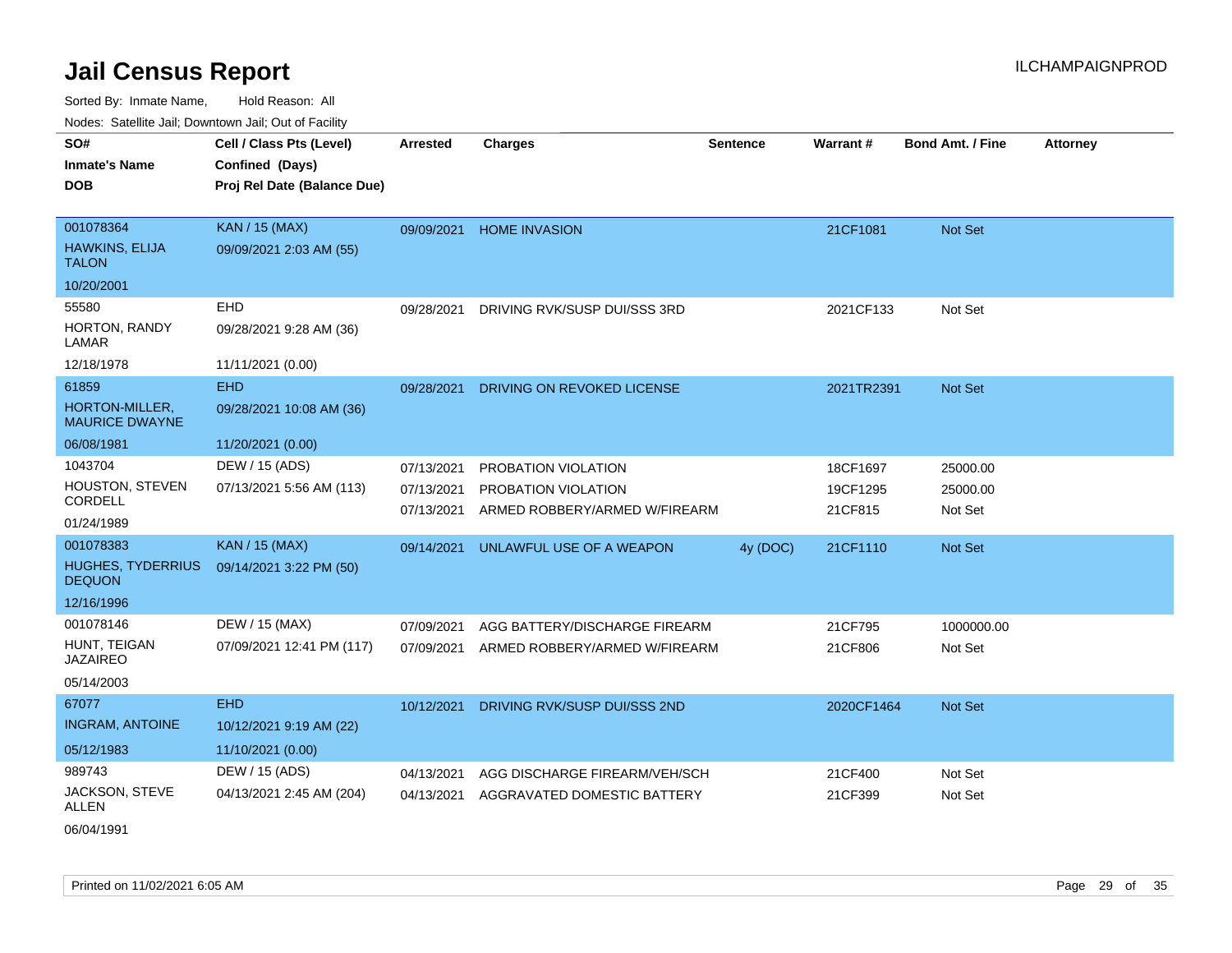| SO#                                     | Cell / Class Pts (Level)    | Arrested   | <b>Charges</b>                 | <b>Sentence</b> | Warrant#   | <b>Bond Amt. / Fine</b> | <b>Attorney</b> |
|-----------------------------------------|-----------------------------|------------|--------------------------------|-----------------|------------|-------------------------|-----------------|
| <b>Inmate's Name</b>                    | Confined (Days)             |            |                                |                 |            |                         |                 |
| <b>DOB</b>                              | Proj Rel Date (Balance Due) |            |                                |                 |            |                         |                 |
|                                         |                             |            |                                |                 |            |                         |                 |
| 50495                                   | <b>EHD</b>                  | 08/10/2021 | DRIVING RVK/SUSP DUI/SSS 10-14 |                 | 2020CF997  | Not Set                 |                 |
| <b>JENKINS, ARNOLD</b><br><b>FARRIS</b> | 08/10/2021 9:08 AM (85)     | 08/10/2021 | DRIVING RVK/SUSP DUI/SSS 10-14 |                 | 2019CF1363 | Not Set                 |                 |
| 04/19/1962                              | 2/4/2022 (0.00)             |            |                                |                 |            |                         |                 |
| 001077709                               | EHD                         | 07/06/2021 | DRIVING RVK/SUSP DUI/SSS 4-9   |                 | 2021CF167  | Not Set                 |                 |
| JINKINS, DEWAYNE<br><b>ALLEN</b>        | 07/06/2021 9:00 AM (120)    |            |                                |                 |            |                         |                 |
| 01/02/1967                              | 1/1/2022 (0.00)             |            |                                |                 |            |                         |                 |
| 1076450                                 | <b>DEW / 15 (MAX)</b>       | 06/25/2020 | MURDER/INTENT TO KILL/INJURE   |                 | 2020-CF703 | 750000.00               |                 |
| JONES, CARLOS<br><b>ANTONIO</b>         | 06/25/2020 2:13 PM (496)    | 11/02/2020 | <b>HOME INVASION/FIREARM</b>   |                 | 20CF1204   | 500000.00               |                 |
| 11/18/2001                              |                             |            |                                |                 |            |                         |                 |
| 001077877                               | DEW / 10 (MED)              | 04/24/2021 | AGG DISCHARGE FIREARM/OCC BLDG |                 | 21CF459    | Not Set                 |                 |
| <b>JORDAN, PATRICK</b><br><b>RODEL</b>  | 04/24/2021 3:53 PM (193)    |            |                                |                 |            |                         |                 |
| 10/22/2002                              |                             |            |                                |                 |            |                         |                 |
| 998873                                  | <b>EHD</b>                  | 10/12/2021 | DRIVING RVK/SUSP DUI/SSS 3RD   |                 | 2021CF235  | Not Set                 |                 |
| KINCAID, AMANDA<br><b>MICHELLE</b>      | 10/12/2021 11:31 AM (22)    |            |                                |                 |            |                         |                 |
| 01/07/1990                              | 1/9/2022 (0.00)             |            |                                |                 |            |                         |                 |
| 1017194                                 | KAN / 15 (MAX)              | 09/08/2021 | STALKING/CAUSE FEAR FOR SAFETY |                 | 20CF1392   | No Bond                 |                 |
| KNOX, LENELL                            | 09/08/2021 12:53 PM (56)    |            |                                |                 |            |                         |                 |
| 07/21/1993                              |                             |            |                                |                 |            |                         |                 |
| 1064445                                 | <b>DEW / 15 (MAX)</b>       | 04/23/2021 | AGG DISCHARGE FIREARM/OCC VEH  |                 | 2021CF295  | 500000.00               |                 |
| LARUE, TERENCE<br><b>TRAMEL</b>         | 04/23/2021 11:18 AM (194)   | 04/23/2021 | POSSESS 15<100 GRAMS COCAINE   |                 | 19CF1052   | 10000.00                |                 |
| 12/23/1998                              |                             | 04/23/2021 | FELON POSS/USE FIREARM/PAROLE  |                 | 21CF899    | Not Set                 |                 |
| 001078237                               | KAN / 15 (ADS)              | 08/03/2021 | AGG DISCHARGE FIREARM/OCC VEH  |                 | 21CF928    | No Bond                 |                 |
| LAWS, TERON<br>RAMONTE                  | 08/03/2021 6:29 PM (92)     |            |                                |                 |            |                         |                 |
| 04/03/2001                              |                             |            |                                |                 |            |                         |                 |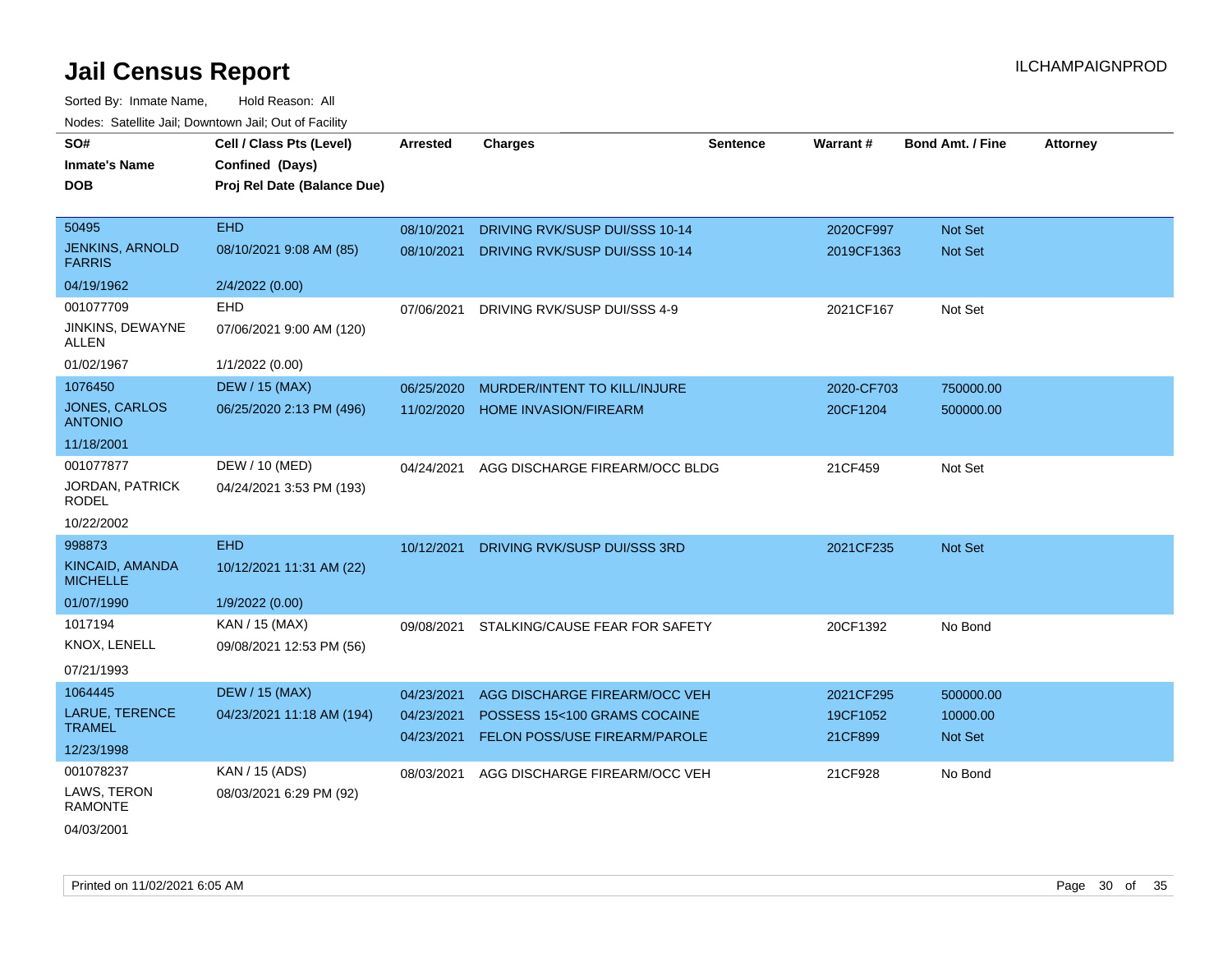Sorted By: Inmate Name, Hold Reason: All

| Nodes: Satellite Jail; Downtown Jail; Out of Facility |                             |                 |                                |                 |              |                         |                 |
|-------------------------------------------------------|-----------------------------|-----------------|--------------------------------|-----------------|--------------|-------------------------|-----------------|
| SO#                                                   | Cell / Class Pts (Level)    | <b>Arrested</b> | <b>Charges</b>                 | <b>Sentence</b> | Warrant#     | <b>Bond Amt. / Fine</b> | <b>Attorney</b> |
| <b>Inmate's Name</b>                                  | Confined (Days)             |                 |                                |                 |              |                         |                 |
| <b>DOB</b>                                            | Proj Rel Date (Balance Due) |                 |                                |                 |              |                         |                 |
|                                                       |                             |                 |                                |                 |              |                         |                 |
| 001078170                                             | <b>KAN / 10 (MED)</b>       | 09/07/2021      | AGG UNLAWFUL USE OF WEAPON/VEH |                 | 21CF1060     | Not Set                 |                 |
| LEMONS, DEANGELO<br><b>DEVELLE</b>                    | 09/07/2021 12:49 AM (57)    |                 |                                |                 |              |                         |                 |
| 05/29/2003                                            |                             |                 |                                |                 |              |                         |                 |
| 56792                                                 | DEW / 10 (MED)              | 02/02/2021      | ARMED HABITUAL CRIMINAL        |                 | 2021CF141    | 500000.00               |                 |
| LILLARD, LAWRENCE<br><b>TYRONE</b>                    | 02/02/2021 2:11 PM (274)    | 02/22/2021      | DRIVING ON REVOKED LICENSE     |                 | 21TR426      | 5000.00                 |                 |
| 10/20/1982                                            |                             |                 |                                |                 |              |                         |                 |
| 001078407                                             | <b>EHD</b>                  | 09/21/2021      | DRIVING ON SUSPENDED LICENSE   |                 | 2019TR16777  | Not Set                 |                 |
| LOVE, BRANDON<br><b>TERRELL</b>                       | 09/21/2021 11:26 AM (43)    |                 |                                |                 |              |                         |                 |
| 06/13/1994                                            | 12/19/2021 (0.00)           |                 |                                |                 |              |                         |                 |
| 46837                                                 | KAN / 15 (MAX)              | 09/07/2021      | <b>RESIDENTIAL BURGLARY</b>    |                 | 2019-CF-1207 | 25000.00                |                 |
| MARCRUM, JEFFERY<br>LEE.                              | 09/07/2021 11:43 AM (57)    |                 |                                |                 |              |                         |                 |
| 11/17/1968                                            |                             |                 |                                |                 |              |                         |                 |
| 1029510                                               | <b>DEW / 15 (MAX)</b>       | 06/26/2021      | ATTEMPT DISARM PC OFF/CORR EMP | 5y (DOC)        | 21CF751      | Not Set                 |                 |
| MESSER, CODY<br><b>JAMES</b>                          | 06/22/2021 1:47 AM (134)    |                 |                                |                 |              |                         |                 |
| 05/24/1991                                            |                             |                 |                                |                 |              |                         |                 |
| 1011046                                               | KAN / 15 (ADS)              | 04/10/2021      | ATTEMPT (FIRST DEGREE MURDER)  |                 | 21CF392      | Not Set                 |                 |
| MILES, DARRION<br><b>ANTONIO KEVONTA</b>              | 04/11/2021 12:46 AM (206)   |                 |                                |                 |              |                         |                 |
| 03/18/1990                                            |                             |                 |                                |                 |              |                         |                 |
| 001077278                                             | <b>DEW / 15 (MAX)</b>       | 10/06/2020      | MURDER/INTENT TO KILL/INJURE   |                 | 2020CF146    | 2000000.00              |                 |
| MILLER, D'ANDRE                                       | 10/06/2020 12:49 PM (393)   | 10/06/2020      | AGG FLEEING POLICE/21 MPH OVER |                 | 2019CF1171   | 50000.00                |                 |
| 09/08/1986                                            |                             |                 |                                |                 |              |                         |                 |
| 963426                                                | <b>EHD</b>                  | 09/14/2021      | ACCIDENT INJURY/DEATH/11-403   |                 | 2020CF1367   | Not Set                 |                 |
| MITCHELL, MARCELL<br><b>MARTELL</b>                   | 09/14/2021 9:03 AM (50)     |                 |                                |                 |              |                         |                 |
| 12/19/1987                                            | 12/10/2021 (0.00)           |                 |                                |                 |              |                         |                 |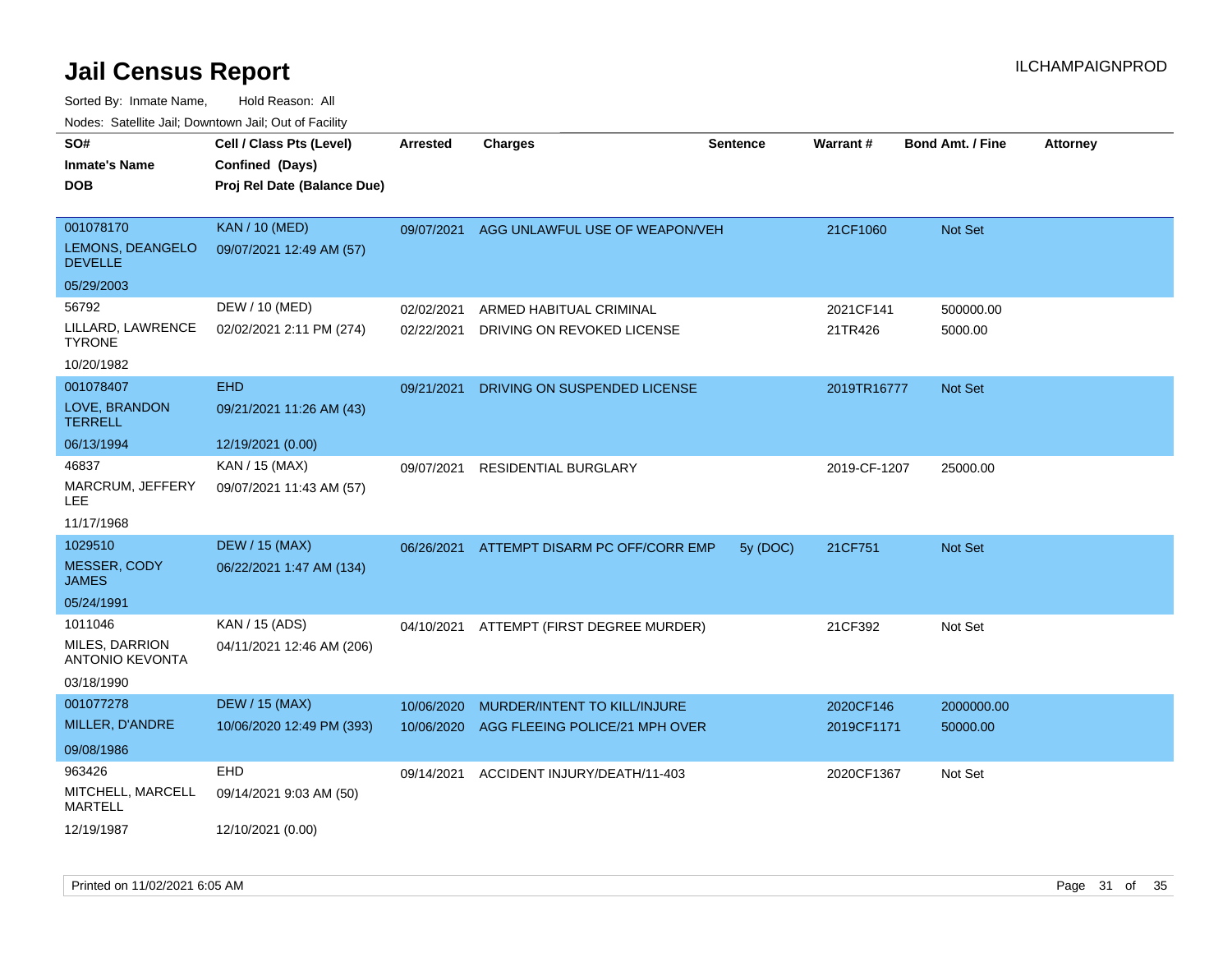| SO#<br><b>Inmate's Name</b>        | Cell / Class Pts (Level)<br>Confined (Days)   | <b>Arrested</b> | <b>Charges</b>                           | <b>Sentence</b> | Warrant#    | <b>Bond Amt. / Fine</b> | <b>Attorney</b> |
|------------------------------------|-----------------------------------------------|-----------------|------------------------------------------|-----------------|-------------|-------------------------|-----------------|
| <b>DOB</b>                         | Proj Rel Date (Balance Due)                   |                 |                                          |                 |             |                         |                 |
| 1026477                            | <b>KAN / 15 (ADS)</b>                         | 09/21/2021      | AGG DISCHARGE FIREARM/OCC VEH            |                 | 21CF1138    | <b>Not Set</b>          |                 |
| NEWBILL, DEVONTRE<br><b>LAMONT</b> | 09/21/2021 2:27 AM (43)                       | 09/22/2021      | PROBATION VIOLATION                      |                 | 20CF577     | <b>Not Set</b>          |                 |
| 11/22/1993                         |                                               |                 |                                          |                 |             |                         |                 |
| 1072907                            | <b>KAN</b>                                    | 07/14/2021      | ATTEMPT (FIRST DEGREE MURDER)            |                 | 2021-CF-832 | 2000000.00              |                 |
| NIKOLAEV, YEVGENIY                 | 07/14/2021 10:10 PM (112)                     |                 |                                          |                 |             |                         |                 |
| 10/06/1983                         |                                               |                 |                                          |                 |             |                         |                 |
| 001077928                          | <b>EHD</b>                                    | 09/01/2021      | AGG DOMESTIC BATTERY/STRANGLE            |                 | 2021CF515   | Not Set                 |                 |
| PATTON, MICHAEL<br><b>RYAN</b>     | 09/01/2021 9:43 AM (63)                       |                 |                                          |                 |             |                         |                 |
| 08/15/1994                         | 12/31/2021 (0.00)                             |                 |                                          |                 |             |                         |                 |
| 001078063                          | DEW / 15 (MAX)                                | 06/15/2021      | AGG CRIM SEX ASSAULT/WEAPON              |                 | 2021CF678   | 1000000.00              |                 |
|                                    | PERRY, ROBERT Junior 06/15/2021 4:37 PM (141) | 06/15/2021      | <b>ROBBERY</b>                           |                 | 2021CF159   | 25000.00                |                 |
| 12/21/1990                         |                                               |                 |                                          |                 |             |                         |                 |
| 001077614                          | <b>KAN / 15 (MAX)</b>                         |                 |                                          |                 |             |                         |                 |
|                                    | ROBINSON, DONTRELL 01/17/2021 3:08 PM (290)   |                 | 01/17/2021 ATTEMPT (FIRST DEGREE MURDER) |                 | 21CF66      | <b>Not Set</b>          |                 |
| <b>DEVON</b>                       |                                               |                 |                                          |                 |             |                         |                 |
| 09/22/2002                         |                                               |                 |                                          |                 |             |                         |                 |
| 1061216                            | KAN / 10 (MED)                                | 06/22/2021      | <b>HOME INVASION/FIREARM</b>             |                 | 21CF727     | Not Set                 |                 |
| RUNGE, ANDRE<br><b>MARSEAN</b>     | 06/22/2021 4:42 PM (134)                      |                 |                                          |                 |             |                         |                 |
| 12/05/1997                         |                                               |                 |                                          |                 |             |                         |                 |
| 650295                             | <b>PIA / 50 (MAX)</b>                         | 04/22/2020      | <b>CRIMINAL SEXUAL ASSAULT</b>           |                 | 2020-CF407  | 750000.00               |                 |
| SANDAGE, JERALD                    | 04/22/2020 6:30 AM (560)                      | 04/22/2020      | CRIMINAL SEXUAL ASSAULT                  |                 | 2020-CF408  | 750000.00               |                 |
| <b>EUGENE</b>                      |                                               | 04/22/2020      | <b>CRIMINAL SEXUAL ABUSE</b>             |                 | 2020-CF409  | 750000.00               |                 |
| 06/07/1971                         |                                               | 04/22/2020      | <b>CRIMINAL SEXUAL ASSAULT</b>           |                 | 2020-CF410  | 750000.00               |                 |
|                                    |                                               | 04/22/2020      | OFFICIAL MISCONDUCT                      |                 | 2019-CF1811 | 25000.00                |                 |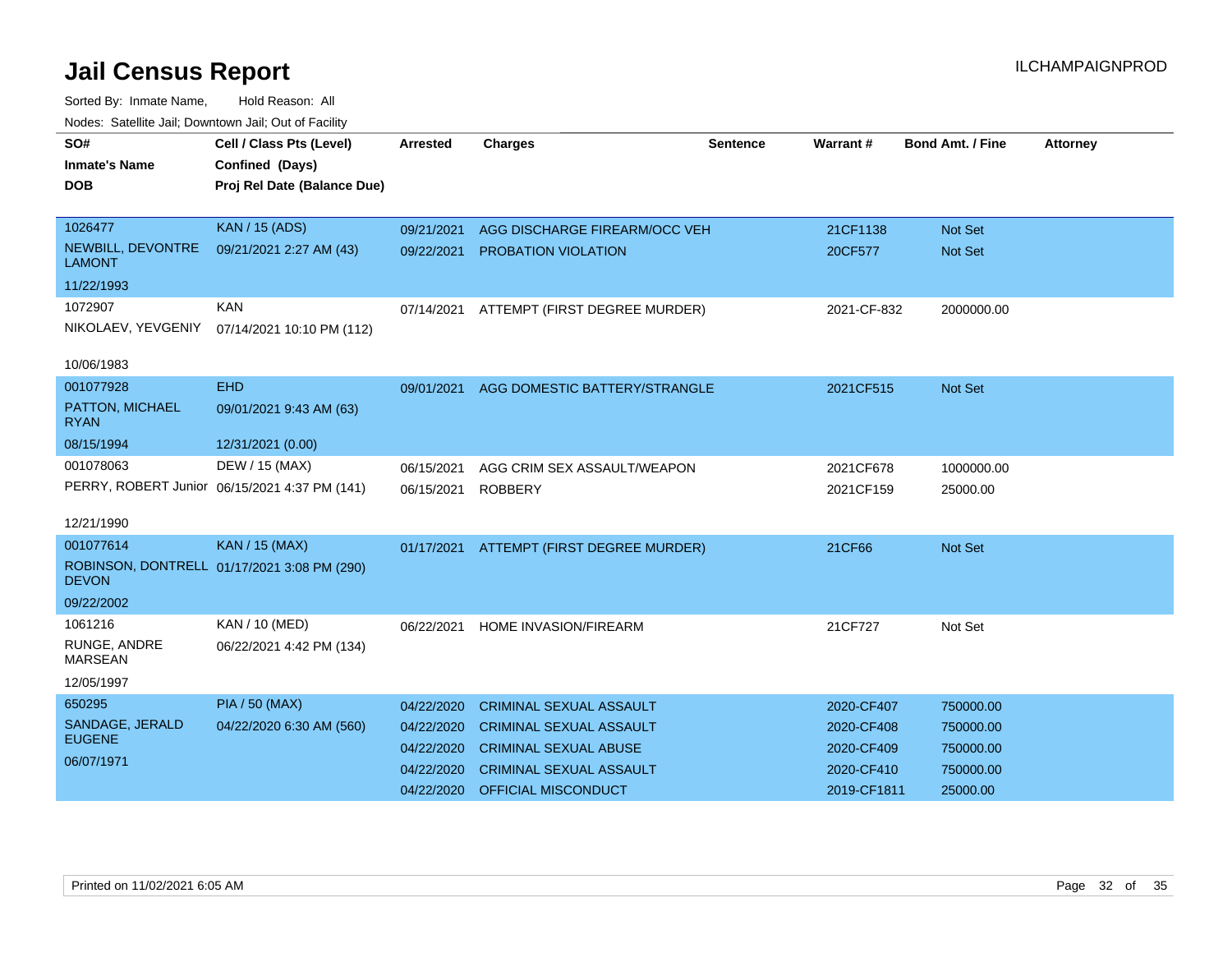| SO#                                     | Cell / Class Pts (Level)                     | Arrested   | <b>Charges</b>                           | <b>Sentence</b> | Warrant#   | <b>Bond Amt. / Fine</b> | <b>Attorney</b> |
|-----------------------------------------|----------------------------------------------|------------|------------------------------------------|-----------------|------------|-------------------------|-----------------|
| <b>Inmate's Name</b>                    | Confined (Days)                              |            |                                          |                 |            |                         |                 |
|                                         |                                              |            |                                          |                 |            |                         |                 |
| DOB                                     | Proj Rel Date (Balance Due)                  |            |                                          |                 |            |                         |                 |
| 1062194                                 | <b>DEW / 15 (MAX)</b>                        | 02/27/2020 | MURDER/OTHER FORCIBLE FELONY             |                 | 20CF-247   | 1000000.00              |                 |
| SIMMONS, MICHAEL                        | 02/27/2020 1:11 PM (615)                     | 09/23/2020 | AGG BATTERY/DISCHARGE FIREARM            |                 | 20CF1061   | Not Set                 |                 |
| <b>JAMAL</b>                            |                                              |            |                                          |                 |            |                         |                 |
| 11/03/1997                              |                                              |            |                                          |                 |            |                         |                 |
| 001077868                               | DEW / 15 (MAX)                               | 04/21/2021 | ARMED ROBBERY/ARMED W/FIREARM            |                 | 21CF445    | Not Set                 |                 |
| SPEARMENT,<br><b>KENTRELL</b>           | 04/21/2021 9:48 PM (196)                     |            | 08/19/2021 FLEEING/ATTEMPT ELUDE OFFICER |                 | 2021TR1053 | 1000.00                 |                 |
| 01/21/2002                              |                                              |            |                                          |                 |            |                         |                 |
| 001077854                               | <b>EHD</b>                                   | 09/15/2021 | DRIVING RVK/SUSP DUI/SSS 4-9             |                 | 2021CF306  | Not Set                 |                 |
| STUKINS, DANNY RAY                      | 09/15/2021 10:17 AM (49)                     |            |                                          |                 |            |                         |                 |
|                                         |                                              |            |                                          |                 |            |                         |                 |
| 07/05/1985                              | 3/13/2022 (0.00)                             |            |                                          |                 |            |                         |                 |
| 1046632                                 | KAN / 15 (MAX)                               | 09/14/2021 | ARMED VIOLENCE/CATEGORY II               |                 | 21CF912    | 750000.00               |                 |
|                                         | TATE, JAVON MARQUIS 09/14/2021 12:10 PM (50) |            |                                          |                 |            |                         |                 |
| 08/10/1996                              |                                              |            |                                          |                 |            |                         |                 |
| 949990                                  | <b>DEW / 15 (MAX)</b>                        | 07/27/2021 | AGG DISCHARGE FIREARM/OCC VEH            |                 | 2021CF829  | 750000.00               |                 |
| <b>THATCH, CALVIN</b><br><b>ANTHONY</b> | 07/27/2021 5:12 PM (99)                      | 07/27/2021 | <b>WARRANT OUT OF COUNTY</b>             |                 | 21TR49     | 1500.00                 |                 |
| 07/09/1986                              |                                              |            |                                          |                 |            |                         |                 |
| 001077662                               | DEW / 15 (MAX)                               | 02/03/2021 | ARMED ROBBERY/ARMED W/FIREARM            |                 | 21CF123    | 250000.00               |                 |
| TIPSORD, NOAH LEE                       | 02/03/2021 4:33 PM (273)                     |            |                                          |                 |            |                         |                 |
|                                         |                                              |            |                                          |                 |            |                         |                 |
| 08/14/1998                              |                                              |            |                                          |                 |            |                         |                 |
| 1033031                                 | <b>KAN / 15 (MAX)</b>                        | 08/19/2020 | *AGG BATTERY W/FIREARM/PERSON            |                 | 2020-CF923 | 500000.00               |                 |
| TOMS, ANDREW<br><b>CHUCKY</b>           | 08/19/2020 5:59 PM (441)                     |            |                                          |                 |            |                         |                 |
| 09/28/1978                              |                                              |            |                                          |                 |            |                         |                 |
| 27007                                   | KAN / 15 (MAX)                               | 09/19/2021 | DOMESTIC BATTERY/OTHER PRIOR             |                 | 21CF1133   | No Bond                 |                 |
| <b>TUELL, ROBERT</b><br><b>STEPHEN</b>  | 09/19/2021 9:51 AM (45)                      |            |                                          |                 |            |                         |                 |
| 09/25/1967                              |                                              |            |                                          |                 |            |                         |                 |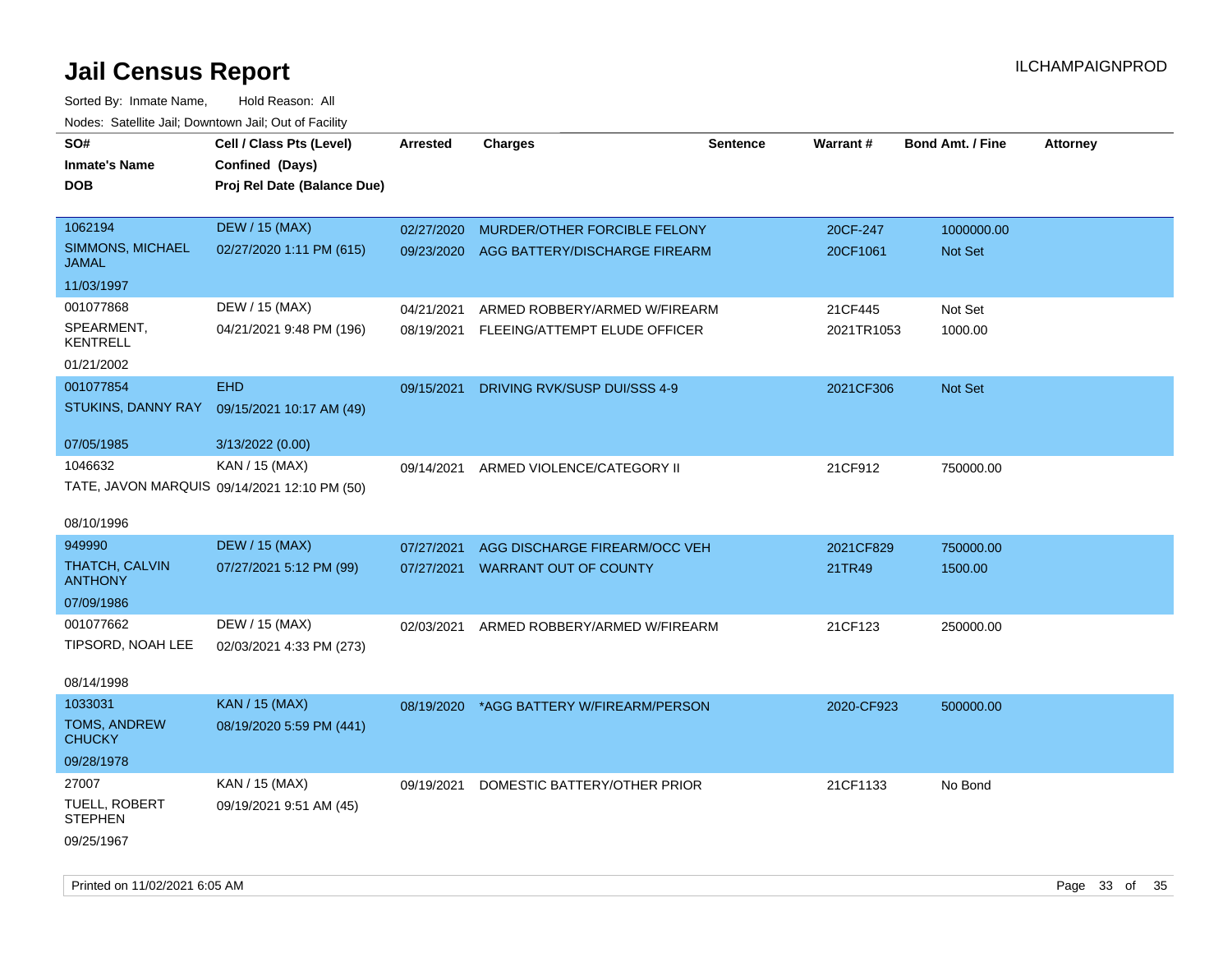| SO#<br><b>Inmate's Name</b><br><b>DOB</b>      | Cell / Class Pts (Level)<br>Confined (Days)<br>Proj Rel Date (Balance Due) | <b>Arrested</b> | <b>Charges</b>                      | <b>Sentence</b> | <b>Warrant#</b> | <b>Bond Amt. / Fine</b> | <b>Attorney</b> |
|------------------------------------------------|----------------------------------------------------------------------------|-----------------|-------------------------------------|-----------------|-----------------|-------------------------|-----------------|
|                                                |                                                                            |                 |                                     |                 |                 |                         |                 |
| 001078263                                      | <b>KAN / 10 (ADS)</b>                                                      | 08/11/2021      | AGG BATTERY/PUBLIC PLACE            |                 | 2020CF420       | 7500.00                 |                 |
| <b>TURK, BRANDON</b><br><b>LARSHAWN</b>        | 08/11/2021 6:23 PM (84)                                                    | 08/11/2021      | <b>RECEIVE/POSS/SELL STOLEN VEH</b> |                 | 2020CF928       | 200000.00               |                 |
| 10/18/1995                                     |                                                                            |                 |                                     |                 |                 |                         |                 |
| 64700                                          | KAN / 10 (MED)                                                             | 09/07/2021      | UNLAWFUL USE OF A WEAPON            |                 | 21CF1074        | Not Set                 |                 |
| TURNER, ADAM<br><b>ANTONIO</b>                 | 09/08/2021 12:49 AM (56)                                                   |                 |                                     |                 |                 |                         |                 |
| 08/29/1985                                     |                                                                            |                 |                                     |                 |                 |                         |                 |
| 001078386                                      | <b>KAN / 10 (MED)</b>                                                      | 09/14/2021      | POSSESSION OF STOLEN FIREARM        |                 | 2021CF1099      | 250000.00               |                 |
| <b>TURNER, AMARIO</b>                          | 09/14/2021 11:42 PM (50)                                                   |                 |                                     |                 |                 |                         |                 |
| 09/23/2002                                     |                                                                            |                 |                                     |                 |                 |                         |                 |
| 1050636                                        | KAN / 15 (MAX)                                                             | 09/24/2021      | FELON POSS/USE WEAPON/FIREARM       |                 | 21CF1154        | Not Set                 |                 |
| TURNER, TIMOTHY<br><b>SEANTEZ</b>              | 09/24/2021 9:18 PM (40)                                                    |                 |                                     |                 |                 |                         |                 |
| 09/27/1994                                     |                                                                            |                 |                                     |                 |                 |                         |                 |
| 1040925                                        | <b>KAN / 10 (MED)</b>                                                      | 10/05/2021      | AGG BATTERY/DISCHARGE FIREARM       |                 | 2021CF1105      | 1000000.00              |                 |
| <b>WEATHERALL.</b><br><b>JOHNNY EARL JAMES</b> | 10/05/2021 4:17 PM (29)                                                    |                 |                                     |                 |                 |                         |                 |
| 04/29/1994                                     |                                                                            |                 |                                     |                 |                 |                         |                 |
| 1002033                                        | <b>KAN / 15 (MAX)</b>                                                      | 09/08/2021      | DRIVING ON SUSPENDED LICENSE        |                 | 2019-TR-11944   | 5000.00                 |                 |
| <b>WEST, ANTONIO</b>                           | 09/08/2021 11:01 PM (56)                                                   | 09/08/2021      | ARMED ROBBERY/ARMED W/FIREARM       |                 | 2020-CF-1406    | 500000.00               |                 |
| <b>DEONTA</b>                                  |                                                                            | 09/08/2021      | AGG UNLAWFUL USE OF WEAPON/VEH      |                 | 2021-CF-AWOW    | Not Set                 |                 |
| 04/15/1992                                     |                                                                            | 09/08/2021      | OBSTRCT JUSTICE/LEAVE STATE         |                 | 2021-CF-AWOW    | Not Set                 |                 |
|                                                |                                                                            | 09/08/2021      | ARMED VIOLENCE/CATEGORY I           |                 | 2021-CF-AWOW    | Not Set                 |                 |
| 539662                                         | <b>KAN / 10 (MED)</b>                                                      |                 |                                     |                 |                 |                         |                 |
| <b>WILLIAMS, JAVONTAE</b>                      | 08/14/2021 1:28 AM (81)                                                    | 08/14/2021      | AGGRAVATED BATTERY                  |                 | 21CF979         | No Bond                 |                 |
| <b>DEMAR</b>                                   |                                                                            | 08/14/2021      | <b>AGGRAVATED DOMESTIC BATTERY</b>  |                 | 2020CF1098      | 25000.00                |                 |
| 07/28/1991                                     |                                                                            | 08/14/2021      | DOM BTRY/CONTACT/1-2 PRECONV        |                 | 2021CF770       | 250000.00               |                 |
|                                                |                                                                            | 08/14/2021      | <b>CITY OV ARREST</b>               |                 | 2017OV893       | 1000.00                 |                 |